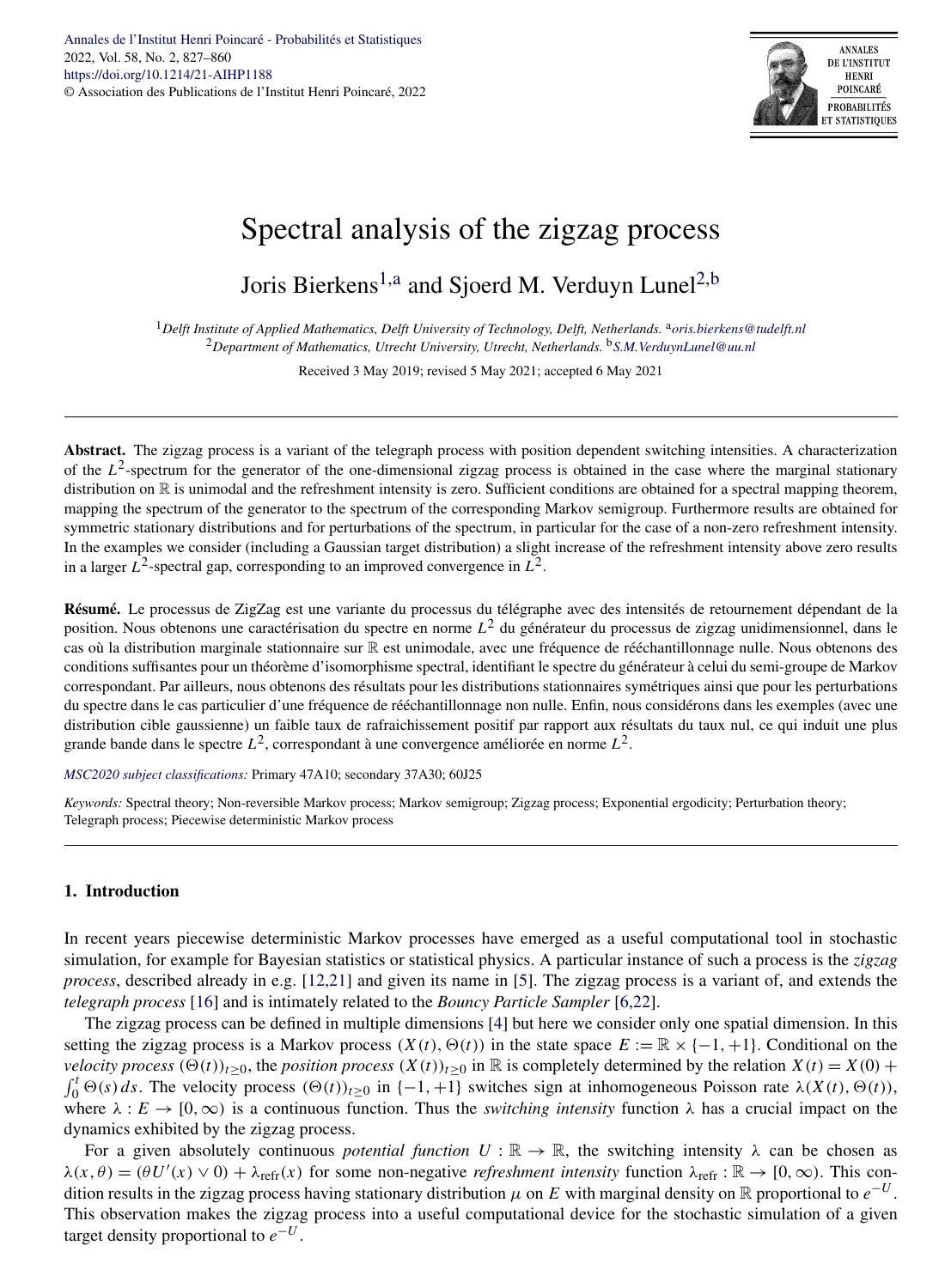In the design of stochastic simulation algorithms it is vital to understand the convergence to stationarity, i.e., the quality of the approximation of the probability density proportional to  $e^{-U}$  by the law of *X(t)*. For the zigzag process this question has already been addressed in several ways. In [\[5,13\]](#page-33-0) a Lyapunov function argument has been used to show exponentially fast convergence to stationarity in total variation norm. In [\[3\]](#page-33-0) a central limit theorem for √ 1  $\frac{1}{T} \int_0^T (f(X(s), \Theta(s)) - \pi(f)) ds$ , for  $T \to \infty$ , was obtained under suitable conditions. Here  $\pi$  denotes the normalization of  $\mu$  into a probability distribution. The hypocoercivity approach of [\[9\]](#page-33-0) is applied in [\[1\]](#page-33-0) to the zigzag process, amongst other piecewise deterministic processes, in order to obtain exponential convergence in  $L^2(\mu)$ . Recently [\[19\]](#page-33-0) provided estimates on the exponential convergence of PDMPs using a time-dependent Poincaré inequality, that seem to result in a good understanding of dependence on, e.g., dimensionality, anisotropy and convexity. However, typically these results either do not obtain a tractable quantitative bound on the rate of convergence, and/or provide only a one-sided estimate on the rate of convergence.

In order to obtain quantitative result on the rate of convergence to stationarity, it is natural to investigate the spectral properties of the Markov semigroup  $(P(t))_{t>0}$  connected to the zigzag process, and this is the aim of this work. The probabilistic interpretation of *P(t)* is that

$$
P(t)f(x,\theta) = \mathbb{E}_{x,\theta}f(X(t),\Theta(t)), \quad t \ge 0,
$$

where  $\mathbb{E}_{x,\theta}$  denotes the expectation over trajectories of the Markov process  $(X(t), \Theta(t))$  with initial position  $(X(0), \Theta(0)) = (x, \theta)$ . In this paper we take a fully analytical approach, and thus construct and analyse the semigroup  $(P(t))_{t>0}$  using functional analytical arguments with no reliance on probabilistic results.

In a similar vein in [\[20\]](#page-33-0) a rather complete understanding of the spectral properties in  $L^2(\mu)$  is obtained for a periodic variant of the telegraph process, with uniform marginal stationary distribution on the position space. As in [\[1,20\]](#page-33-0) we consider the spectrum of the zigzag semigroup in the Hilbert space  $L^2(\mu)$ . Although the zigzag semigroup is not selfadjoint, it still has remarkable symmetry properties as a semigroup in  $L^2(\mu)$ . In particular we obtain an elegant characterization of the adjoint of the generator (see Lemma [3.4\)](#page-5-0), and a decomposition of the spectrum in the case of a symmetric stationary distribution (Section [5\)](#page-18-0).

Our results rely for a significant part on the explicit solution of the eigenvalue and resolvent equations, which is possible if  $\lambda_{\text{refr}} = 0$ . We anticipate that the results can be extended to  $\lambda_{\text{refr}} \neq 0$  and to a wider variety of function spaces, using an approach based upon characteristic matrices [\[15\]](#page-33-0), which will be the focus of further research.

The structure of this work is as follows. First, in Section 2 we introduce notation and our main assumptions which are used throughout this document. In Section [3](#page-3-0) we construct, imposing minimal assumptions and taking a purely analytical approach, the zigzag semigroup  $(P(t))_{t>0}$  on  $L^2(\mu)$ , where we characterize the domain of the infinitesemal generator *L* explicitly (Theorem [3.6\)](#page-6-0). Under mild conditions it is established that the resolvent of  $(P(t))_{t\geq0}$  is compact with immediate strong implications for the spectrum. Then, in Section [4](#page-9-0) the spectrum of the zigzag semigroup is studied under the assumption of unimodality of  $e^{-U}$  and vanishing refreshment,  $\lambda_{refr}(x) = 0$  for all x. It turns out that in this case we can find a holomorphic function  $Z : \mathbb{C} \to \mathbb{C}$  such that the spectrum of L is identical to the roots of Z (Theorem [4.4\)](#page-11-0). Under a further suitable polynomial growth condition on the potential function, a spectral mapping theorem is shown to hold, so that the spectrum of  $(P(t))_{t>0}$  can expressed in terms of the roots of *Z* (Theorem [4.13\)](#page-17-0), yielding in particular a characterization of the spectral gap of  $(P(t))_{t>0}$  in  $L^2(\mu)$  (Theorem [4.14\)](#page-17-0).

Interestingly, if *U* is symmetric, as discussed in Section [5,](#page-18-0) then the state space  $L^2(\mu)$  can be separated into two subspaces that are invariant with respect to the zigzag semigroup. In particular this implies a decomposition of the spectrum (Theorem [5.3\)](#page-20-0). In Section [6](#page-22-0) we determine the effect of small perturbations of the generator on the spectrum of the zigzag semigroup, allowing us to study the effect of a small non-zero refreshment intensity.

In Section [7](#page-23-0) some fundamental examples are discussed along with a numerical illustration of the spectrum. Interestingly, in the examples we consider (including a Gaussian target distribution) a slight increase above zero in the zigzag refreshment intensity results in a larger spectral gap and thus an improved convergence in  $L^2$ . In contrast, the asymptotic variance increases when the refreshment rate increases [\[3\]](#page-33-0). This apparent contradiction between convergence in law and convergence of empirical averages is also observed in reversible, nearly-periodic Markov chains [\[24\]](#page-33-0) and non-reversible Markov chains [\[25\]](#page-33-0).

Finally we include an appendix containing several technical lemmas.

#### **2. Notation and assumptions**

Let  $E = \mathbb{R} \times \{-1, +1\}$  and equip *E* with the product topology generated by the usual topologies on  $\mathbb{R}$  and  $\{-1, +1\}$ . We also equip *E* with the product  $\sigma$ -algebra generated by products of Lebesgue sets in R and all subsets of  $\{-1, +1\}$ .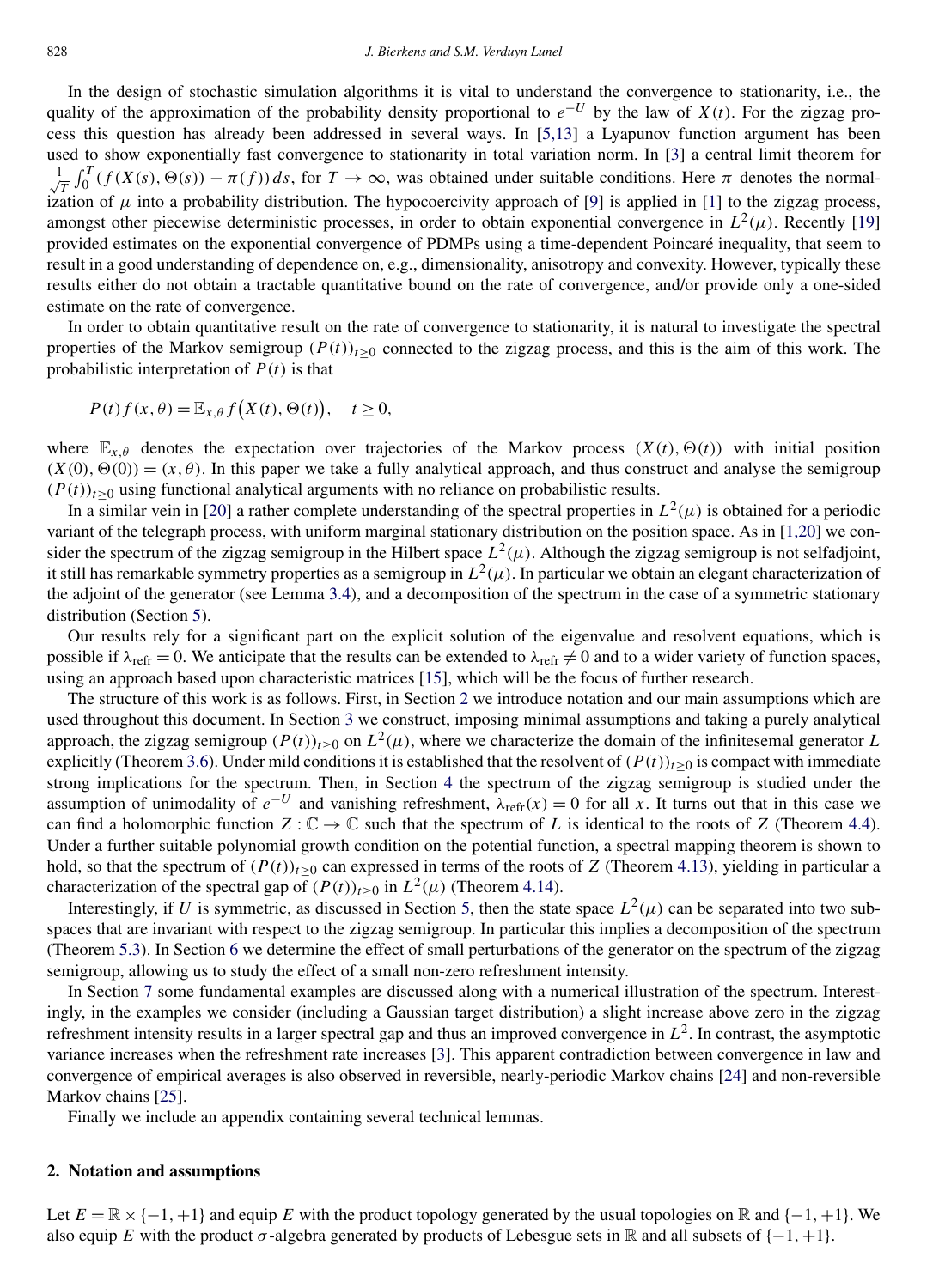<span id="page-2-0"></span>Associated to a *potential function*  $U : \mathbb{R} \to \mathbb{R}$ , which we assume to be continuously differentiable, we define the *switching intensity* function

$$
\lambda(x,\theta) := (\theta U'(x) \vee 0) + \lambda_{\text{refr}}(x), \quad (x,\theta) \in E. \tag{2.1}
$$

Here  $(a \lor b) := \max(a, b)$  for any  $a, b \in \mathbb{R}$ , and  $\lambda_{\text{refr}} : \mathbb{R} \to [0, \infty)$  is a continuous function. The function  $\lambda_{\text{refr}}$  is referred to as the *refreshment rate* or *excess switching rate*. In order to obtain the main results in this paper we will often assume that  $\lambda_{refr}(x) = 0$  for all  $x \in \mathbb{R}$ ; this assumption will always be made explicit.

The switching intensities  $\lambda$  define (under suitable conditions) a Markov process in E, with associated Markov semigroup  $(P(t))_{t>0}$  on  $B(E)$ , the Banach space of bounded measurable functions on E. We call  $(P(t))$  the *zigzag semigroup*. For a probabilistic construction see, e.g., [\[4,5\]](#page-33-0).

It is the aim of this paper to carry out a detailed investigation of properties of this semigroup as a strongly continuous semigroup in  $L^2(\mu)$ , where  $\mu$  denotes a stationary distribution of the process (to be made precise later). We will be particularly interested in spectral properties of the semigroup.

#### 2.1. *Notation*

For a measure  $\mu$  on a measurable space *E* we write  $\mu(f) = \int_E f d\mu$ , for  $f \in L^1(\mu)$ . Let  $E = \mathbb{R} \times \{-1, +1\}$ . For  $f : E \to$  $\mathbb C$  we write  $f^{\theta} = f(\cdot,\theta), \theta = \pm 1$ . Recall the Sobolev spaces  $W^{k,p}(\Omega,\nu)$  for  $\Omega$  an open subset of  $\mathbb R$  and  $\nu$  a Borel measure on  $\Omega$  and write  $W^{k,p}(\Omega)$  when the underlying measure is Lebesgue measure. Let  $\mu$  denote a Borel measure on *E*. We say that  $f \in W^{k,p}(\mu)$  if  $f(\cdot,\theta) \in W^{k,p}(\mathbb{R},\mu)$  for  $\theta \in \{-1,+1\}$ . Similarly we say that  $f \in W^{k,p}_{loc}(E)$  if, for any  $\theta \in \{-1,+1\}$ , *f* ( $\cdot$ *, θ*) restricted to *F* is in  $W^{k,p}(F)$  for any compact set  $F \subset \mathbb{R}$ . Mappings *M* of functions  $f : \mathbb{R} \to \mathbb{C}$  yielding a function  $Mf : \mathbb{R} \to \mathbb{C}$  may be extended to mappings of functions  $f : E \to \mathbb{C}$  by defining  $(Mf)^{\theta} = Mf(\cdot, \theta) = Mf^{\theta}$  for  $\theta = \pm 1$ . For example, for  $f \in W^{1,p}(E)$  we write  $\partial_x f : E \to \mathbb{R}$  for the function such that  $(\partial_x f)^{\theta} = \partial_x (f^{\theta})$  for  $\theta = \pm 1$ . Similarly a function space of functions  $f : \mathbb{R} \to \mathbb{R}$  is readily extended to functions  $f : E \to \mathbb{R}$ . For example,  $C_c^{\infty}(E)$  denotes the space of all functions  $f : E \to \mathbb{C}$  such that  $f^{\theta} \in C_c^{\infty}(\mathbb{R})$  for  $\theta = \pm 1$ .

#### 2.2. *Assumptions on the potential function*

We introduce several different assumptions on the potential function *U* for later reference. See Section [7](#page-23-0) for the verification of these conditions for a specific family of potential functions.

**Assumption A1.**  $U \in C^2(\mathbb{R})$ ,  $e^{-U} \in L^1(\mathbb{R})$  and, for some  $\delta \in (0, 1)$ ,  $m \in \mathbb{R}$ , and  $M > 0$ ,

$$
m \leq U''(x) \leq \delta |U'(x)|^2 + M, \quad x \in \mathbb{R}.
$$

Furthermore there are constants  $c_1, c_2 \ge 0$  such that  $\lambda_{refr}(x) \le c_1 + c_2|U'(x)|$  for all  $x \in \mathbb{R}$ .

Assumption A2.  $\lim_{x \to \infty} U'(x) = +\infty$  and  $\lim_{x \to -\infty} U'(x) = -\infty$ .

**Assumption A3 (Unimodality).**  $U(0) = 0$ ,  $U'(x) \le 0$  for  $x \le 0$  and  $U'(x) \ge 0$  for  $x \ge 0$ .

**Assumption A4 (Growth condition).** There are constants  $C \le 0$ ,  $M \ge 0$ ,  $m > 0$  and  $p > 1$  such that

$$
U(y) \ge U(x) + C + m|x - y|^p \quad \text{for all } x, y \text{ for which } M \le x \le y \text{ or } y \le x \le -M. \tag{2.2}
$$

Note that for continuously differentiable *U*, Assumption A4 cannot hold for *C >* 0. Indeed, if (2.2) would hold with  $C > 0$  then for all  $x \geq M$ 

$$
U'(x) = \lim_{h \downarrow 0} \frac{U(x+h) - U(x)}{h} \ge \lim_{h \downarrow 0} \frac{C}{h} + mh^{p-1} = +\infty.
$$

**Remark 2.1.** If Assumption (2.2) holds for some  $M > 0$ , then it also holds for  $M = 0$  (for a different value of *m*), which simplies proofs later on. This result is delegated to the appendix, see Lemma [A.2.](#page-29-0)

Examples of potential functions for which Assumption A4 is satisfied are given by  $U(x) = |x|^p$  for  $p > 1$ , with  $C = 0$ and  $m = 1$ . This can be seen by defining, for fixed  $x \ge 0$ ,  $f(y) := |y|^p - |x|^p - |y - x|^p$  and noting that  $f'(y) \ge 0$  for  $y \geq x$ .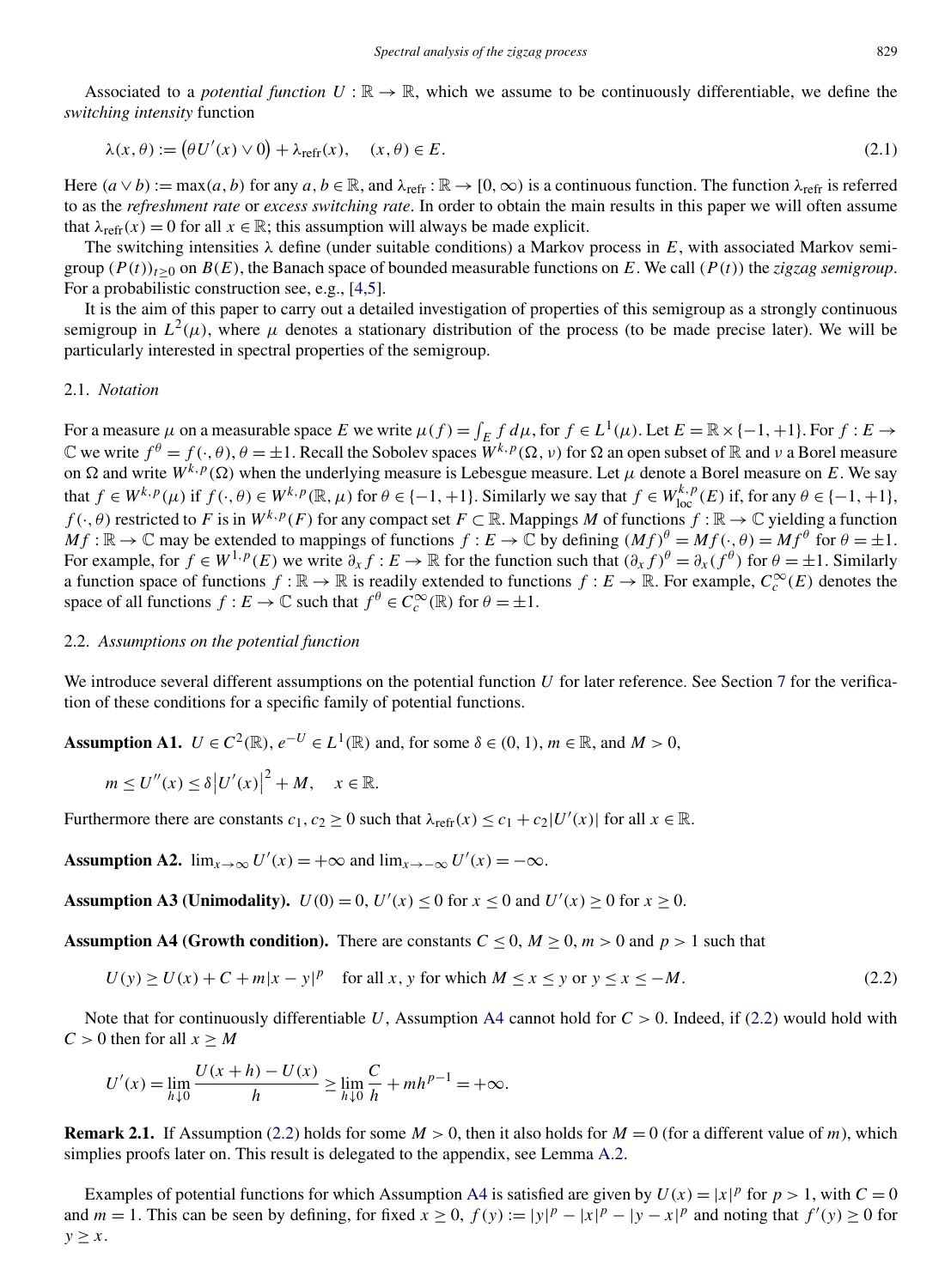<span id="page-3-0"></span>**Remark 2.2.** For convenience of the reader we provide the following lemma which gives an easily verifiable condition for Assumption [A4](#page-2-0) to hold. The reverse implication does not hold: see Lemma [7.1](#page-23-0) for an example where the conditions of Lemma 2.3 are not satisfied whereas Assumptions [A2](#page-2-0) and [A4](#page-2-0) are satisfied.

**Lemma 2.3.** Suppose  $U \in C^2(\mathbb{R})$  and  $U''(x) \ge m$  for all  $|x| \ge M$ , where  $m > 0$  and  $M \ge 0$ . Then [A](#page-2-0)ssumptions A2 and *[A](#page-2-0)*4 *hold*.

**Proof.** The implication of Assumption [A2](#page-2-0) is immediate. If the assumptions of the lemma are satisfied then  $U'(x) \ge 0$  for *x* sufficiently large (say for  $x \ge \widetilde{M} \ge M$ ). By integrating it follows that for  $y \ge x \ge \widetilde{M}$  and  $\widetilde{m} = m/2$  we have that

$$
U(y) \ge U(x) + U'(x)(y - x) + \widetilde{m}(y - x)^{2} \ge U(x) + \widetilde{m}(y - x)^{2}.
$$

We may use an analogous argument for  $y \le x \le -M$  to obtain Assumption [A4](#page-2-0) for  $C = 0$  and  $p = 2$ .

In Section [5](#page-18-0) we will investigate the implications of the following symmetry assumption.

**Assumption A5 (Symmetry).**  $U(x) = U(-x)$  for  $x \in \mathbb{R}$ .

**Remark 2.4.** For convenience of the reader we remark that the following list of assumptions implies all conditions mentioned so far, but is somewhat stronger than necessary. In particular (iii) and (v) are stronger than necessary for most of the results.

- (i)  $U \in C^2(\mathbb{R})$ .
- (ii) For some  $\delta \in (0, 1)$ , and  $M > 0$ ,

 $U''(x) \le \delta |U'(x)|^2 + M, \quad x \in \mathbb{R}.$ 

- (iii) Symmetry:  $U(x) = U(-x)$  for  $x \in \mathbb{R}$ .
- (iv) Unimodality:  $U(0) = 0$  and  $U'(x) \ge 0$  for  $x \ge 0$ .

(v) *m*-strong convexity:  $U''(x) \ge m$  for all  $|x| \ge M$ , where  $m > 0$  and  $M \ge 0$ .

In particular note that  $e^{-U}$  ∈  $L^1(\mathbb{R})$  is implied by (v).

**Example 2.5 (Gaussian distribution).** Suppose  $U(x) = \frac{x^2}{2\sigma^2}$  with  $\sigma > 0$ . Then Assumptions [A1,](#page-2-0) [A2,](#page-2-0) [A3,](#page-2-0) [A4](#page-2-0) and A5 are satisfied. Here Assumption [A4](#page-2-0) follows, e.g., by Lemma 2.3. We will study a more general family of distributions, including the Gaussian distribution, in Section [7.](#page-23-0)

**Example 2.6 (***t***-distribution).** Suppose  $U(x) = \left(\frac{\alpha+1}{2}\right) \log(1 + \frac{x^2}{\alpha})$ , with  $\alpha > 0$ . In this case the probability measure on R with density proportional to  $e^{-U}$  is the *t*-distribution with  $\alpha$  degrees of freedom. In particular if  $\alpha = 1$  this is the Cauchy distribution. Then  $U'(x) = \frac{(\alpha+1)x}{\alpha+x^2}$  and  $U''(x) = \frac{(\alpha+1)(\alpha-x^2)}{(x^2+\alpha)^2}$ . Since U'' is a bounded function for any  $\alpha > 0$ , Assumption [A1](#page-2-0) is satisfied. However,  $|U'(x)| \to 0$  as  $|x| \to \infty$  for any  $\alpha > 0$ , so that Assumption [A2](#page-2-0) is not satisfied. Assumptions [A3](#page-2-0) and A5 are trivially satisfied; Assumption [A4](#page-2-0) is not satisfied.

# **3.** The zigzag semigroup in  $L^2(\mu)$

In this section we take a purely functional analytic approach to the construction of the zigzag semigroup in  $L^2(\mu)$ . That is, we do not refer to the probabilistic construction of the process as carried out, e.g., in [\[5\]](#page-33-0). This construction is discussed in Section 3.1. Next, we establish that under reasonable conditions (i.e. Assumptions [A1,](#page-2-0) [A2\)](#page-2-0) the semigroup has a compact resolvent, which is important in the characterization of the spectrum from Section [4](#page-9-0) onwards.

## 3.1. *Construction of the zigzag semigroup*

Define measures  $\nu$  on  $\mathbb R$  and  $\mu$  on  $E$ , respectively by

$$
\nu(A) = \int_A e^{-U(x)} dx, \quad \text{and} \quad \mu(A \times \{\theta\}) = \nu(A), \quad A \in \mathcal{B}(\mathbb{R}), \theta \in \{-1, +1\}.
$$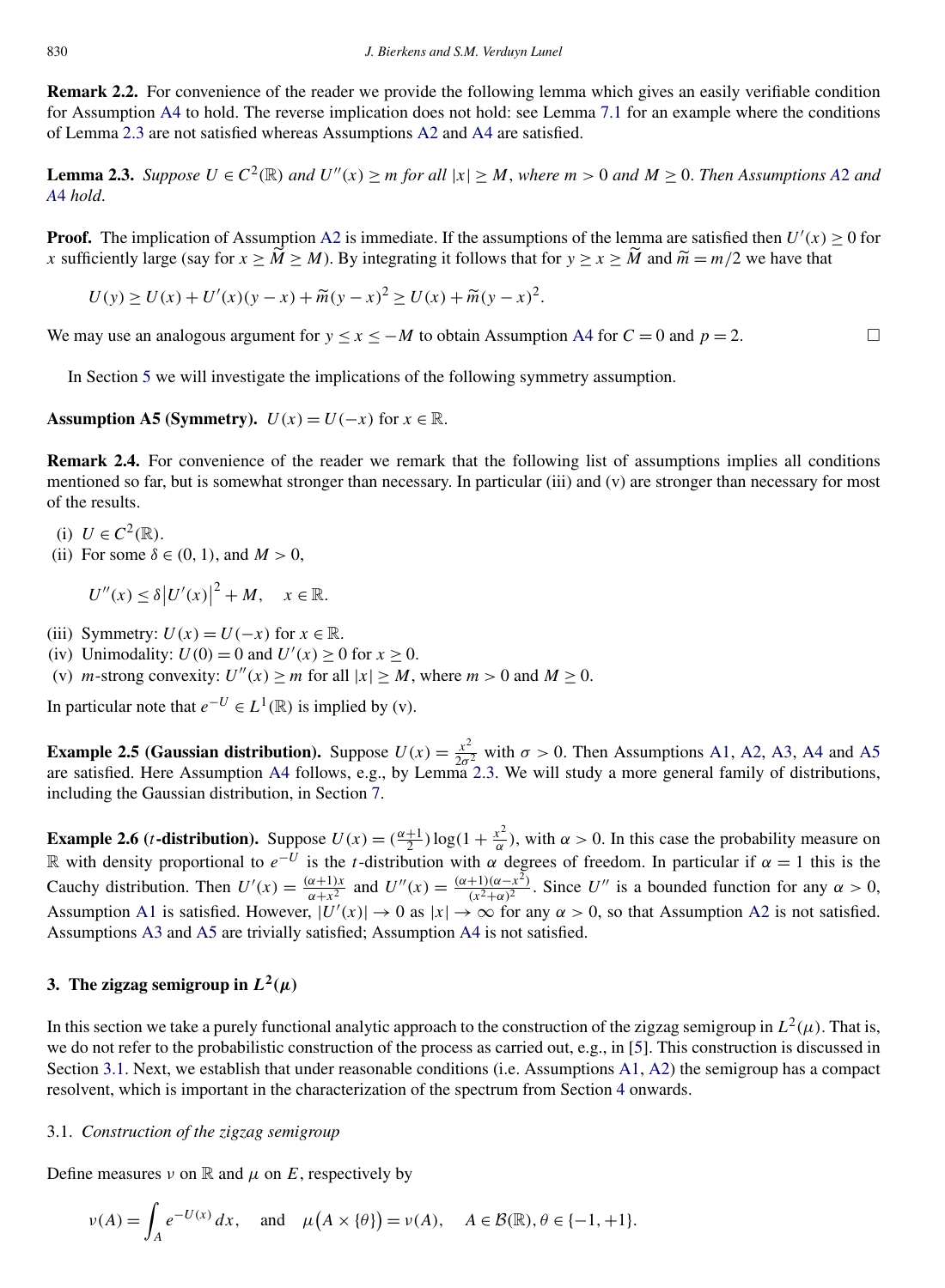<span id="page-4-0"></span>At this point there is no requirement that  $e^{-U}$  be integrable. Therefore the measure  $\mu$  is not necessarily finite, but as a consequence of the continuity of *U* it is *σ*-finite. We consider the complex Hilbert space  $L^2(\mu)$  with inner product  $\langle \cdot, \cdot \rangle$ and norm  $\|\cdot\|$ . The space  $L^2(\mu)$  is separable by [\[7, p. 36\]](#page-33-0). Define a linear operator  $(L, \mathcal{D}(L))$  on the domain

$$
\mathcal{D}(L) = \left\{ f \in L^2(\mu) \cap W_{\text{loc}}^{1,2}(E) : (x, \theta) \mapsto \theta \partial_x f(x, \theta) + \lambda(x, \theta) \big( f(x, -\theta) - f(x, \theta) \big) \in L^2(\mu) \right\}.
$$
\n(3.1)

by

$$
Lf(x,\theta) = \theta \partial_x f(x,\theta) + \lambda(x,\theta) \big( f(x,-\theta) - f(x,\theta) \big). \tag{3.2}
$$

We introduce the *flipping operator*  $F f(x, \theta) = f(x, -\theta)$  and we will often use the shorthand notation  $Lf = \theta \partial_x f + g$  $λ(Ff - f)$ .

The aim of this section is to establish that *L* is the generator of a semigroup  $(P(t))_{t>0}$  in  $L^2(\mu)$ , which we will refer to as the *zigzag semigroup*. In order to do so, we will first show that *L* is a closed dissipative operator (Lemmas 3.1, [3.3\)](#page-5-0), determine a core for *L* (Lemma 3.2), and next characterize the adjoint of *L*, finding essentially that  $L^* = FLF$ (Lemmas [3.4,](#page-5-0) [3.5\)](#page-6-0). These results then immediately imply the wellposedness of the Cauchy problem, i.e., the construction of the semigroup  $P(t)$ , see Theorem [3.6.](#page-6-0)

## **Lemma 3.1.** *The operator*  $(L, \mathcal{D}(L))$  *is closed.*

**Proof.** Let  $(f_n) \subset \mathcal{D}(L)$  be a converging sequence in  $L^2(\mu)$  with  $\lim_{n\to\infty} f_n = f \in L^2(\mu)$ , and suppose  $(g_n) := (Lf_n)$ converges in  $L^2(\mu)$  to *g*. Note that

$$
\partial_x f_n(x,\theta) = \theta \big(g_n(x,\theta) - \lambda(x,\theta) \big(f_n(x,-\theta) - f_n(x,\theta)\big)\big) \tag{3.3}
$$

and define in similar spirit

$$
h(x,\theta) := \theta(g(x,\theta) - \lambda(x,\theta)\big(f(x,-\theta) - f(x,\theta)\big)\big).
$$

We will first show that  $f \in W^{1,2}_{loc}(E)$  and that  $\partial_x f = h$ . To this end let  $\phi \in C_c^{\infty}(E)$ . Then

$$
-\int_{E} f \partial_{x} \phi \, dx = -\int_{E} \left( \lim_{n \to \infty} f_{n} \right) \partial_{x} \phi \, dx = -\lim_{n \to \infty} \int_{E} f_{n} \partial_{x} \phi \, dx
$$

$$
= \lim_{n \to \infty} \int_{E} (\partial_{x} f_{n}) \phi \, dx = \int_{E} \left( \lim_{n \to \infty} \partial_{x} f_{n} \right) \phi \, dx = \int_{E} h \phi \, dx.
$$

In he above derivation we were allowed to exchange the limit and integral twice, since (for the first interchange),  $f_n \rightarrow$ *f* in  $L^2(\mu)$ , and using (for the second interchange) that  $f_n \to f$  in  $L^2(\mu)$ ,  $g_n \to g$  in  $L^2(\mu)$ , and  $\lambda$  is bounded on compact intervals, and thus  $\partial_x f_n$  converges in  $L^2_{loc}(\mathbb{R})$  by (3.3). This establishes that  $\partial_x f = h$ . Furthermore, taking a subsequence,  $\theta \partial_x f_{n_k} = g_{n_k} - \lambda (Ff_{n_k} - f_{n_k}) \to g - \lambda (Ff - f) = \theta \partial_x f$  almost everywhere (by  $L^2$ -convergence of  $f_n$ and *g<sub>n</sub>*). Therefore  $g_{n_k} = Lf_{n_k} \to \theta \partial_x f + \lambda (Ff - f) = g$  almost everywhere. Since also  $g_{n_k} \to g$  in  $L^2(\mu)$  we have  $f \in \mathcal{D}(L)$  and  $Lf = g$ .  $\Box$ 

**Lemma 3.2.**  $C_c^{\infty}(E)$  *is a core for L*.

**Proof.** We use ideas from the proof of [\[18, Proposition 8.7.3\]](#page-33-0). Let  $f \in \mathcal{D}(L)$ , and let  $\xi : [0, \infty) \rightarrow [0, 1]$  be a smooth function such that  $\xi = 1$  in [0, 1/2] and  $\xi = 0$  in [1, ∞), and define  $\xi_n(x) = \xi(|x|/n)$ . Then define  $f_n(x, \theta) =$ *f*(*x, θ*) $\xi_n(x)$ . Then every  $f_n$  has compact support,  $f_n \in W^{1,2}(\mu)$ , and  $f_n \to f$  in  $L^2(\mu)$  by dominated convergence. Furthermore we have

$$
Lf_n(x,\theta) = \theta \xi'_n(x) f(x,\theta) + \xi_n(x) Lf(x,\theta).
$$

Note that  $\sup_{x \in \mathbb{R}} |\xi'_n(x)| \le C/n$  for some  $C > 0$ . It follows that, as  $n \to \infty$ ,

$$
\left\|Lf_n(x,\theta)-Lf(x,\theta)\right\|_{L^2(\mu)} \leq C/n\|f\|_{L^2(\mu)}+\left\|(1-\xi_n)Lf\right\|_{L^2(\mu)}\to 0,
$$

where the second term converges to zero by dominated converence. Thus, functions with compact support are dense in  $\mathcal{D}(L)$  with respect to the graph norm of L. We can now limit ourselves to the situation in which f has compact support.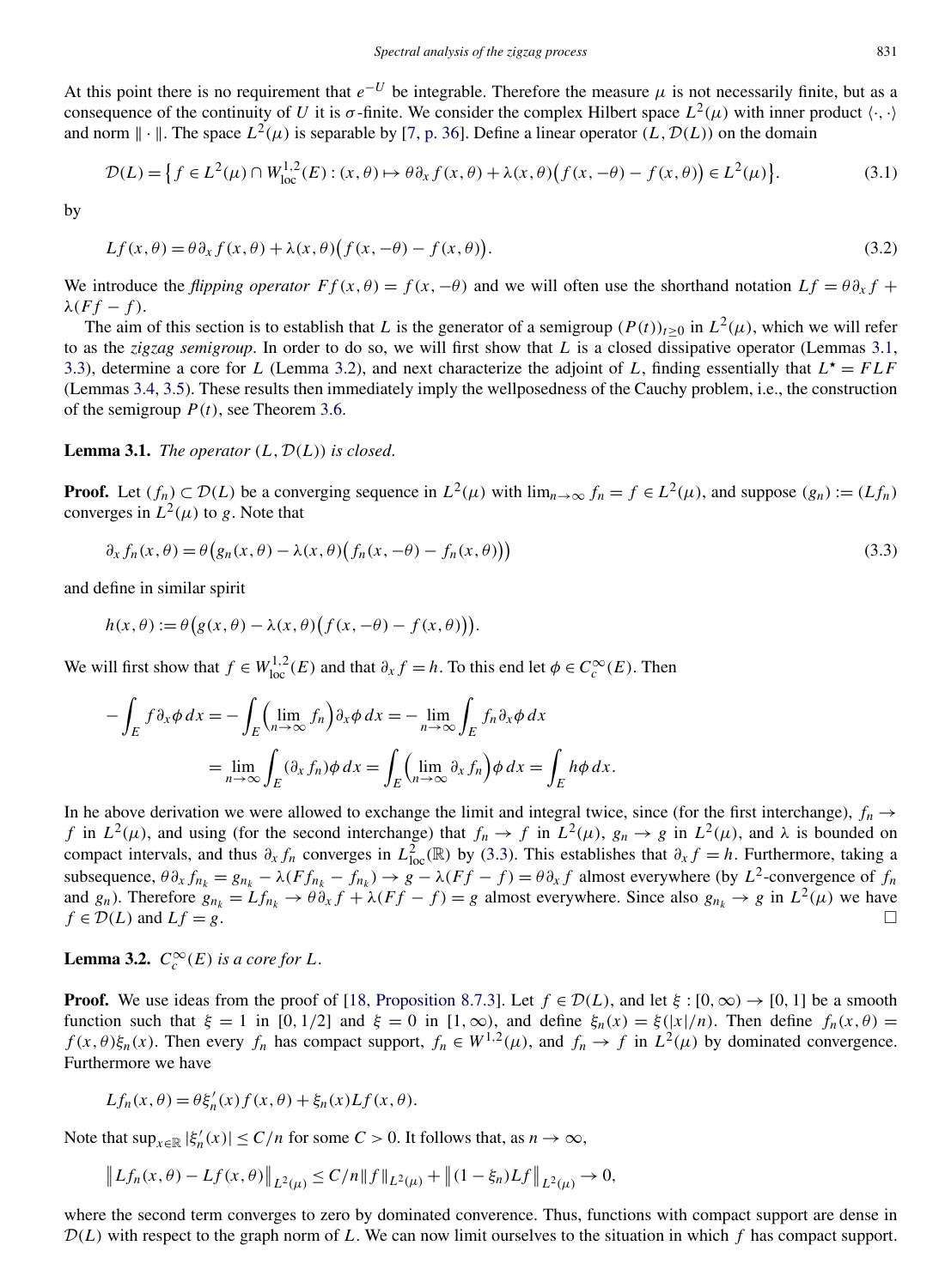<span id="page-5-0"></span>Let  $\varphi \in C_c^{\infty}(\mathbb{R})$  be a smooth function, compactly supported in [−1*,* 1] such that  $\varphi = 1$  in [−1/2*,* 1/2],  $\varphi(x) \in [0, 1]$  for all *x*, and  $\|\varphi\|_{L^1(\mathbb{R})} = 1$ . Set  $\varphi_n(x) = n\varphi(x/n)$  for  $n \in \mathbb{N}$ , and for compactly supported *f*, define

$$
f_n(x,\theta)=(f\star\varphi_n)(x,\theta):=\int_{\mathbb{R}}\varphi_n(x-y)f(y,\theta)\,dy,\quad x\in\mathbb{R},n\in\mathbb{N}.
$$

Then  $f_n \in C_c^{\infty}(E)$ , uniformly supported in supp $(f) + B(1)$ , and  $f_n \to f$  in  $L^2(\mu)$ . Furthermore, since  $\partial_x f_n = (\partial_x f) \star \varphi_n$ , and  $\lambda$  is bounded uniformly in *n* on the support of *(f<sub>n</sub>)*, it follows that  $\|Lf_n - Lf\|_{L^2(\mu)} \to 0$ .

**Lemma 3.3 (Dissipativity).**  $(\lambda^+ + \lambda^-)|f^+ - f^-|^2 \in L^1(\nu)$  *for any*  $f \in \mathcal{D}(L)$ *, and* 

$$
\operatorname{Re}\int_{E} (Lf)\overline{f}d\mu \leq -\frac{1}{2}\int_{\mathbb{R}} (\lambda^{+} + \lambda^{-})|f^{+} - f^{-}|^{2}dv, \quad f \in \mathcal{D}(L). \tag{3.4}
$$

**Proof.** First we establish the result for  $f \in C_c^{\infty}(E)$ . By partial integration, using compact support of *f*, and noting that [\(2.1\)](#page-2-0) leads to the equality  $\lambda^+(x) - \lambda^-(x) = U'(x)$ , we find that

$$
\begin{split}\n\text{Re} & \sum_{\theta=\pm1} \int_{-\infty}^{\infty} (Lf)^{\theta} \overline{f^{\theta}} \, d\nu(x) \\
&= \text{Re} \int_{-\infty}^{\infty} \{ \left( \partial_{x} f^{+} + \lambda^{+} (f^{-} - f^{+}) \right) \overline{f^{+}} + \left( -\partial_{x} f^{-} + \lambda^{-} (f^{+} - f^{-}) \right) \overline{f^{-}} \} e^{-U} \, dx \\
&= \int_{-\infty}^{\infty} \frac{1}{2} \partial_{x} \left( \left| f^{+} \right|^{2} e^{-U} \right) + \text{Re} \left( \frac{1}{2} U' f^{+} + \lambda^{+} (f^{-} - f^{+}) \right) \overline{f^{+}} e^{-U} \, dx \\
&+ \int_{-\infty}^{\infty} \left( -\frac{1}{2} \partial_{x} ( \left| f^{-} \right|^{2} e^{-U} \right) + \text{Re} \left( -\frac{1}{2} U' f^{-} + \lambda^{-} (f^{+} - f^{-}) \right) \overline{f^{-}} e^{-U} \, dx \\
&= \text{Re} \int_{-\infty}^{\infty} \left( \lambda^{+} f^{-} \overline{f^{+}} + \lambda^{-} f^{+} \overline{f^{-}} - \frac{1}{2} (\lambda^{+} + \lambda^{-}) \left| f^{+} \right|^{2} - \frac{1}{2} (\lambda^{+} + \lambda^{-}) \left| f^{-} \right|^{2} \right) e^{-U} \, dx \\
&= -\frac{1}{2} \int_{-\infty}^{\infty} \left( \lambda^{+} + \lambda^{-} \right) \left| f^{+} - f^{-} \right|^{2} e^{-U} \, dx.\n\end{split}
$$

For  $f \in \mathcal{D}(L)$ , using that  $C_c^{\infty}(E)$  is a core for *L* (Lemma [3.2\)](#page-4-0), take a sequence  $f_n \to f$ , with  $f_n \in C_c^{\infty}(E)$ , and with convergence in the graph norm of *L*. By Fatou,

$$
\frac{1}{2}\int_{\mathbb{R}} (\lambda^+ + \lambda^-) |f^+ - f^-|^2 d\nu \le -\operatorname{Re} \int_E (Lf) \overline{f} d\mu < \infty.
$$

Recall that the adjoint operator of a densely defined operator  $(A, \mathcal{D}(A))$  on  $L^2(\mu)$  is defined on the domain

$$
\mathcal{D}(A^{\star}) = \{ g \in L^{2}(\mu) : \text{ there is an } h \in L^{2}(\mu) \text{ such that } \langle Af, g \rangle = \langle f, h \rangle \text{ for all } f \in \mathcal{D}(A) \},
$$

by  $A^{\star}g = h$ , with *h* the function as described in the domain of the adjoint.

Define an operator  $(L^{\times}, \mathcal{D}(L^{\times}))$  by

$$
\mathcal{D}(L^{\times}) = \left\{ g \in L^{2}(\mu) \cap W_{\text{loc}}^{1,2}(E) : (x, \theta) \mapsto -\theta \partial_{x} g(x, \theta) + \lambda(x, -\theta) \big( g(x, -\theta) - g(x, \theta) \big) \in L^{2}(\mu) \right\}
$$

and

$$
L^{\times} g(x, \theta) = -\theta \partial_x g(x, \theta) + \lambda(x, -\theta) \big(g(x, -\theta) - g(x, \theta)\big), \quad g \in \mathcal{D}\big(L^{\times}\big), (x, \theta) \in E.
$$

This operator is going to be our candidate for the adjoint operator *L*.

**Lemma 3.4.**  $(L^{\star}, \mathcal{D}(L^{\star})) = (L^{\times}, \mathcal{D}(L^{\times}))$ .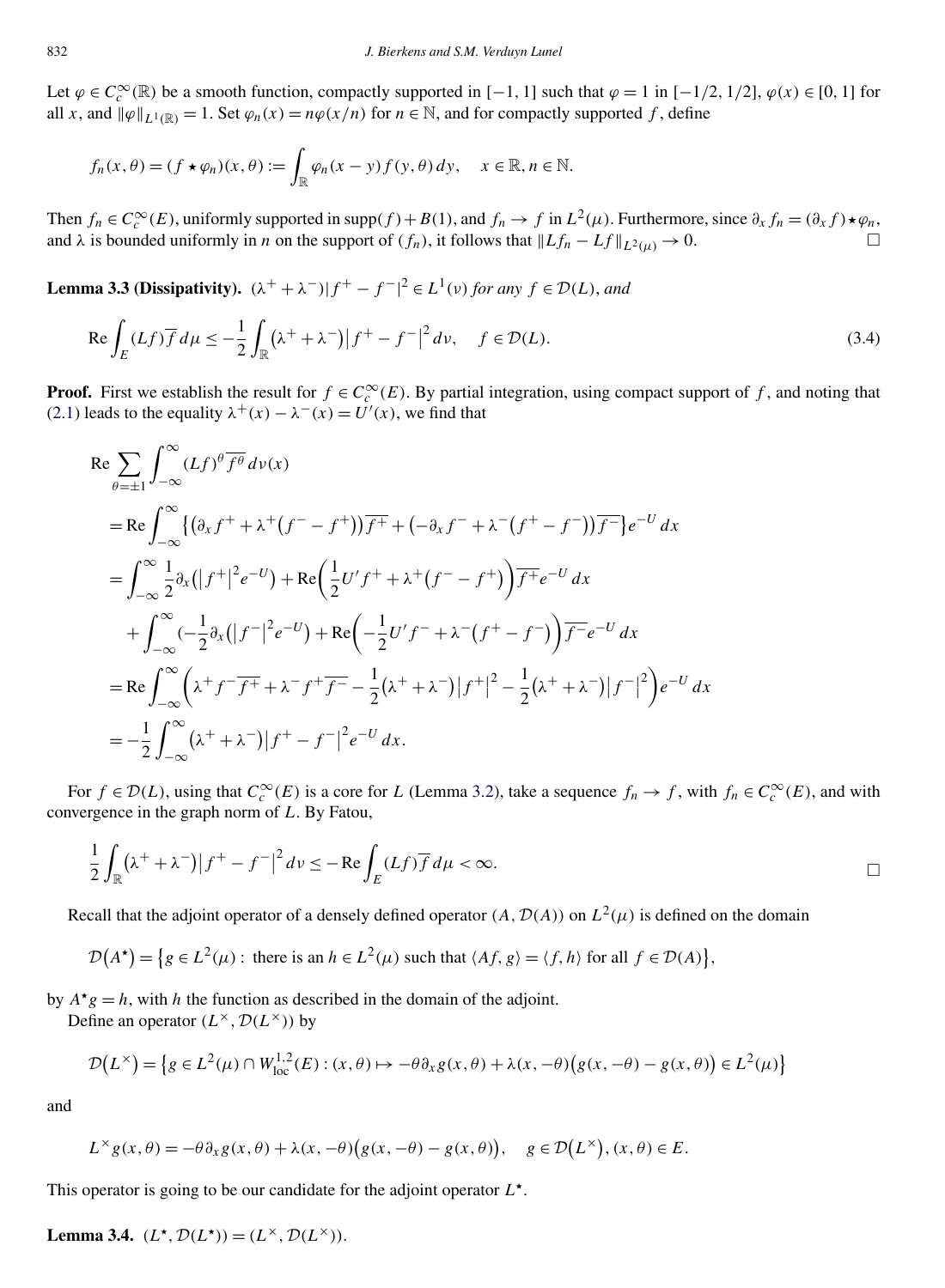<span id="page-6-0"></span>**Proof.** We first show that  $\mathcal{D}(L^*) \subset \mathcal{D}(L^*)$ , and that  $L^*$  conincides with  $L^{\times}$  on its domain. Suppose  $g \in \mathcal{D}(L^*)$ , and let  $h \in L^2(\mu)$  be so that  $\langle Lf, g \rangle = \langle f, h \rangle$  for every  $f \in \mathcal{D}(L)$ . Note that  $C_c^\infty(E) \subset \mathcal{D}(L)$ . For  $f \in C_c^\infty(E)$  and  $\theta = \pm 1$ , we have

$$
\sum_{\theta=\pm 1} \int_{\mathbb{R}} \theta \partial_x f(x, \theta) \overline{g(x, \theta)} e^{-U(x)} dx = \langle \theta \partial_x f, g \rangle
$$
  
=  $\langle (Lf - \lambda (Ff - f)), g \rangle = \langle f, h \rangle - \langle \lambda (Ff - f), g \rangle$   
=  $\sum_{\theta=\pm 1} \int_{\mathbb{R}} f \overline{(h - F(\lambda g) + \lambda g)} e^{-U} dx.$ 

Since this holds in particular for any *f* such that either  $f(\cdot, +1) = 0$  or  $f(\cdot, -1) = 0$ , it follows that  $\theta g e^{-U}$  has a weak derivative  $-(h - F(\lambda g) + \lambda g)e^{-U}$ . From this we may conclude (by Lemma [A.1\)](#page-28-0) that  $g = (\theta g e^{-U})(\theta e^{U}) \in W_{loc}^{1,2}(E)$ with weak derivative

$$
\partial_x g = -\theta \big( h - F(\lambda g) + \lambda g \big) + U' g.
$$

Isolating *h* on the left hand side gives

$$
h(x,\theta) = -\theta \partial_x g(x,\theta) + \lambda(x,-\theta)g(x,-\theta) - \lambda(x,\theta)g(x,\theta) + \theta U'(x)g(x,\theta)
$$
  
=  $-\theta \partial_x g(x,\theta) + \lambda(x,-\theta) (g(x,-\theta) - g(x,\theta)),$ 

using that  $\theta U' = \lambda - F\lambda$ . Since  $h \in L^2(\mu)$  the right-hand side is also in  $L^2(\mu)$ . So  $g \in \mathcal{D}(L^\times)$  and  $h = L^\times g$ .

Conversely, if  $g \in \mathcal{D}(L^{\times})$  and  $f \in \mathcal{D}(L)$ , we may approximate  $f$  by  $\tilde{f} \in C_c^{\infty}(E)$ . By partial integration it follows that  $\langle L \tilde{f}, g \rangle = \langle \tilde{f}, L^{\times} g \rangle$ . Since  $\tilde{f}$  can be arbitrarily close to  $f$  in the graph norm of *L* by Lemma [3.2,](#page-4-0) it follows that  $\langle Lf, g \rangle = \langle f, L^{\times}g \rangle$ . This establishes that  $\mathcal{D}(L^{\times}) \subset \mathcal{D}(L^{\star})$ .  $\Box$ 

The following lemma establishes that  $L^{\times} = FLF$ .

**Lemma 3.5.**  $f \in \mathcal{D}(L)$  if and only if  $Ff \in \mathcal{D}(L^{\times})$ , and  $FLf = L^{\times}Ff$  for  $f \in \mathcal{D}(L)$ . In particular  $L^{\star} = L^{\times}$  is dissipa*tive*.

**Proof.** If  $f \in \mathcal{D}(L)$ , then  $f \in W_{loc}^{1,2}(E)$ , and therefore  $Ff \in W_{loc}^{1,2}(E)$ . Applying  $L^{\times}$  (formally) to  $Ff$  yields

$$
L^{\times}Ff(x,\theta) = -\theta \partial_x f(x,-\theta) + \lambda(x,\theta)\big(f(x,\theta) - f(x,-\theta)\big) = FLf(x,\theta).
$$

Since  $Lf \in L^2(\mu)$ , it follows that  $FLf \in L^2(\mu)$ . This establishes that  $Ff \in \mathcal{D}(L^\times)$  and  $FLf = L^\times Ff$  for  $f \in \mathcal{D}(L)$ .<br>The reverse inclusion is analogous Since *L* is dissinative by Lemma 3.3, this applies to  $L^\times$ The reverse inclusion is analogous. Since  $L$  is dissipative by Lemma [3.3,](#page-5-0) this applies to  $L^{\times}$ .

We summarize our findings in the following theorem.

**Theorem 3.6.** *L* is a closed dissipative operator which generates a strongly continuous contraction semigroup  $(P(t))_{t>0}$ in  $L^2(\mu)$ . The adjoint of L is given by  $L^* = FLF$ , i.e.,  $\mathcal{D}(L^*) = \{Ff : f \in \mathcal{D}(L)\}\$ and  $L^*g = FLFg$  for  $g \in \mathcal{D}(L^*)$ . The *adjoint semigroup*  $(P^*(t))_{t\geq 0}$  *is given by*  $P^*(t) = FP(t)F$  *for*  $t \geq 0$ .

**Proof.** The fact that *L* generates a strongly continuous semigroup follows by [\[10, Theorem II.3.17\]](#page-33-0), using that *L* and *L*  are dissipative. In particular the range of  $\gamma - L$  is equal to  $L^2(\mu)$  ([\[10, Theorem II.3.15\]](#page-33-0)) for any  $\gamma > 0$ . The statement on the adjoints of  $L^*$  and  $P^*$  follows by Lemma [3.4.](#page-5-0)

#### 3.2. *Compactness of the resolvent of the zigzag semigroup generator*

We will now investigate conditions under which the resolvent of the generator of the zigzag semigroup is compact. This is of fundamental importance in the characterization of the spectrum in subsequent sections.

Let  $W^{1,2}(v)$  denote the usual Sobolev space of functions in  $L^2(v)$  which have a weak derivative in  $L^2(v)$ . Since  $W^{1,2}(\nu) \subset W^{1,2}_{loc}(\mathbb{R})$ , all  $f \in W^{1,2}(\nu)$  are absolutely continuous. Finally we denote by  $W^{1,2}(\mu)$  the (equivalence classes of) measurable functions  $f : E \to \mathbb{R}$  such that  $f^{\theta} \in W^{1,2}(\nu)$  for  $\theta = \pm 1$ .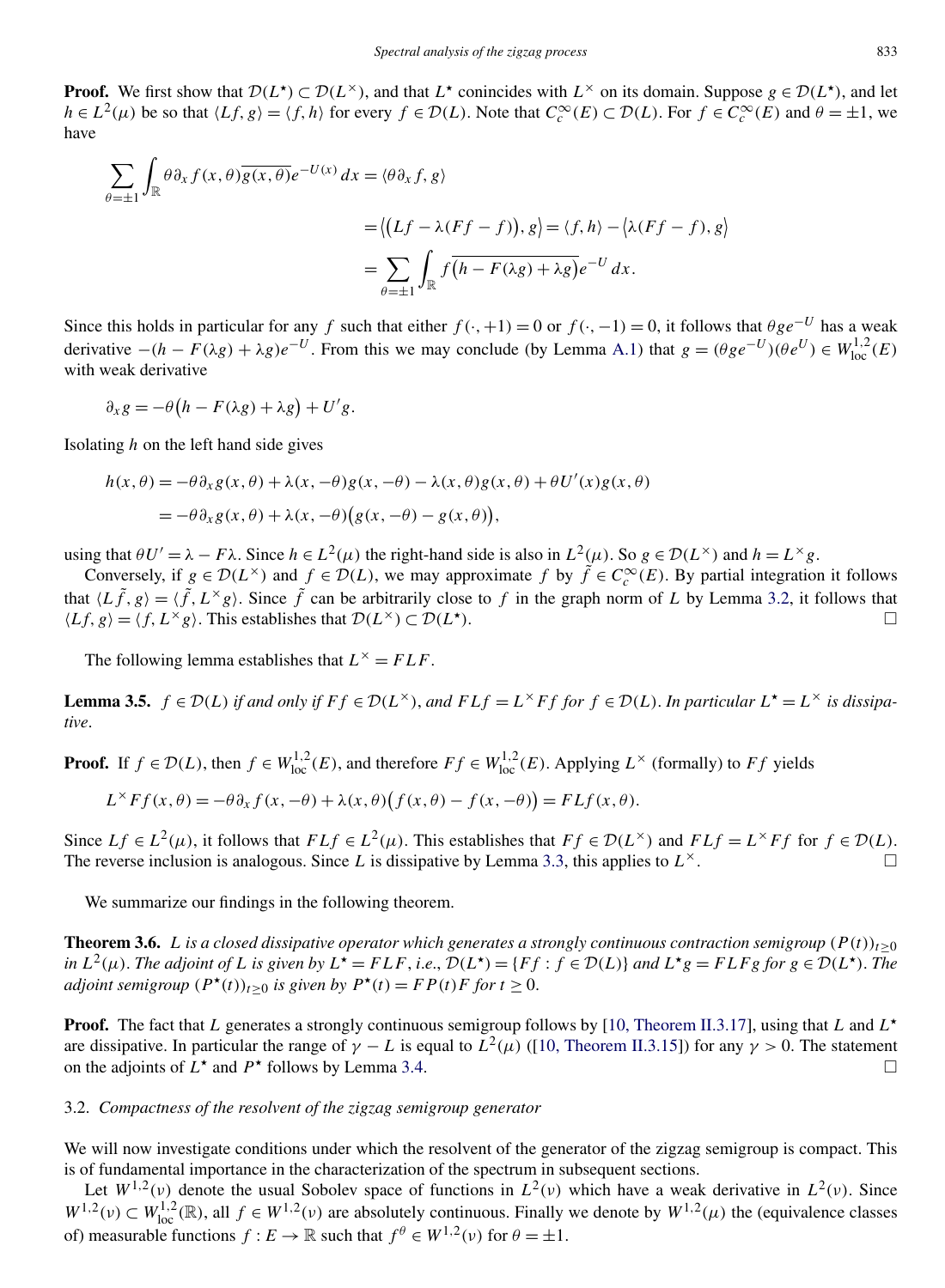<span id="page-7-0"></span>We may obtain a better understanding of  $D(L)$  if we suppose Assumption [A1](#page-2-0) and [A2](#page-2-0) are satisfied. In particular,  $e^{-U}$ is assumed to belong to  $L^1(\mathbb{R})$  so that *v* and  $\mu$  are finite measures. The relevance of these assumptions follows for a large part from the following lemmas.

**Lemma 3.7 ([\[18, Lemma 8.5.2, Theorem 8.5.3\]](#page-33-0)).** *Suppose that [A](#page-2-0)ssumption A1 holds. Then for any*  $p \in [2, +\infty)$  *there exists a positive constant C such that*

$$
\int_{\mathbb{R}} |f|^{p} |U'|^{2} dv \leq C \|f\|_{W^{1,p}(v)}^{p}, \quad f \in W^{1,p}(v).
$$

*If additionally [A](#page-2-0)ssumption A2 is satisfied, then the embedding*  $W^{1,p}(v) \subset L^p(v)$  *is compact for any*  $p \in [2, +\infty)$ *.* 

**Lemma 3.8.** Suppose that U satisfies [A](#page-2-0)ssumption A1. Suppose  $f \in W^{1,2}_{loc}(\mathbb{R}) \cap L^2(\nu)$  is such that  $f' - U'f \in L^2(\nu)$ . *Then*  $f \in W^{1,2}(v)$  *and* 

$$
\int_{\mathbb{R}} |f'|^2 dv \leq -m \int_{\mathbb{R}} |f|^2 dv + \int_{\mathbb{R}} |f' - U'f|^2 dv < \infty.
$$
\n(3.5)

**Proof.** First suppose  $f \in C_c^{\infty}(\mathbb{R})$ . We compute

$$
\int_{\mathbb{R}} |f' - U' f|^2 dv = \int_{\mathbb{R}} \{ |f'|^2 - f' U' \overline{f} - U' f(\overline{f'}) + |U'|^2 |f|^2 \} dv.
$$

For the cross terms we find by partial integration that

$$
\int_{\mathbb{R}} \left\{ -(f')U'\overline{f} - U'f(\overline{f'}) \right\} dv = -\int_{\mathbb{R}} (\partial_x |f|^2)U'e^{-U} dx
$$
  
= 
$$
\int_{\mathbb{R}} \left\{ |f|^2U'' - |U'|^2|f|^2 \right\} e^{-U} dx.
$$

Thus,

$$
\int_{\mathbb{R}} |f' - U' f|^2 dv = \int_{\mathbb{R}} \{|f'|^2 + |f|^2 U''\} dv.
$$

Combining with the assumption that  $U'' \ge m$  and rearranging yields the stated conclusion for  $f \in C_c^{\infty}(\mathbb{R})$ .

Analogous to the proof of Lemma [3.2,](#page-4-0) it may be established that  $C_c^{\infty}(\mathbb{R})$  is a core for the closed operator  $(C, \mathcal{D}(C))$  on  $L^2(\nu)$  with  $Cf = f' - U'f$  and  $\mathcal{D}(C) = \{f \in L^2(\nu) \cap W_{loc}^{1,2} : Cf \in L^2(\nu)\};$  see Lemma [A.3](#page-29-0) for details. Letting  $f_n \to f$ in the graph norm of *C* with  $(f_n) \subset C_c^{\infty}(\mathbb{R})$ , we find that, using Fatou's lemma, and after taking a subsequence for which  $f'_{n}$  converges almost everywhere,

$$
|| f' ||_{L^{2}(v)}^{2} = || \lim_{n \to \infty} f'_{n} ||_{L^{2}(v)}^{2}
$$
  
\n
$$
\leq \liminf_{n \to \infty} || f'_{n} ||_{L^{2}(v)}^{2}
$$
  
\n
$$
\leq \liminf_{n \to \infty} (-m || f_{n} ||_{L^{2}(v)}^{2} + ||C f_{n} ||_{L^{2}(v)}^{2})
$$
  
\n
$$
= -m || f ||_{L^{2}(v)}^{2} + ||C f ||_{L^{2}(v)}^{2} < \infty.
$$

We can now state sufficient conditions for the resolvent of the generator of the zigzag semigroup to be compact.

**Theorem 3.9 (Compact resolvent).** *Suppose [A](#page-2-0)ssumption A1 is satisfied. Then*  $\mathcal{D}(L) = W^{1,2}(\mu)$ . *If also Assumption A2 holds then the embedding*  $W^{1,2}(\mu) \subset L^2(\mu)$  *is compact and in particular, for any*  $\gamma > 0$ *, the resolvent operator*  $(\gamma (L)^{-1}: L^2(\mu) \to L^2(\mu)$  *is compact.*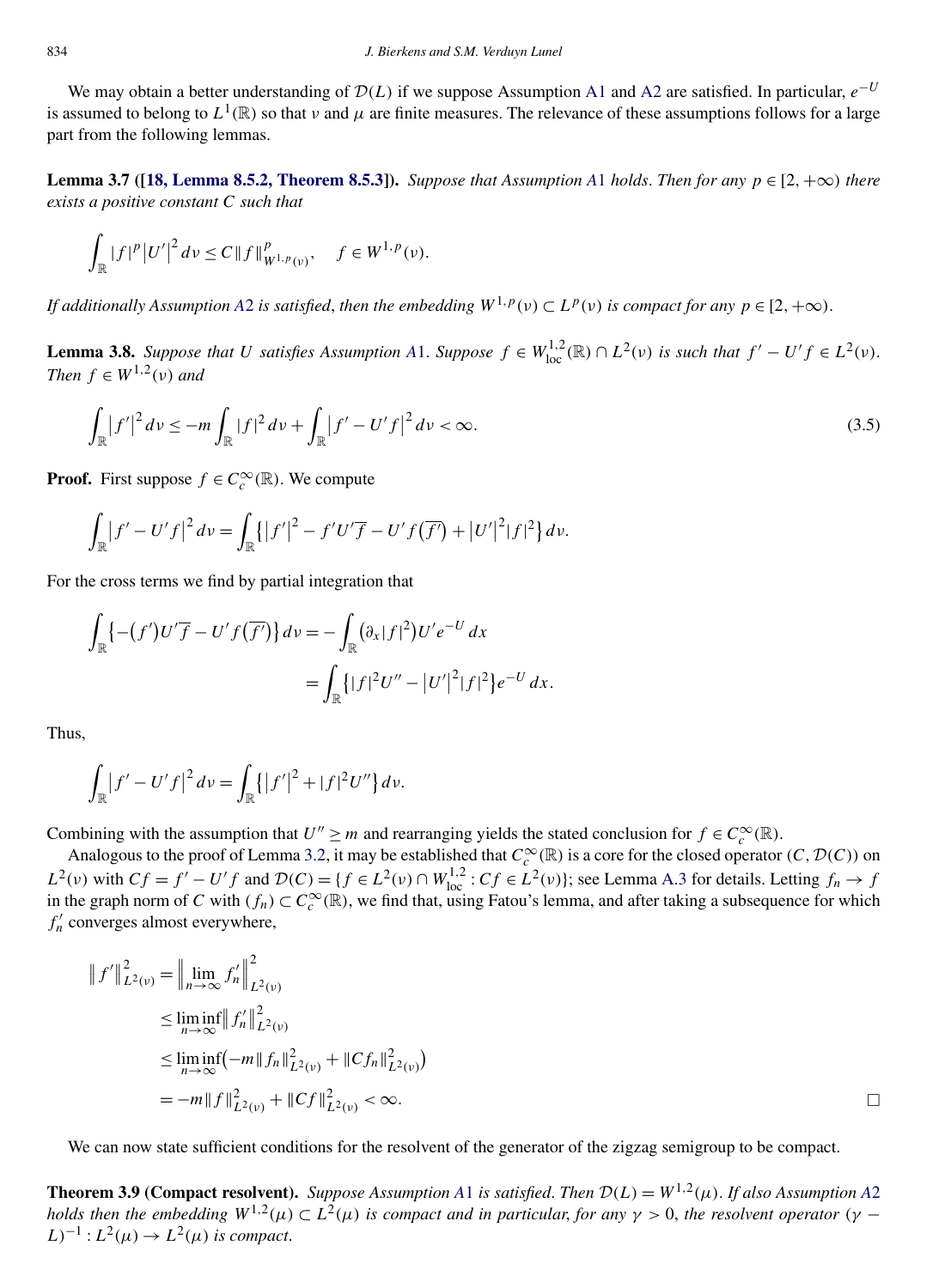<span id="page-8-0"></span>**Proof.** First we prove that  $D(L) \subset W^{1,2}(\mu)$ . Suppose  $f \in D(L)$  and write  $Lf = h$ . Write  $g_1 = f^+ - f^-$  and  $g_2 = f$  $f^+ + f^-$ . We have

$$
\partial_x g_1 = h^+ - \lambda^+ (f^- - f^+) + h^- - \lambda^- (f^+ - f^-) = h^+ + h^- + U' g_1,
$$
  

$$
\partial_x g_2 = h^+ - \lambda^+ (f^- - f^+) - h^- + \lambda^- (f^+ - f^-) = h^+ - h^- - (2\lambda_{\text{refr}} + |U'|) g_1.
$$

We see that  $g_1$  satisfies  $g'_1 - U'g_1 = h^+ + h^- \in L^2(\nu)$  so that, by Lemma [3.8,](#page-7-0)  $g_1 \in W^{1,2}(\nu)$ . Next by the estimate on  $\lambda_{ref}$ of Assumption [A1,](#page-2-0) Lemma [3.7](#page-7-0) and the second equation,  $g_2 \in W^{1,2}(\nu)$ . The inclusion  $\mathcal{D}(L) \subset W^{1,2}(\mu)$  follows since  $f^{\pm}$ may be expressed as linear combinations of *g*<sup>1</sup> and *g*2.

Conversely, we now prove that  $W^{1,2}(\mu) \subset \mathcal{D}(L)$ . Since  $\lambda_{refr}(x) \le c_1 + c_2 |U'(x)|$  for some constants  $c_1, c_2$ , it follows that  $|\lambda(x, \theta)| \le C_1 + C_2|U'(x)|$  for some constants  $C_1$ ,  $C_2$ . By Assumption [A1](#page-2-0) and Lemma [3.7,](#page-7-0)  $||f||_{L^2(\mu)} + ||Lf||_{L^2(\mu)} \le$  $\widetilde{C}$  ||  $f$  ||  $_W$ <sup>1,2</sup>( $\mu$ ) for some  $\widetilde{C} > 0$ , which establishes that  $W^{1,2}(\mu) \subset \mathcal{D}(L)$ .

Let  $\gamma > 0$ . Recall that  $\gamma - L : \mathcal{D}(L) \to L^2(\mu)$  is bijective, so the inverse map exists, and is bounded by dissipativity (see [\[10, Proposition II.3.14\]](#page-33-0). Since the embedding  $W^{1,2} \hookrightarrow L^2(\mu)$  is compact by Lemma [3.7](#page-7-0) it follows from [\[10,](#page-33-0) [Proposition II.4.25\]](#page-33-0) that the resolvent is compact.  $\Box$ 

**Remark 3.10.** If Assumption [A1](#page-2-0) is satisfied, then [\(3.4\)](#page-5-0) holds with equality, i.e., for all  $f \in \mathcal{D}(L)$  we have

$$
\operatorname{Re}\int_{E}(Lf)\overline{f}d\mu=-\frac{1}{2}\int_{\mathbb{R}}(\lambda^{+}+\lambda^{-})|f^{+}-f^{-}|^{2}d\nu, \quad f\in\mathcal{D}(L).
$$

This follows from the proof of Lemma [3.3.](#page-5-0) Indeed in the proof the above relation is established for  $f \in C_c^{\infty}(E)$ . Now for  $f \in \mathcal{D}(L) = W^{1,2}(\mu)$ , take a sequence  $(f_n) \subset C_c^{\infty}(E)$  converging in  $W^{1,2}(\mu)$  towards  $f$ , and note that both sides of the above equation converge, using Lemma [3.7.](#page-7-0)

The fact that the resolvent is compact under suitable conditions leads naturally to the question whether the semigroup is eventually compact. We will now establish that this is not the case. The following lemma first states in a technical way that the zigzag semigroup consists simply of translations in regions of the space where the switching intensity vanishes, a necessary ingredient for the conclusion of Proposition 3.12 that the zigzag semigroup is in general not eventually compact.

**Lemma 3.11.** Suppose  $\lambda_{refr}(x) = 0$  for all x. Suppose  $\theta U'(x) \le 0$  for some  $\theta \in \{-1, +1\}$  and all  $x \in I$ , where  $I = [a, b]$ *is a non-empty interval. Then*  $P(t)f(x, \theta) = f(x + \theta t, \theta)$  *for all*  $t \ge 0$  *and*  $\mu$ *-almost all*  $x \in \mathbb{R}$  *for which*  $\{x + \theta s : 0 \le s \le 0\}$  $s \leq t$   $\subset I$ .

**Proof.** First suppose  $f \in \mathcal{D}(L)$ . Write  $\varphi(t, x) := P(t) f(x, \theta)$  with  $\theta$  as in the assumption of the lemma. Then, for  $x \in I$ 

$$
\partial_t \varphi(t, x) = \partial_t P(t) f(x, \theta) = L P(t) f(x, \theta) = \theta \partial_x P(t) f(x, \theta) = \theta \partial_x \varphi(t, x).
$$

Fix  $(x, t)$  such that  $x + \theta s \in [a, b]$  for  $0 \le s \le t$ . Consider the characteristic curve  $X(s) = x + \theta s$ ,  $T(s) = t - s$ . We find that, since  $X(s) \in I$  for all  $0 \le s \le t$ , then  $\frac{d}{ds} \varphi(T(s), X(s)) = 0$ , so that

$$
\varphi(t, x) = \varphi(T(0), X(0)) = \varphi(T(t), X(t)) = \varphi(0, x + \theta t) = f(x + \theta t).
$$

Now if  $f_n \to f$  in  $L^2(\mu)$  with  $(f_n) \subset \mathcal{D}(L)$ , then  $P(t)f_{n_k}(x,\theta) \to P(t)f(x,\theta)$ ,  $\mu$ -almost all *x*, for a subsequence  $f_{n_k}$ , and  $f_{n_{k_l}}(x + \theta t, \theta) \to f(x + \theta t, \theta)$ , *μ*-almost all *x*, for a further subsequence, which yields the result for general  $f$ .  $\Box$ 

**Proposition 3.12.** Suppose [A](#page-2-0)ssumption A3 is satisfied. Furthermore assume that  $\lambda_{refr}(x) = 0$  everywhere. Then, for any  $t > 0$ , the operator  $P(t)$  is not compact.

**Proof.** For  $n \in \mathbb{N}$  define functions  $f_n$  by

 $\widetilde{f}_n^+(x) = \mathbb{1}_{[-1/n, -1/(n+1)]}(x), \qquad \widetilde{f}_n^-(x) = 0, \qquad \widetilde{f}_n(\cdot, \pm 1) = \widetilde{f}_n^{\pm}, \qquad f_n = \widetilde{f}_n / \|\widetilde{f}_n\|_{L^2(\mu)}.$ 

Then  $(f_n)$  is a bounded sequence of functions in  $L^2(\mu)$ . Therefore if  $P(t_0)$  were compact for some  $t_0 > 0$ , it should be possible to find a convergent subsequence of  $(P(t_0) f_n)_{n=1}^{\infty}$ . However we will show that this is impossible.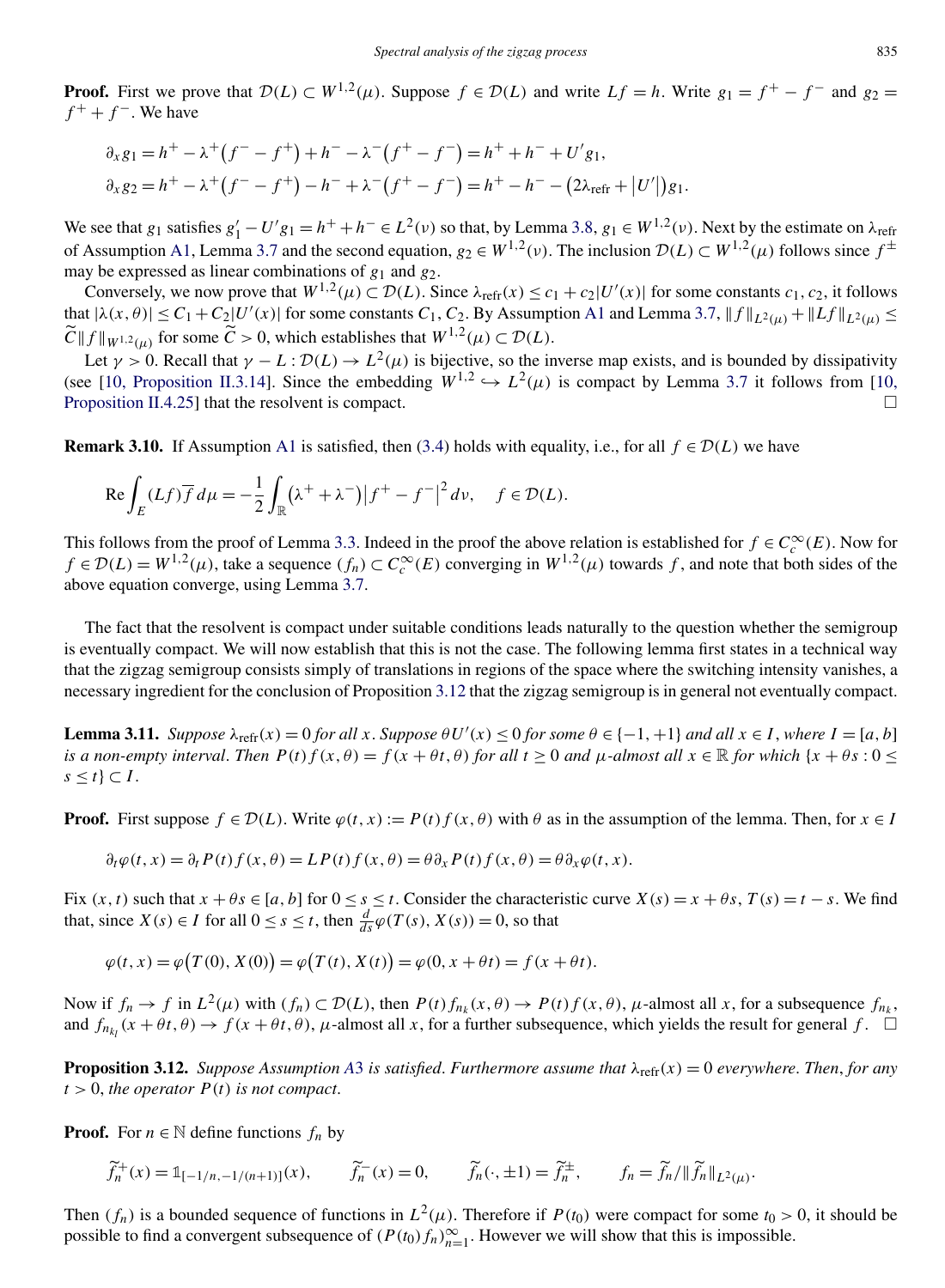<span id="page-9-0"></span>By Assumption [A3,](#page-2-0)  $U'(x) \le 0$  for  $x \le 0$ . By Lemma [3.11,](#page-8-0)

$$
P(t_0) f(x, +1) = f(x + t_0, +1) \quad \text{if } x \le -t_0 \text{, for any } f \in L^2(\mu).
$$

Suppose  $m \neq n$ . Then

$$
\|P(t_0)f_n - P(t_0)f_m\|_{L^2(\mu)}^2 \ge \int_{-\infty}^{-t_0} |P(t_0)f_n(x, +1) - P(t_0)f_m(x, +1)|^2 e^{-U(x)} dx
$$
  
\n
$$
= \int_{-\infty}^{-t_0} |f_n^+(x + t_0) - f_m^+(x + t_0)|^2 e^{-U(x)} dx
$$
  
\n
$$
= \int_{-\infty}^0 (|f_n^+(y)|^2 + |f_m^+(y)|^2) e^{-U(y - t_0)} dy
$$
  
\n
$$
= \frac{\int_{-1/n}^{-1/(n+1)} e^{-U(y - t_0)} dy}{\int_{-1/n}^{-1/(n+1)} e^{-U(y)} dy} + \frac{\int_{-1/m}^{-1/(m+1)} e^{-U(y - t_0)} dy}{\int_{-1/m}^{-1/(m+1)} e^{-U(y)} dy}
$$
  
\n
$$
\ge 2e^{-U(-1 - t_0) + U(0)}.
$$

This establishes that no subsequence of  $(P(t_0) f_n)_{n \in \mathbb{N}}$  is Cauchy, and therefore that  $P(t_0)$  is not compact.  $\Box$ 

#### **4. Spectral theory of the zigzag generator**

This section will describe key results concerning the characterization of the spectrum of the zigzag semigroup under the assumptions of unimodularity and no refreshments. The main result is Theorem [4.4](#page-11-0) which, in summary, gives a description of the spectrum of *L* as consisting of the roots of a particular complex valued function.

As usual define the *resolvent set*  $\rho(A)$  of a closed operator A by

$$
\rho(A) = \{ \gamma \in \mathbb{C} : \gamma - A \text{ is invertible and } (\gamma - A)^{-1} \text{ is bounded} \}
$$

and the *spectrum*  $\sigma(A)$  by  $\sigma(A) = \mathbb{C} \setminus \rho(A)$ . The *point spectrum* of A is defined as

 $\sigma_p(A) = \{ \gamma \in \mathbb{C} : \gamma - A \text{ is not injective} \}.$ 

Elements  $\gamma \in \sigma_p(A)$  are called *eigenvalues*. For a disjoint decomposition of the spectrum  $\sigma(A) = \sigma_c \cup \sigma_u$  where  $\sigma_u$  is closed and  $\sigma_c$  is compact, the *spectral projection*  $P_c$  is defined as

$$
P_c = \frac{1}{2\pi i} \int_{\Gamma} (\zeta - A)^{-1} d\zeta,
$$

where  $\Gamma$  is a Jordan curve in the complement of  $\sigma_u$  and enclosing  $\sigma_c$ . See [\[10, Section IV.1\]](#page-33-0) or [\[17, Section III.6.4\]](#page-33-0) for details. If  $\Gamma$  encloses only a single element  $\gamma \in \sigma(A)$  then we write  $P_{\gamma} = P_c$ .

We start with a simple corollary of Theorem [3.9.](#page-7-0)

**Corollary 4.1.** *Suppose Assumptions [A](#page-2-0)*1 *and [A](#page-2-0)*2 *are satisfied*. *Then the spectrum of L consists entirely of isolated eigenvalues with finite multiplicities, and the resolvent operator*  $(\gamma - L)^{-1}$  *is compact for every*  $\gamma \in \rho(L)$ .

**Proof.** This follows from Theorem [3.9](#page-7-0) and [\[17, Theorem III.6.29\]](#page-33-0).  $\Box$ 

There are also some interesting immediate consequences of the fact that  $L^* = FLF$  which we state in some generality in Lemma 4.2. Let  $(H, \langle \cdot, \cdot \rangle)$  denote a Hilbert space, and let *J* be a unitary operator on H. We call a closed operator  $(A, \mathcal{D}(A))$  on  $\mathcal{H}$  *J*-*selfadjoint* if  $A^* = J A J^*$ . In the case of the zigzag process we have that *L* is *J*-selfadjoint for  $J = F$ .

**Lemma 4.2.** *Suppose*  $(A, \mathcal{D}(A))$  *is a closed operator on*  $H$  *such that*  $A$  *is*  $J$ -*selfadjoint*.

- (i)  $\rho(A) = \rho(A^{\star}).$
- (ii)  $\sigma(A) = {\overline{\gamma} : \gamma \in \sigma(A)}$  and  $\sigma_p(A) = {\overline{\gamma} : \gamma \in \sigma_p(A)}$  (*i.e.*  $\sigma(A)$  *and*  $\sigma_p(A)$  *are closed under taking complex conjugate*).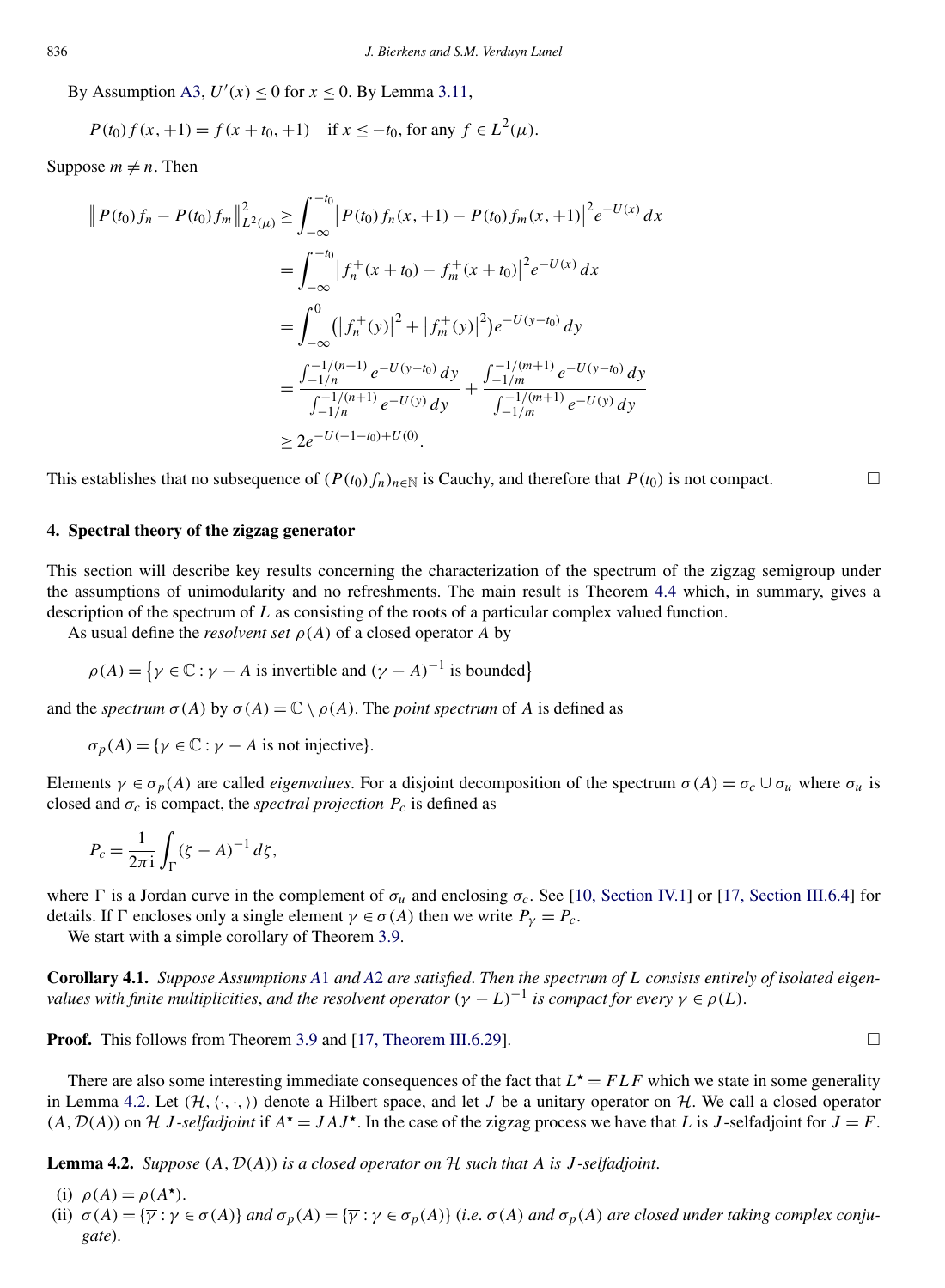- <span id="page-10-0"></span>(iii) If  $\gamma_1, \gamma_2, \gamma_1 \neq \gamma_2$ , are eigenvalues of A with eigenvectors  $\phi_1, \phi_2$ , respectively, then either  $\gamma_1 = \overline{\gamma}_2$  or  $\phi_1$  and  $\phi_2$  are *J -orthogonal*, *i.e.*,  $\langle J\phi_1, \phi_2 \rangle = 0$ .
- (iv) If  $\phi$  *is an eigenvector of A with eigenvalue*  $\gamma$ , *then*  $J\phi$  *is an eigenvector of*  $A^*$  *with eigenvalue*  $\gamma$ .
- (v) *The adjoint of the spectral projection*  $P_\gamma$  *associated to an isolated eigenvalue*  $\gamma \in \sigma(A)$  *satisfies*

$$
(P_{\gamma})^{\star} = J P_{\overline{\gamma}} J^{\star}
$$

*and is equal to the spectral projection associated with*  $A^*$  *for the eigenvalue*  $\overline{\gamma}$ *.* 

#### **Proof.**

- (i) This follows from  $(\gamma A^*)^{-1} = J(\gamma A)^{-1}J^*$  for  $\gamma \in \rho(A)$ .
- (ii) For general closed operators *A* on a Hilbert space, we have that  $\sigma(A^*)$  equals the complex conjugate of  $\sigma(A)$ , and similarly for  $\sigma_p(A)$  (e.g., [\[17, Theorem III.6.22\]](#page-33-0)). Combining with the above equality used in the proof of (i) gives the stated result.
- (iii) This follows from

$$
\gamma_1 \langle J\phi_1, \phi_2 \rangle = \langle J A\phi_1, \phi_2 \rangle = \langle A^{\star} J \phi_1, \phi_2 \rangle = \langle J\phi_1, A\phi_2 \rangle = \overline{\gamma_2} \langle J\phi_1, \phi_2 \rangle.
$$

- (iv) If  $\phi$  is an eigenvector of *A* with eigenvalue  $\gamma$ , then  $A^{\star}J\phi = JA\phi = \gamma J\phi$ .
- (v) Let  $\overline{\Gamma}$  denote a counterclockwise contour in the complex plane around (only) the eigenvalue  $\overline{\gamma}$ . By [\[17, Theo](#page-33-0)[rem III.6.22\]](#page-33-0), the adjoint of the corresponding spectral projection satisfies

$$
(P_Y)^{\star} = \frac{1}{2\pi i} \int_{\overline{\Gamma}} (\zeta - A^{\star})^{-1} d\zeta = \frac{1}{2\pi i} J \int_{\overline{\Gamma}} (\zeta - A)^{-1} d\zeta J^{\star} = J P_{\overline{Y}} J^{\star}.
$$

For later reference we note the following general observation for eigenfunctions of linear operators on function spaces.

**Lemma 4.3.** *Suppose*  $(A, \mathcal{D}(A))$  *is a closed operator on*  $L^2(\mu)$ *. Suppose* 

$$
\psi \in \mathcal{D}(A) \implies \text{Re } \psi \in \mathcal{D}(A) \text{ and } \text{Im } \psi \in \mathcal{D}(A),
$$

*and suppose A maps* (*a*.*e*.) *real valued functions in its domain into* (*a*.*e*.) *real valued functions*. *Suppose φ is an eigenfunction of A with eigenvalue*  $\gamma$ . *Then*  $\overline{\phi}$  *is an eigenfunction of A with eigenvalue*  $\overline{\gamma}$ .

**Proof.** By linearity of *A*,

$$
A\overline{\phi} = \overline{A\operatorname{Re}\phi - iA\operatorname{Im}\phi} = A\operatorname{Re}\phi + iA\operatorname{Im}\phi = A\phi = \gamma\phi,
$$

which establishes the result.  $\Box$ 

We are now ready to state the main result of this section, which characterizes  $\sigma(L)$ . Define functions  $\psi^{\pm}(\gamma)$  :=  $\int_0^{\pm \infty} U'(\xi) e^{\mp 2\gamma \xi - U(\xi)} d\xi$ , i.e.,

$$
\psi^+(\gamma) := \int_0^\infty U'(\xi) e^{-2\gamma \xi - U(\xi)} d\xi \quad \text{and} \quad \psi^-(\gamma) := -\int_{-\infty}^0 U'(\xi) e^{2\gamma \xi - U(\xi)} d\xi, \quad \gamma \in \mathbb{C}, \tag{4.1}
$$

and

$$
Z(\gamma) := 1 - \psi^+(\gamma)\psi^-(\gamma), \quad \gamma \in \mathbb{C}.\tag{4.2}
$$

Define the set

$$
\Sigma := \{ \gamma \in \mathbb{C} : Z(\gamma) = 0 \}. \tag{4.3}
$$

Under Assumption [A2](#page-2-0) the functions  $\psi^{\pm}$  are well defined, using Lemma [A.4.](#page-30-0)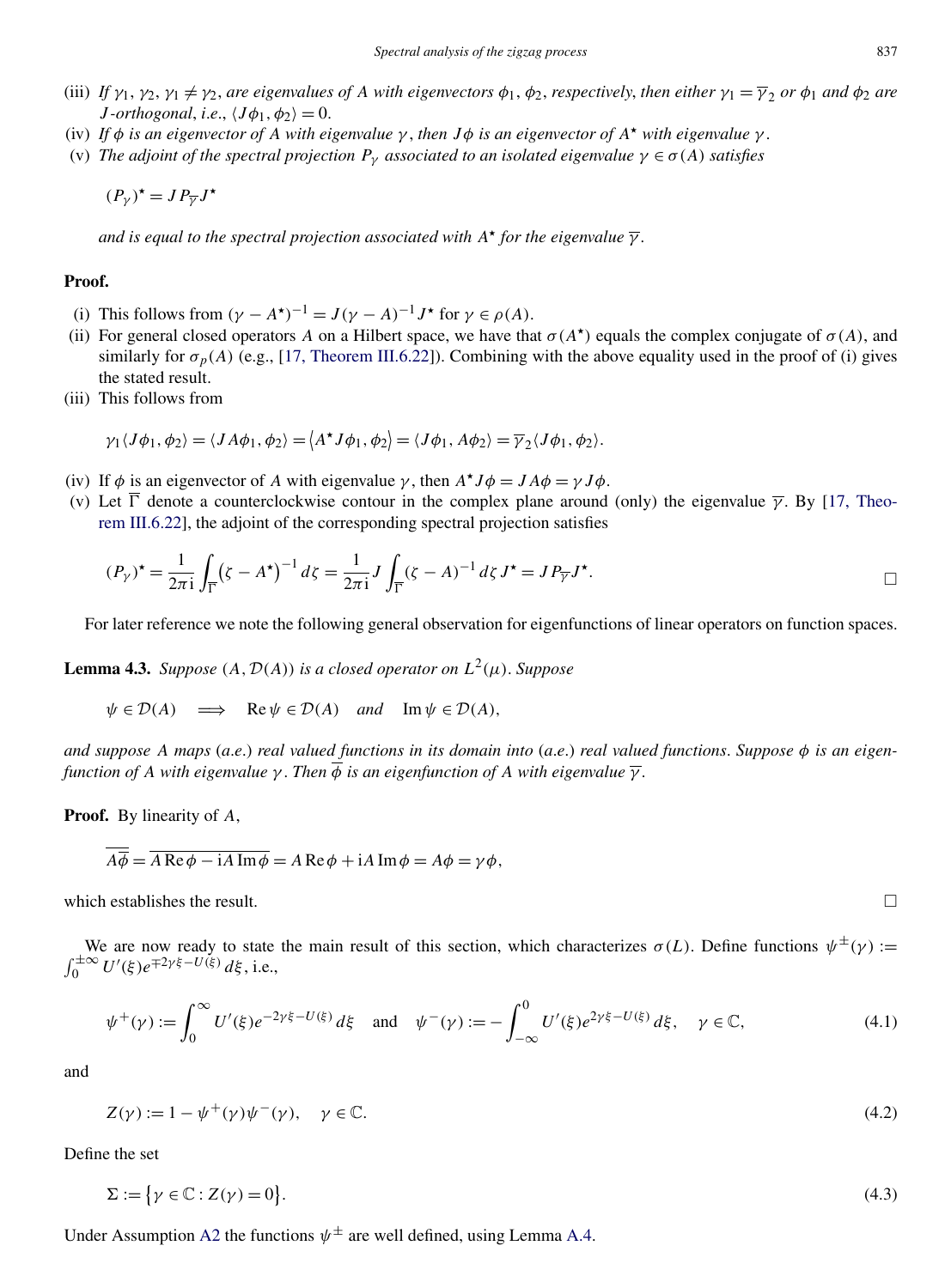<span id="page-11-0"></span>**Theorem 4.4 (Spectrum, resolvent and eigenfunctions of the zigzag generator).** *Suppose Assumptions [A](#page-2-0)*1, *[A](#page-2-0)*2 *and [A](#page-2-0)*3 *are satisfied. Furthermore assume*  $\lambda_{refr}(x) = 0$  *for all x*. *Then*  $\sigma(L) = \sigma_p(L) = \Sigma$ .

*If*  $\gamma \in \rho(L)$  *and*  $h \in L^2(\mu)$  *then*  $f = (\gamma - L)^{-1}h$  *is given by* 

$$
f^{+}(x) = \begin{cases} e^{\gamma x} (k^{+} + \int_{x}^{0} e^{-\gamma \xi} h^{+}(\xi) d\xi), & x \le 0, \\ e^{\gamma x + U(x)} (k^{+} - \int_{0}^{x} e^{-\gamma \xi - U(\xi)} [h^{+}(\xi) + U'(\xi) e^{-\gamma \xi} (k^{-} + \int_{0}^{\xi} e^{\gamma \eta} h^{-}(\eta) d\eta)] d\xi), & x > 0, \end{cases}
$$

$$
f^{-}(x) = \begin{cases} e^{-\gamma x + U(x)}(k^{-} - \int_{x}^{0} e^{\gamma \xi - U(\xi)} [h^{-}(\xi) - U'(\xi)e^{\gamma \xi} (k^{+} + \int_{\xi}^{0} e^{-\gamma \eta} h^{+}(\eta) d\eta)] d\xi), & x \le 0, \\ e^{-\gamma x} (k^{-} + \int_{0}^{x} e^{\gamma \xi} h^{-}(\xi) d\xi), & x > 0. \end{cases}
$$
(4.4)

*The constants*  $k^{\pm} = k^{\pm}(\gamma; h)$  *are given by* 

$$
\begin{pmatrix} k^+(\gamma;h) \\ k^-(\gamma;h) \end{pmatrix} = \frac{1}{Z(\gamma)} \begin{pmatrix} 1 & \psi^+(\gamma) \\ \psi^-(\gamma) & 1 \end{pmatrix} K(\gamma)h,
$$
\n(4.5)

*with*  $K(\gamma): L^2(\mu) \to \mathbb{C}^2$  *the bounded linear mapping given by* 

$$
K(\gamma)h = \begin{pmatrix} \int_0^\infty e^{-\gamma\xi - U(\xi)} h^+(\xi) d\xi + \int_0^\infty U'(\xi) e^{-2\gamma\xi - U(\xi)} \int_0^\xi e^{\gamma\eta} h^-(\eta) d\eta d\xi \\ \int_{-\infty}^0 e^{\gamma\xi - U(\xi)} h^-(\xi) d\xi - \int_{-\infty}^0 U'(\xi) e^{2\gamma\xi - U(\xi)} \int_\xi^0 e^{-\gamma\eta} h^+(\eta) d\eta d\xi \end{pmatrix}.
$$
 (4.6)

*For every*  $\gamma \in \sigma_p(L)$ , *the corresponding eigenfunctions form a one-dimensional space spanned by the function*  $f_\gamma \in$ D*(L) defined by*

$$
f_{\gamma}^{+}(x) = \psi^{+}(\gamma)e^{\gamma x}, \quad (x \le 0), \qquad f_{\gamma}^{+}(x) = e^{\gamma x + U(x)} \int_{x}^{\infty} U'(\xi)e^{-2\gamma\xi - U(\xi)} d\xi, \quad (x \ge 0),
$$
  

$$
f_{\gamma}^{-}(x) = e^{-\gamma x}, \quad (x \ge 0), \qquad f_{\gamma}^{-}(x) = -\psi^{+}(\gamma)e^{-\gamma x + U(x)} \int_{-\infty}^{x} U'(\xi)e^{2\gamma\xi - U(\xi)} d\xi, \quad (x \le 0).
$$

*If*  $\gamma_1, \gamma_2 \in \sigma_p(L), \gamma_1 \neq \gamma_2$ , with corresponding eigenfunctions  $f_1, f_2$  then either  $\gamma_1 = \overline{\gamma}_2$  or  $\langle F f_1, f_2 \rangle = 0$ .

## **Proof.** *Claim:*  $\Sigma \subset \sigma(L)$ .

*Proof of claim.* We will prove the equivalent statement that  $\rho(L) \subset \mathbb{C} \setminus \Sigma$ . Suppose  $\gamma \in \rho(L)$ . In particular, for all  $h \in L^2(\mu)$ , there is a solution  $f \in \mathcal{D}(L)$  to the equation  $(\gamma - L)f = h.f$  satisfies the coupled system of ordinary differential equations

$$
\gamma f^{+} - \partial_{x} f^{+} - \lambda^{+} (f^{-} - f^{+}) = h^{+},
$$
  

$$
\gamma f^{-} + \partial_{x} f^{-} - \lambda^{-} (f^{+} - f^{-}) = h^{-}.
$$

For  $x \le 0$ , we have  $\lambda^+(x) = 0$  and  $\lambda^-(x) = -U'(x)$ . We find that

$$
f^+(x) = e^{\gamma x} \left( k^+ + \int_x^0 e^{-\gamma \xi} h^+(\xi) d\xi \right), \quad x \le 0,
$$

for some constant  $k^+$ . By variation of constants, for  $x \le 0$ ,

$$
f^{-}(x) = e^{-\gamma x + U(x)} \left( k^{-} - \int_{x}^{0} e^{\gamma \xi - U(\xi)} \left[ h^{-}(\xi) + \lambda^{-}(\xi) f^{+}(\xi) \right] d\xi \right)
$$
  
=  $e^{-\gamma x + U(x)} \left( k^{-} - \int_{x}^{0} e^{\gamma \xi - U(\xi)} \left[ h^{-}(\xi) - U'(\xi) e^{\gamma \xi} \left( k^{+} + \int_{\xi}^{0} e^{-\gamma \eta} h^{+}(\eta) d\eta \right) \right] d\xi \right).$ 

Similarly, for  $x > 0$ , we obtain

$$
f^-(x) = e^{-\gamma x} \left( k^- + \int_0^x e^{\gamma \xi} h^-(\xi) d\xi \right),
$$
  

$$
f^+(x) = e^{\gamma x + U(x)} \left( k^+ - \int_0^x e^{-\gamma \xi - U(\xi)} \left[ h^+(\xi) + U'(\xi) f^-(\xi) \right] d\xi \right)
$$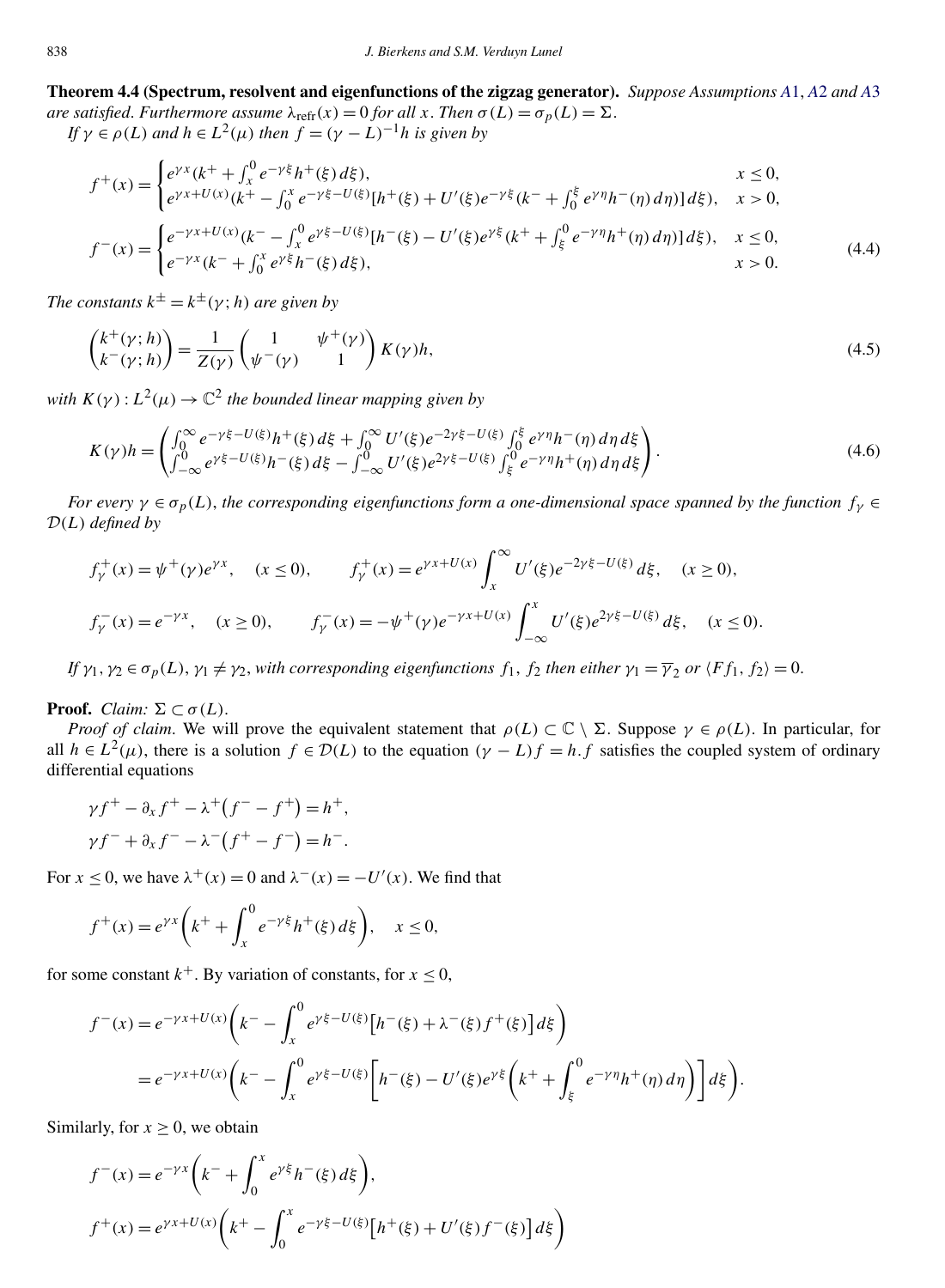$$
=e^{\gamma x+U(x)}\bigg(k^+-\int_0^x e^{-\gamma\xi-U(\xi)}\bigg[h^+(\xi)+U'(\xi)e^{-\gamma\xi}\bigg(k^-+\int_0^{\xi} e^{\gamma\eta}h^-(\eta)\,d\eta\bigg)\bigg]d\xi\bigg).
$$

<span id="page-12-0"></span>Here no new integration constants are introduced because we required continuity of *f*. Indeed by assumption  $f \in \mathcal{D}(L)$ and thus *f* is continuous.

By Lemma [A.4,](#page-30-0) we have that all the integrals occuring in the expressions for  $f^+(x)$  for  $x \ge 0$  and (analogously) *f* <sup>−</sup>(*x*) for *x* < 0, converge as  $|x|$  → ∞. In order for *f* ∈  $L^2(u)$ , it follows that necessarily

$$
k^{+} - \int_{0}^{\infty} e^{-\gamma \xi - U(\xi)} \left[ h^{+}(\xi) + U'(\xi) e^{-\gamma \xi} \left( k^{-} + \int_{0}^{\xi} e^{\gamma \eta} h^{-}(\eta) d\eta \right) \right] d\xi = 0 \text{ and}
$$
  
\n
$$
k^{-} - \int_{-\infty}^{0} e^{\gamma \xi - U(\xi)} \left[ h^{-}(\xi) - U'(\xi) e^{\gamma \xi} \left( k^{+} + \int_{\xi}^{0} e^{-\gamma \eta} h^{+}(\eta) d\eta \right) \right] d\xi = 0,
$$
\n(4.7)

for otherwise the multiplication by  $e^{\pm \gamma x + U(x)}$  in the expression for *f* would lead to the norm of *f* being equal to  $\infty$ . (Note that the exponential growth by  $e^{\pm \text{Re}\gamma x}$  in  $f^+$  for  $x \ge 0$  and  $f^-$  for  $x \le 0$  is not problematic since it is compensated by  $e^{-U(x)}$  in the  $L^2(\mu)$  inner product, which by Assumption [A2](#page-2-0) will decay faster than any exponential.) Condition (4.7) can be written in terms of a linear system for  $k^{\pm}$ :

$$
\begin{pmatrix} 1 & -\psi^+(\gamma) \\ -\psi^-(\gamma) & 1 \end{pmatrix} \begin{pmatrix} k+ \\ k \end{pmatrix} = K(\gamma)h,
$$
\n(4.8)

where, for  $\gamma \in \mathbb{C}$ ,  $K(\gamma) : L^2(\mu) \to \mathbb{C}^2$  is defined by [\(4.6\)](#page-11-0). The boundedness of *K* follows by the proof of Lemma [A.4.](#page-30-0)

Now suppose  $\gamma \in \Sigma$ . In this case the system (4.8) is singular. However the linear map  $K(\gamma): L^2(\mu) \to \mathbb{C}^2$  is surjective, even when we restrict the domain to the functions in  $L^2(\mu)$  having compact support. Indeed, we can produce the vector  $(10)^T$  on the right hand side by choosing

$$
h^-(x) = 0
$$
 and  $h^+(x) = e^{\gamma x + U(x)} \mathbb{1}_{[0,1]}(x), \quad x \in \mathbb{R},$ 

and in an analogous way we can choose *h* so that the vector  $(0\ 1)^T$  is obtained on the right hand side. Thus the right hand side as a function of *h* having compact support has range  $\mathbb{C}^2$ , whereas the left hand side can only span a one-dimensional subspace due to the assumption  $\gamma \in \Sigma$ . It follows that there are choices *h* such that no solution to the resolvent system  $(\gamma - L)f = h$  exist, so that  $\gamma \notin \rho(L)$ ; a contradiction. The solution of (4.8) yields the stated expression for  $k^{\pm}$ .

$$
Claim: \sigma_p(L) \subset \Sigma.
$$

*Proof of claim.* Suppose  $\gamma \in \sigma_p(L)$ . There exists a function  $f \in \mathcal{D}(L)$  such that  $Lf = \gamma f$ . This corresponds to the system

$$
\gamma f^{+} - \partial_{x} f^{+} - \lambda^{+} (f^{-} - f^{+}) = 0,
$$
  

$$
\gamma f^{-} + \partial_{x} f^{-} - \lambda^{-} (f^{+} - f^{-}) = 0.
$$

Solving for  $f^+$  for  $x \le 0$  yields  $f^+(x) = c^+e^{\gamma x}$ , and similarly  $f^-(x) = c^-e^{-\gamma x}$  for  $x \ge 0$  for some constants  $c^{\pm} \in \mathbb{C}$ . Then using variation of constants and insisting upon continuity in  $x = 0$ , yields

$$
f^+(x) = e^{\gamma x + U(x)} \left( c^+ - c^- \int_0^x U'(\xi) e^{-2\gamma \xi - U(\xi)} d\xi \right), \quad x \ge 0,
$$
  

$$
f^-(x) = e^{-\gamma x + U(x)} \left( c^- + c^+ \int_x^0 U'(\xi) e^{2\gamma \xi - U(\xi)} d\xi \right), \quad x \le 0.
$$

Again the integrals converge as  $|x| \to \infty$  by Lemma [A.4.](#page-30-0) Now in order for  $f \in L^2(\mu)$ , we require that the terms within parantheses in the expressions for  $f^{\pm}$  vanish as  $|x| \to \infty$ . This yields the conditions

$$
c^+ = c^- \psi^+(\gamma)
$$
, and  $c^- = c^+ \psi^-(\gamma)$ . (4.9)

This system admits a non-trivial solution if and only if  $\gamma \in \Sigma$ . The choice for *f* in the statement of the proposition is obtained by taking  $c^- = 1$  and  $c^+ = \psi^+(\gamma)$ .

We have established that  $\Sigma \subset \sigma(L)$  and  $\sigma_p(L) \subset \Sigma$ . Since *L* has compact resolvent (Corollary [4.1\)](#page-9-0),  $\sigma_p(L) = \sigma(L)$ and the proof is complete.

The final statement of the theorem follows by an application of Lemma [4.2\(](#page-9-0)iii).  $\Box$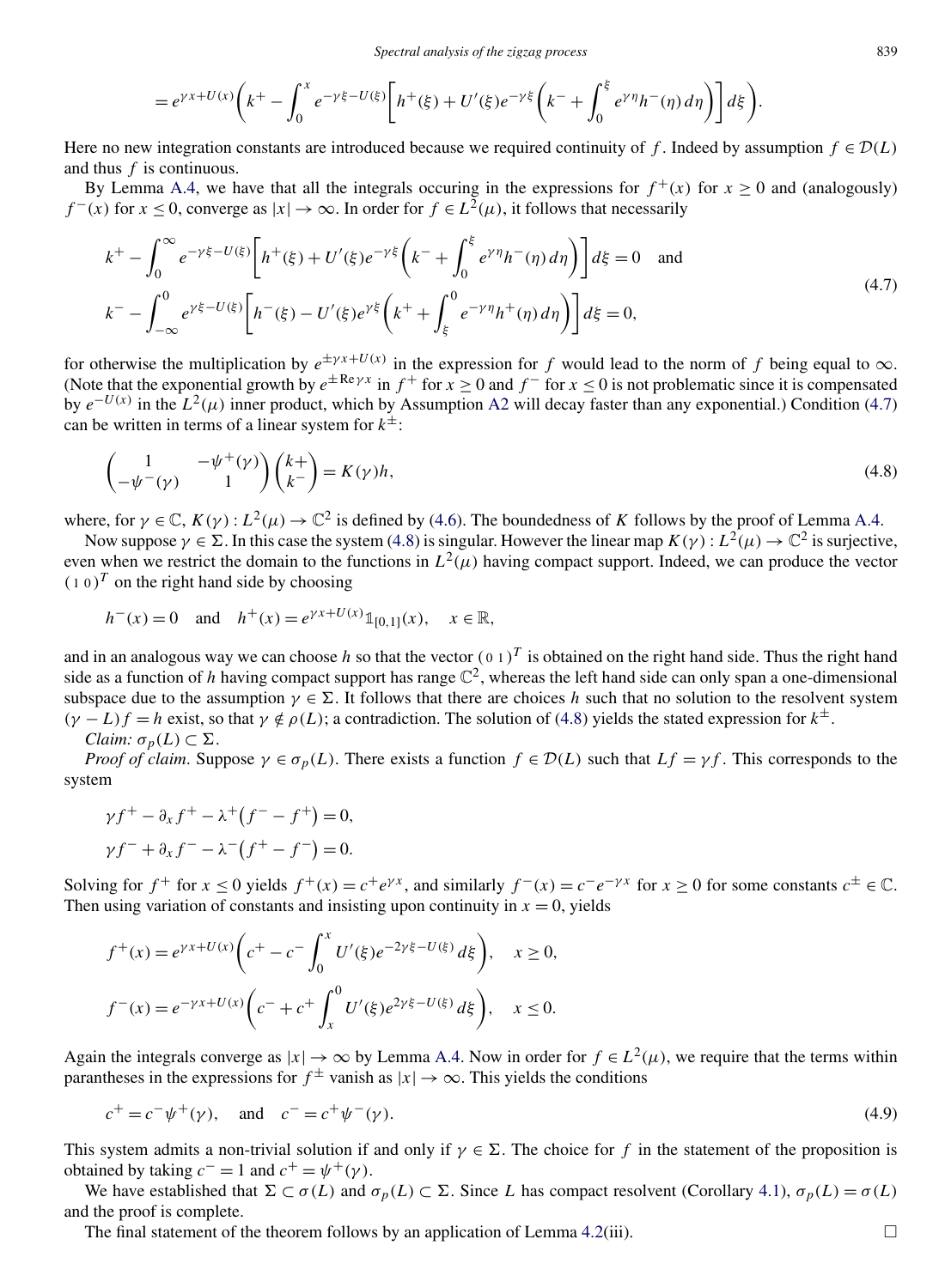<span id="page-13-0"></span>**Corollary 4.5.** *The spectral projection corresponding to*  $\gamma \in \sigma(L)$  *is given by* 

$$
P_{\gamma} = \frac{1}{2\pi i} \int_{\Gamma} \frac{1}{Z(\zeta)} M(\zeta) \begin{pmatrix} 1 & \psi^+(\zeta) \\ \psi^-(\zeta) & 1 \end{pmatrix} K(\zeta) d\zeta,
$$
\n(4.10)

*where is a Jordan contour in* C *enclosing the eigenvalue γ and no other eigenvalues*, *and where the family of bounded linear operators*  $(M(\zeta))_{\zeta \in \rho(L)}$  *is given for fixed*  $\zeta \in \rho(L)$  *as a bounded operator*  $M(\zeta): \mathbb{C}^2 \to L^2(\mu)$  *by* 

$$
(M(\zeta)a)^+(x) := M^+(\zeta)a(x) := \begin{cases} e^{\zeta x}a^+, & x \le 0, \\ e^{\zeta x + U(x)}(a^+ - a^- \int_0^x U'(\xi)e^{-2\zeta \xi - U(\xi)} d\xi), & x > 0, \end{cases}
$$
  

$$
(M(\zeta)a)^-(x) := M^-(\zeta)a(x) := \begin{cases} e^{-\zeta x + U(x)}(a^- + a^+ \int_x^0 U'(\xi)e^{2\zeta x - U(\xi)} d\xi), & x \le 0, \\ e^{-\zeta x}a^-, & x > 0, \end{cases}
$$

*for*  $a = \binom{a^+}{a^-} \in \mathbb{C}^2$ .

Note that the integral in (4.10) is a concatenation of bounded linear operators and as such the integrand is a well defined mapping from  $\rho(L)$  into the bounded operators on  $L^2(\mu)$ , which makes the integral over closed contours well defined as a Bochner integral.

**Proof.** By [\[17, proof of Theorem 6.17\]](#page-33-0), the spectral projections are given for  $\gamma \in \sigma(L)$  by

$$
P_{\gamma} = \frac{1}{2\pi i} \int_{\Gamma} (\zeta - L)^{-1} d\zeta,
$$

where  $\Gamma$  is a contour enclosing  $\gamma$  as stated. Note that the terms in the resolvent expression [\(4.4\)](#page-11-0) which do not involve  $k^{\pm}$ amount to integral operators by an analytic integral kernel. We may check that such terms are holomorphic as operator valued functions of the complex-valued argument. Indeed, as discussed in [\[17, Section VII.1.1\]](#page-33-0) weak and strong notions of holomorphicity coincide, and we may check that for example the operator  $T^+(\zeta)$ , constituting the non- $k^{\pm}$ -dependent terms in  $((\zeta - L)^{-1}h)^+$ , given by

$$
T^{+}(\zeta)h(x) = \begin{cases} e^{\zeta x} \int_{x}^{0} e^{-\zeta \xi} h^{+}(\xi) d\xi, & x \le 0, \\ e^{\zeta x + U(x)} (-\int_{0}^{x} e^{-\zeta \xi - U(\xi)} [h^{+}(\xi) + U'(\xi) e^{-\zeta \xi}] \int_{0}^{\xi} e^{\zeta \eta} h^{-}(\eta) d\eta], & x > 0, \end{cases}
$$

is holomorphic as a function of  $\zeta$  by verifying that  $\langle g, T^+(\zeta)h \rangle_{L^2(\nu)}$  is holomorphic for indicator functions  $g, h$ . Analogously this can be verified for  $((\zeta - L)^{-1}h)^{-}$ .

Thus, if we perform the complex contour integration all terms in [\(4.4\)](#page-11-0) which do not involve  $k^{\pm}$  vanish, since such terms are holomorphic in  $\zeta$ . The constants  $k^{\pm}$  are given by [\(4.5\)](#page-11-0). Combining these observations yields the stated expression.  $\Box$ 

**Corollary 4.6 (Simple roots).** *Suppose the assumptions of Theorem* [4.4](#page-11-0) *are satisfied and γ is a simple root of Z*, *so that*  $\gamma \in \sigma(L)$  *and*  $Z'(\gamma) \neq 0$ . The corresponding spectral projection has rank one and is given by

$$
P_{\gamma}h = \frac{(1 \psi^+(\gamma))K(\gamma)h}{Z'(\gamma)\psi^+(\gamma)}f_{\gamma},
$$

*where fγ is the eigenfunction corresponding to γ as introduced in Theorem* [4.4.](#page-11-0) *An alternative expression for Pγ is given by*

$$
P_{\gamma}h = \frac{\langle h, F\overline{f}_{\gamma} \rangle}{\langle f_{\gamma}, F\overline{f}_{\gamma} \rangle} f_{\gamma}.
$$

**Proof.** Note that  $Z(\gamma) = 0$  yields  $\psi^{-}(\gamma) = 1/\psi^{+}(\gamma)$ . The Cauchy residue theorem applied to the expression for  $P_{\gamma}$  of Corollary 4.5 yields that

$$
P_{\gamma} = \frac{1}{Z'(\gamma)} M(\gamma) \begin{pmatrix} 1 \\ \psi^{-}(\gamma) \end{pmatrix} \begin{pmatrix} 1 & \psi^{+}(\gamma) \end{pmatrix} K(\gamma).
$$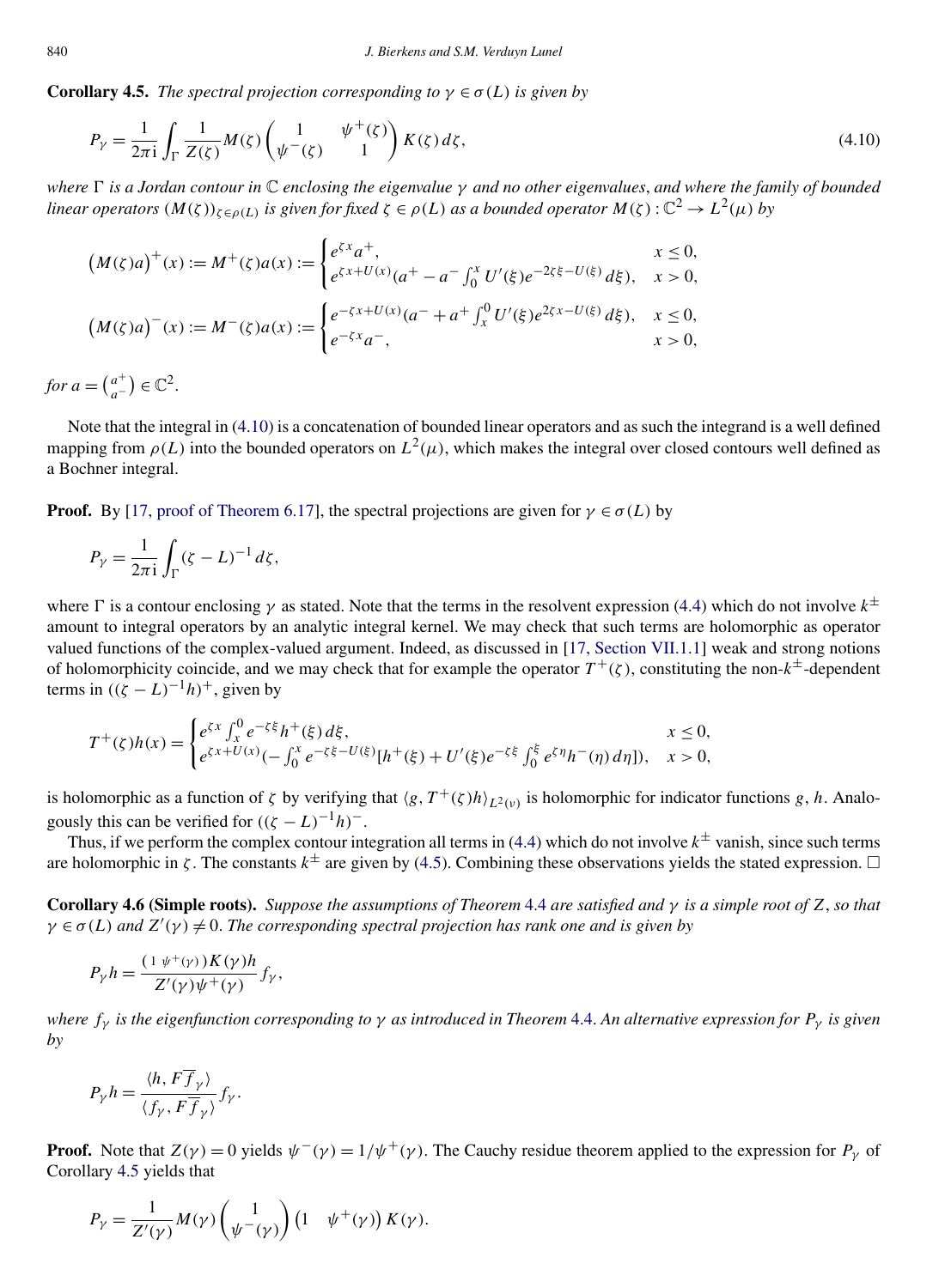<span id="page-14-0"></span>Next we compute

$$
M^{+}(\gamma) \begin{pmatrix} 1 \\ \psi^{-}(\gamma) \end{pmatrix} (x) = \begin{cases} e^{\gamma x}, & x \le 0, \\ e^{\gamma x + U(x)} (1 - \psi^{-} \int_{0}^{x} U'(\xi) e^{-2\gamma \xi - U(\xi)} d\xi), & x > 0, \\ e^{\gamma x}, & x \le 0, \\ \psi^{-}(\gamma) e^{\gamma x + U(x)} \int_{x}^{\infty} U'(\xi) e^{-2\gamma \xi - U(\xi)} d\xi, & x > 0, \end{cases}
$$

and similarly

$$
M^-(\gamma)\begin{pmatrix}1\\\psi^-(\gamma)\end{pmatrix}(x) = \begin{cases} -e^{-\gamma x + U(x)} \int_{-\infty}^x U'(\xi) e^{2\gamma x - U(\xi)} d\xi, & x \le 0, \\ \psi^-(\gamma)e^{-\gamma x}, & x > 0. \end{cases}
$$

Multiplying by  $\frac{\psi^+(y)}{\psi^+(y)}$  and using that  $\psi^+(\gamma)\psi^-(\gamma) = 1$  yields the stated result.

Furthermore since  $P_\gamma$  is of rank one and has range span $\{f_\gamma\}$ , there exists a  $g \in L^2(\mu)$  such that  $P_\gamma h = \langle h, g \rangle f_\gamma$ . We have  $P^{\star}_{\gamma} m = \langle m, f_{\gamma} \rangle g$ , for  $m \in L^2(\mu)$ . Since  $P^{\star}_{\gamma}$  is the spectral projection corresponding to eigenvalue  $\overline{\gamma}$  of  $L^{\star}$  (see [\[17,](#page-33-0) [Theorem III.6.22\]](#page-33-0)), it follows that *g* is an eigenfunction of  $L^*$  with eigenvalue  $\overline{\gamma}$ . By Lemma [4.3,](#page-10-0)  $\overline{g}$  is an eigenfunction of  $L^*$  with eigenvalue  $\gamma$ , and by Lemma [4.2\(](#page-9-0)iv),  $F\overline{g}$  is an eigenfunction of  $L$  with eigenvalue  $\gamma$ , i.e.,  $F\overline{g}$  is parallel to *fγ*. It follows that  $F\overline{g} = \alpha f_\gamma$  for some  $\alpha \in \mathbb{C}$ , i.e.,  $g = \overline{\alpha} F \overline{f_\gamma}$ . From  $P_\gamma^2 = P_\gamma$  it follows that  $\langle f_\gamma, g \rangle = 1$  which yields the correct value for  $\alpha$ .  $\Box$ 

**Remark 4.7.** Corollary [4.6](#page-13-0) yields an expression for  $Z'(\gamma)$  for  $\gamma \in \sigma(L)$ , for  $Z'(\gamma) \neq 0$ :

$$
Z'(\gamma) = \frac{\langle f_{\gamma}, F \overline{f}_{\gamma} \rangle}{\langle h, F \overline{f}_{\gamma} \rangle} \frac{(1 \psi^{+}(\gamma)) K(\gamma) h}{\psi^{+}(\gamma)}.
$$

It may be computed directly that  $(1 \psi^+(\gamma))K(\gamma)h = \langle h, F\overline{f}_\gamma \rangle$ , so that

$$
Z'(\gamma) = \langle f_{\gamma}, F \overline{f}_{\gamma} \rangle / \psi^{+}(\gamma) = \psi^{-}(\gamma) \langle f_{\gamma}, F \overline{f}_{\gamma} \rangle.
$$

In fact this expression for  $Z'(\gamma)$  remains valid if  $Z'(\gamma) = 0$ , which may be verified by direct computation, showing that  $\langle f_{\gamma}, F f_{\gamma} \rangle = 0$ , and making using of the following lemma.

**Lemma 4.8.** *Suppose the assumptions of Theorem* [4.4](#page-11-0) *hold. Then the functions*  $\psi^{\pm}$  (*as defined in* [\(4.1\)](#page-10-0)) *are holomorphic*, *and satisfy*

$$
\psi^{\pm}(\gamma) = 1 \mp 2\gamma \int_0^{\pm \infty} e^{\mp 2\gamma \xi - U(\xi)} d\xi.
$$
\n(4.11)

*Furthermore*

$$
\frac{d}{d\gamma}\psi^{\pm}(\gamma) = \mp 2\int_0^{\pm\infty} e^{\mp2\gamma\xi - U(\xi)} d\xi + 4\gamma \int_0^{\pm\infty} \xi e^{\mp2\gamma\xi - U(\xi)} d\xi, \quad \gamma \in \mathbb{C}.\tag{4.12}
$$

**Proof.** This follows by partial integration.

**Proposition 4.9 (Dominant eigenvalue).** *Suppose the assumptions of Theorem* [4.4](#page-11-0) *hold*. *Then* 0 *is a simple eigenvalue of L* (*i*.*e*. *its spectral projection has rank one*). *The spectral projection maps onto the space of constant functions*.

**Proof.** From (4.11),  $\psi^{\pm}(0) = 1$ , so that  $Z(0) = 1 - \psi^+(0)\psi^-(0) = 0$ . Furthermore, using (4.12),

$$
\frac{d}{d\gamma}Z(0) = -\psi^+(0)\frac{d}{d\gamma}\psi^-(0) - \psi^-(0)\frac{d}{d\gamma}\psi^+(0) = 2\int_{-\infty}^{\infty}e^{-U(\xi)}d\xi \neq 0.
$$

The range of the spectral projection coincides with the span of the eigenfunction corresponding to the eigenvalue 0, which is constant by Theorem [4.4.](#page-11-0)  $\Box$ 

$$
\Box
$$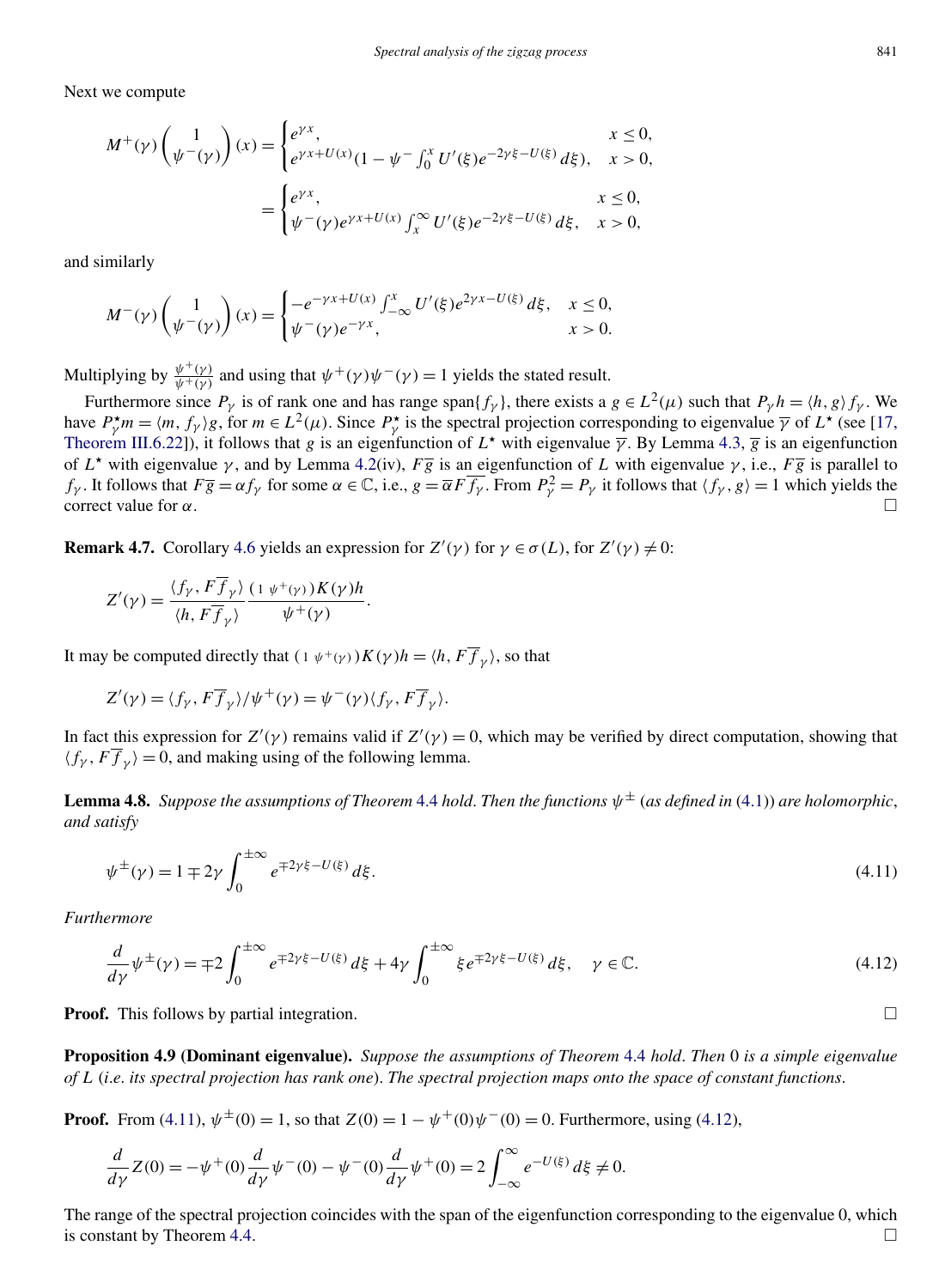<span id="page-15-0"></span>Define the closed subspace  $L_0^2(\mu) := \{f \in L^2(\mu) : \mu(f) = 0\} = \mathbb{1}^{\perp}$ . From Proposition [4.9](#page-14-0) and Corollary [4.6](#page-13-0) it follows that  $L_0^2(\mu) = (I - P_0)L^2(\mu)$ , where  $P_0 = \langle \cdot, \mathbb{1} \rangle / \langle \mathbb{1}, \mathbb{1} \rangle \mathbb{1}$  denotes the spectral projection corresponding to the eigenvalue 0. Since spectral projections associated with *L* commute with the semigroup generated by *L*, it follows that the semigroup  $(P(t))_{t\geq0}$  leaves  $L_0^2(\mu)$  invariant. The restriction of  $(P(t))_{t\geq0}$  to  $L_0^2(\mu)$  has generator  $L_0$ , defined to be the restriction of *L* to the domain  $\mathcal{D}(L_0) = \mathcal{D}(L) \cap L_0^2(\mu)$ . This establishes the following result.

**Proposition 4.10 (Poisson equation).** *Suppose the assumptions of Theorem* [4.4](#page-11-0) *are satisfied. Then*  $\sigma(L_0) = \sigma_p(L_0)$ *σ(L)* \ {0}. *In particular L*<sup>0</sup> *admits a bounded inverse*.

#### 4.1. *Spectral gap*

The following theorem establishes that the non-trivial spectrum of *L* is strictly separated from the imaginary axis. The proof depends upon Lemmas [A.5](#page-31-0) and [A.6,](#page-31-0) which may be found in the appendix.

**Theorem 4.11 (Spectral gap).** *Suppose the assumptions of Theorem* [4.4](#page-11-0) *are satisfied*. *Define*

$$
\kappa := \inf \{-\operatorname{Re}\gamma : \gamma \in \sigma(L), \gamma \neq 0\}.
$$

*Then*  $\kappa > 0$ .

**Proof.** Suppose on the contrary there exists a sequence  $(\gamma_n) \in \sigma(L) \setminus \{0\}$  such that Re  $\gamma_n \to 0$ . By Lemma [A.5,](#page-31-0) it follows that Im  $\gamma_n$  is unbounded (for otherwise there would be an accumulation point i $\beta$  for  $\beta \in \mathbb{R}$ ). By extracting a subsequence, we may assume that  $|\text{Im }\gamma_n|\to\infty$ . However, by Lemma [A.6,](#page-31-0) applied to a small interval  $\alpha \in [-\varepsilon, 0]$  this is impossible.  $\Box$ 

## 4.2. *A spectral mapping theorem*

In this section we will establish a spectral mapping theorem, which maps the spectrum of the infinitesemal generator to the spectrum of the semigroup. If the semigroup were eventually compact, this would be immediate (see, e.g., [\[10,](#page-33-0) [Corollary IV.3.12\]](#page-33-0)); however this is not the case as we have established in Proposition [3.12.](#page-8-0)

By the Gearhart–Herbst theorem [\[14, Theorem 4.5\]](#page-33-0) spectrum of the semigroup may also originate from vertical lines in the complex plane (i.e.  $\text{Re } \gamma = \text{constant}$ ) along which the resolvent of the generator is unbounded. We verify in Proposition 4.12 that this does not happen if we include Assumption [A4,](#page-2-0) which details a sufficiently fast decay of the stationary distribution in its tails. Using Proposition 4.12 we can then prove the spectral mapping theorem, Theorem [4.13.](#page-17-0)

**Proposition 4.12.** *Suppose [A](#page-2-0)ssumptions A*1, *A*2, *A*3 *and A*4 *are satisfied. Furthermore assume*  $\lambda_{\text{refr}}(x) = 0$  *for all x*. *There is a family of constants*  $C(\alpha)$  *such that for all*  $\alpha \in \mathbb{R}$  *we have* 

$$
\limsup_{|\beta| \to \infty} ||(\alpha + i\beta - L)^{-1}|| \leq C(\alpha).
$$

**Proof.** Suppose  $\gamma \in \rho(L)$  and write  $\gamma = \alpha + i\beta$ , where  $\alpha, \beta \in \mathbb{R}$ . In this proof we will often write  $C(\alpha)$  for a positive constant which depends only on  $\alpha$ , whose value may be different at different locations in the proof. Let  $h \in L^2(\mu)$  and let  $f = (\gamma - L)^{-1}h$ . The proof of Theorem [4.4](#page-11-0) gives an expression for *f* in terms of *h*. It only remains to provide adequate bounds for the expressions.

We have by the proof of Theorem [4.4,](#page-11-0) for  $x \le 0$ , that

$$
f^+(x) = k^+ e^{\gamma x} + e^{\gamma x} \int_x^0 e^{-\gamma \xi} h^+(\xi) d\xi.
$$

We will first the following claim.

*Claim 1*:  $||x \mapsto f^+(x)1||_{x \leq 0} ||_{L^2(\nu)} \leq C(\alpha)(|k^+|+||h^+||_{L^2(\nu)})$ .

*Proof of Claim 1*. For the first term of  $f^+$ ,  $\int_{-\infty}^0 |e^{2\gamma x}| e^{-U(x)} dx = \int_{-\infty}^0 e^{2\alpha x} e^{-U(x)} dx \le C(\alpha)$  by Assumption [A2.](#page-2-0) For the second term of  $f^+$ , by Lemma [A.7,](#page-32-0) taking  $\psi(y) = h^+(-y) \mathbb{1}_{\{y>0\}}$  and  $\phi(y) = e^{-\gamma y} \mathbb{1}_{\{y>0\}}$ , we find that (substituting  $x = -y$  and  $\xi = -\eta$ , and noting that Assumption [A4](#page-2-0) is invariant under this reparametrization)

$$
\left\| x \mapsto e^{\gamma x} \int_x^0 e^{-\gamma \xi} h^+(\xi) d\xi \mathbb{1}_{\{x \le 0\}} \right\|_{L^2(\nu)} = \left\| y \mapsto \int_0^y e^{-\gamma (y - \eta)} h^+(-\eta) d\eta \mathbb{1}_{\{y \ge 0\}} \right\|_{L^2(\tilde{\nu})}
$$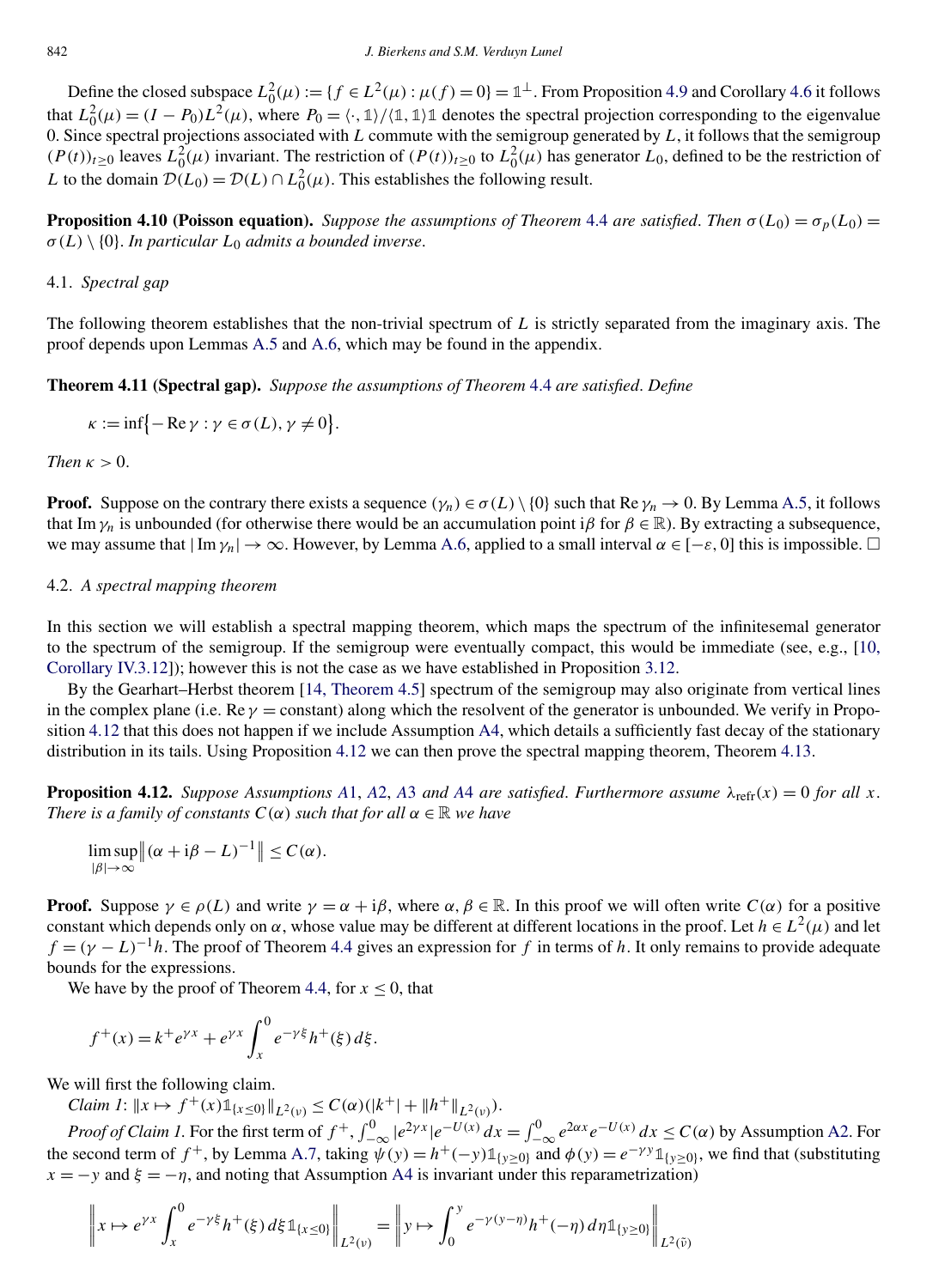$$
= \|\phi \star \psi\|_{L^2(\tilde{\nu})}
$$
  
\$\leq \left(\int\_0^\infty e^{-\alpha x - C/2 - (m/2)|x|^p} dx\right) \|h^+\|\_{L^2(\nu)},\$

where  $\tilde{v}(dy) = e^{-U(-y)} dy$ . This establishes Claim 1.

By an analogous argument, we have that  $||x \mapsto f^{-}(x) \mathbb{1}_{\{x > 0\}} ||_{L^{2}(v)} \leq C(\alpha)(|k^{-}| + ||h^{-}||_{L^{2}(v)}).$ Next we will obtain a similar estimate for

$$
f^+(x) = e^{\gamma x + U(x)} \left( k^+ - \int_0^x e^{-\gamma \xi - U(\xi)} \left[ h^+(\xi) + U'(\xi) e^{-\gamma \xi} \left( k^- + \int_0^{\xi} e^{\gamma \eta} h^-(\eta) d\eta \right) \right] d\xi \right), \quad x \ge 0.
$$

*Claim 2*:  $\|x \mapsto f^+(x)\mathbb{1}_{\{x \geq 0\}}\|_{L^2(\nu)} \leq C(\alpha)(|k^-| + \|h^+\|_{L^2(\nu)} + \|h^-\|_{L^2(\nu)}).$ 

*Proof of Claim 2.* Recall from the proof of Theorem [4.4](#page-11-0) that  $k^+$  and  $k^-$  satisfy the relations [\(4.7\)](#page-12-0). By substituting the expression for  $k^+$  in the above expression for  $f^+$  we obtain

$$
f^+(x) = e^{\gamma x + U(x)} \int_x^{\infty} e^{-\gamma \xi - U(\xi)} \left[\widetilde{h}^+(\xi) + k^- U'(\xi) e^{-\gamma \xi}\right] d\xi, \quad x \ge 0.
$$

Here  $\widetilde{h}^+(\xi) = h^+(\xi) + U'(\xi)e^{-\gamma\xi} \int_0^{\xi} e^{\gamma\eta} h^-(\eta) d\eta$ ,  $\xi \ge 0$ . First we will establish *Claim 2a*:  $x \mapsto \widetilde{h}^+(x) \mathbb{1}_{\{x \ge 0\}} \in L^2(\mathcal{V})$ . with norm depending only on  $||h^+||_{L^2(\nu)}$ ,  $||h^-||_{L^2(\nu)}$  and Re  $\gamma$ . We only need to establish this for the second term of  $\widetilde{h}^+$ . We may estimate

$$
\left|e^{-\gamma\xi}\int_0^{\xi}e^{\gamma\eta}h^{-}(\eta)\,d\eta\right|\leq e^{-\alpha\xi}\int_0^{\xi}e^{\alpha\eta}\left|h^{-}(\eta)\right|d\eta.
$$

An analogous argument as given in the proof of Claim 1 establishes that

$$
\phi: x \mapsto e^{-\alpha x} \int_0^x e^{\alpha \eta} |h^-(\eta)| d\eta \mathbb{1}_{\{x \ge 0\}} \in L^2(\nu),
$$

with  $\|\phi\|_{L^2(\nu)}$  depending only on  $\alpha$  and  $\|h^-\|_{L^2(\nu)}$ . Then  $\phi$  has weak derivative  $\partial_x \phi(x) = (|h^-(x)| - \alpha \phi(x)) \mathbb{1}_{\{x \geq 0\}}$  in *L*<sup>2</sup>*(ν)* which may be bounded by a constant depending only on  $|h^-|_{L^2(v)}$  and *α*. Thus  $|\phi|_{W^{1,2}(v)} \leq C(\alpha) ||h^-|_{L^2(v)}$ . By Lemma [3.7,](#page-7-0)  $U'(x)\phi(x) \in L^2(v)$  with norm depending only on  $\alpha$  and  $h$ . This establishes Claim 2a. Next we establish *Claim 2b*:  $\xi \mapsto U'(\xi)e^{-\gamma\xi} \in L^2(\nu)$  with norm depending only on  $\alpha$ . Indeed

$$
\int_0^\infty \bigl(U'(\xi)\bigr)^2 e^{-2\alpha\xi - U(\xi)} d\xi < \infty
$$

by Lemma [3.7.](#page-7-0) Combining Claims 2a and 2b yields that for  $\psi(\xi) = \widetilde{h}^+(\xi) + k^-U'(\xi)e^{-\gamma\xi}$ ,

$$
\|\psi\|_{L^2(\nu)} \leq C(\alpha) \big( \big\|h^+\big\|_{L^2(\nu)} + \big\|h^-\big\|_{L^2(\nu)} + |k^-|\big).
$$

Now Claim 2 is proven by applying the second statement of Lemma [A.7,](#page-32-0) applied to  $\psi$  as defined above and  $\phi(x) = e^{-\gamma x}$ . We may repeat the proofs of Claims 1 and 2 to establish analogous results for *f* <sup>−</sup>. Thus we obtain that

$$
||f||_{L^2(\mu)} \leq C(\alpha) (|k^+| + |k^-| + ||h||_{L^2(\mu)}).
$$

We will now express  $k^{\pm}$  in terms of *h* and *γ*. From [\(4.8\)](#page-12-0) and [\(4.6\)](#page-11-0), we obtain

$$
\begin{pmatrix} k^+ \\ k^- \end{pmatrix} = \frac{1}{Z(\gamma)} A(\gamma) K(\gamma) h, \quad \text{with } A(\gamma) := \begin{pmatrix} 1 & \psi^+(\gamma) \\ \psi^-(\gamma) & 1 \end{pmatrix}.
$$

The first row of  $K(y)$  contains the expression

$$
\int_0^\infty e^{-\gamma\xi-U(\xi)}\widetilde{h}^+(\xi)\,d\xi,
$$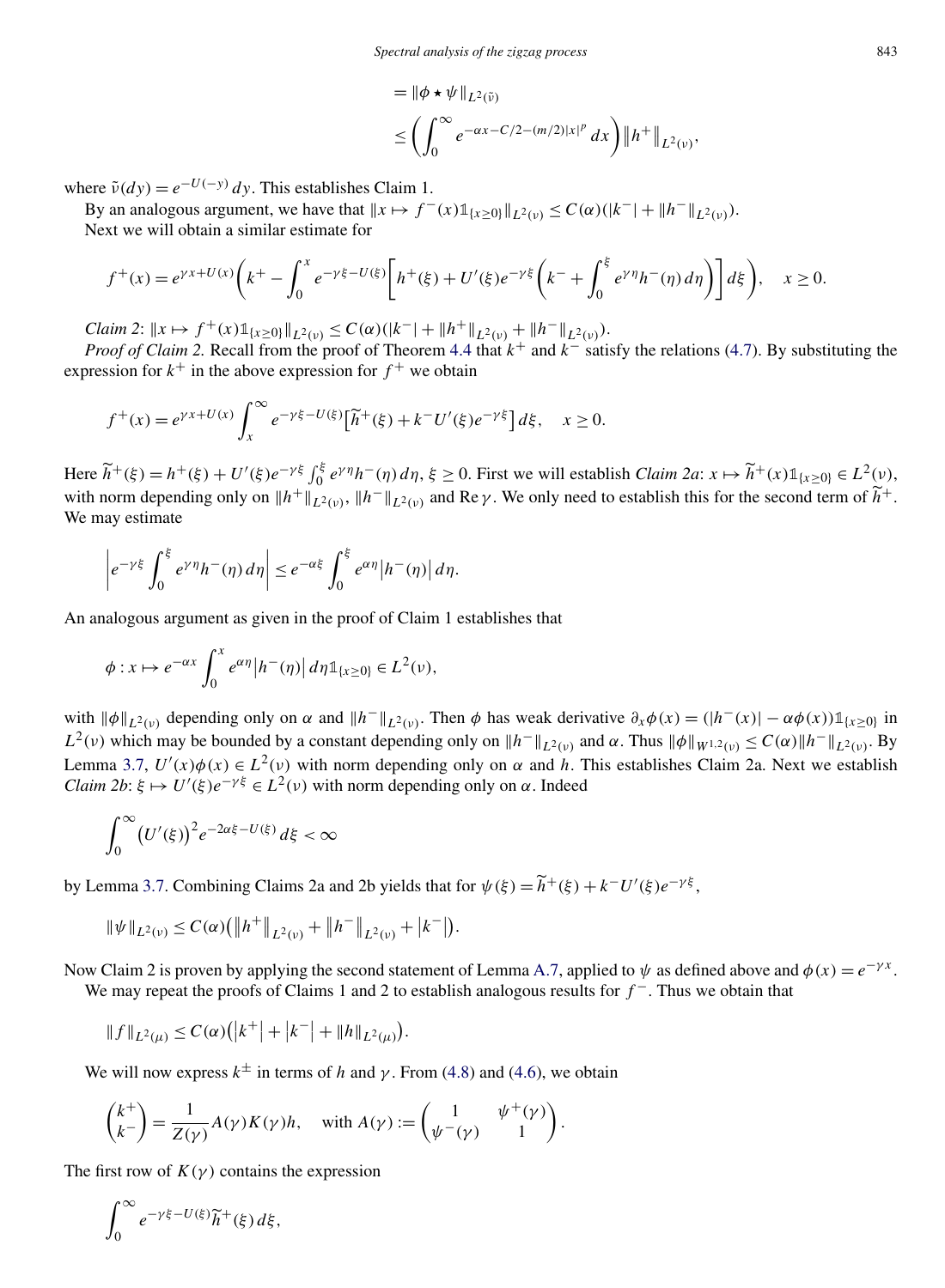<span id="page-17-0"></span>where  $\tilde{h}^+ \in L^2(\nu)$  is as in the proof of Claim 2 above. In the proof of Claim 2 it is established that  $\tilde{h}^+ \in L^2(\nu)$ , with norm depending only on  $||h||_{L^2(\mu)}$  and  $\alpha = \text{Re }\gamma$ . The same holds for the second row and we conclude that  $||K(\gamma)h|| \leq$  $C(\alpha)$ *h*<sup>*l*</sup><sub>*L*<sup>2</sup>(*μ*)</sub> for some constant  $C(\alpha)$  depending only on  $\alpha$ .

Recall  $\psi^+(\gamma) = \int_0^\infty U'(\xi) e^{-2\gamma \xi - U(\xi)} d\xi$ . Since under our assumptions  $x \mapsto U'(x) e^{-U(x) - 2\alpha x} \mathbb{1}_{\{x \ge 0\}} \in L^1(\mathbb{R})$  for any  $\alpha \in \mathbb{R}$ , by Riemann–Lebesgue [\[10, Theorem C.8\]](#page-33-0), we find for any  $\alpha \in \mathbb{R}$  that  $\lim_{|\beta| \to \infty} \psi^+(\alpha + i\beta) = 0$ . By an analogous argument,  $\lim_{\beta \to \infty} \psi^-(\alpha + i\beta) = 0$ . Thus for any  $\alpha$  the matrix  $\beta \mapsto A(\alpha + i\beta)$  is bounded. Furthermore

$$
\lim_{|\beta| \to \infty} Z(\alpha + i\beta) = \lim_{|\beta| \to \infty} (1 - \psi^+(\alpha + i\beta)\psi^-(\alpha + i\beta)) = 1,
$$

so that the roots of *Z* are contained in a bounded interval along the line Re  $\gamma = \alpha$ .

Combining all estimates yields the stated result.  $\Box$ 

**Theorem 4.13 (Spectrum of the zigzag semigroup).** *Suppose Assumptions A*[1,](#page-2-0) *[A](#page-2-0)*2, *[A](#page-2-0)*3 *and [A](#page-2-0)*4 *are satisfied*. *Furthermore <i>for all*  $x$ *. Then for all*  $t > 0$ ,

$$
\sigma\big(P(t)\big) \setminus \{0\} = \sigma_p\big(P(t)\big) \setminus \{0\} = \big\{e^{\gamma t} : \gamma \in \sigma(L)\big\}.
$$
\n(4.13)

**Proof.** Fix  $t > 0$ . Spectral mapping of the point spectrum is well known [\[10, Theorem IV.3.7\]](#page-33-0):  $\{e^{\gamma t} : \gamma \in \sigma_n(L)\}$  =  $\sigma_p(P(t)) \setminus \{0\}$ . By Theorem [4.4](#page-11-0) we have  $\sigma_p(L) = \sigma(L)$ . Since  $\sigma_p(P(t)) \setminus \{0\} \subset \sigma(P(t)) \setminus \{0\}$  it only remains to establish that  $\sigma(P(t)) \setminus \{0\} \subset \{e^{\gamma t} : \gamma \in \sigma(L)\}\$ . Suppose  $\eta \in \mathbb{C}$ ,  $\eta \neq 0$ , and consider the set

$$
\Gamma_{\eta} := \{ \gamma \in \mathbb{C} : e^{\gamma t} = \eta \} = \{ \alpha + \beta i : \alpha = (\ln |\eta|)/t, \beta = (\arg \eta)/t + 2k\pi/t, k \in \mathbb{Z} \}.
$$

Suppose  $\Gamma_{\eta} \cap \sigma(L) = \emptyset$ . By Proposition [4.12](#page-15-0) and the above characterization of  $\Gamma_{\eta}$ , it follows that  $\gamma \mapsto ||(\gamma - L)^{-1}||$ is bounded on  $\Gamma_{\eta}$ . Therefore, by [\[14, Theorem 4.5\]](#page-33-0),  $\eta \notin \sigma(P(t))$ . In other words, if  $\eta \in \sigma(P(t)) \setminus \{0\}$ , then there is a  $\gamma \in \Gamma_n \cap \sigma(L)$ . This establishes that  $\sigma(P(t)) \setminus \{0\} \subset \{e^{\gamma t} : \gamma \in \sigma(L)\}$ .

Recall the spectral gap *κ* of *L*,

$$
\kappa := \inf\{-\operatorname{Re}\gamma : \gamma \in \sigma_p(L), \gamma \neq 0\},\
$$

which by Theorem [4.11](#page-15-0) satisfies  $\kappa > 0$ . By Assumption [A1,](#page-2-0) we have that  $\mu(E) < \infty$ . Define a Borel probability distribution  $\pi$  on  $E$  by

 $\pi(A) = \mu(A)/\mu(E)$ , for all Borel measurable  $A \subset E$ . (4.14)

**Theorem 4.14.** *Suppose the assumptions of Theorem* 4.13 *are satisfied*. *There is a constant M >* 0 *such that for any*  $f \in L^2(\mu)$ ,

$$
||P(t)f - \pi(f)||_{L^2(\mu)} \le Me^{-\kappa t}||f - \pi(f)||_{L^2(\mu)}.
$$

For the proof we will consider the spectrum of the semigroup  $(P(t))_{t\geq 0}$  restricted to  $L_0^2(\mu)$  as defined just before Proposition [4.10,](#page-15-0) with infinitesemal generator *L* .

**Proof.** Write  $\tilde{P}(t)$  for  $P(t)|_{L_0^2(\mu)}$ . The argument of Theorem 4.13 may be repeated to establish that, for  $t > 0$ ,

$$
\sigma\big(\widetilde{P}(t)\big)\setminus\{0\}=\sigma_p\big(\widetilde{P}(t)\big)\setminus\{0\}=\big\{e^{\gamma t}:\gamma\in\sigma(\widetilde{L})\big\}=\big\{e^{\gamma t}:\gamma\in\sigma(L),\gamma\neq 0\big\}.
$$

Here we used that 0 is a simple eigenvalue (Proposition [4.9\)](#page-14-0), which is removed from  $\sigma(\tilde{L})$ , since  $L_0^2(\mu)$  is by definition orthogonal to the associated eigenspace of constant functions. It then follows from [\[10, Proposition IV.2.2\]](#page-33-0) that there exists an  $M > 0$  such that for the operator norm we have  $||P_0(t)||_{L_0^2(\mu)} \le Me^{-\kappa t}$ . Applying  $\widetilde{P}(t)$  to the function  $\overline{f} = f - \pi(f)$  $\Box$  yields the stated result.  $\Box$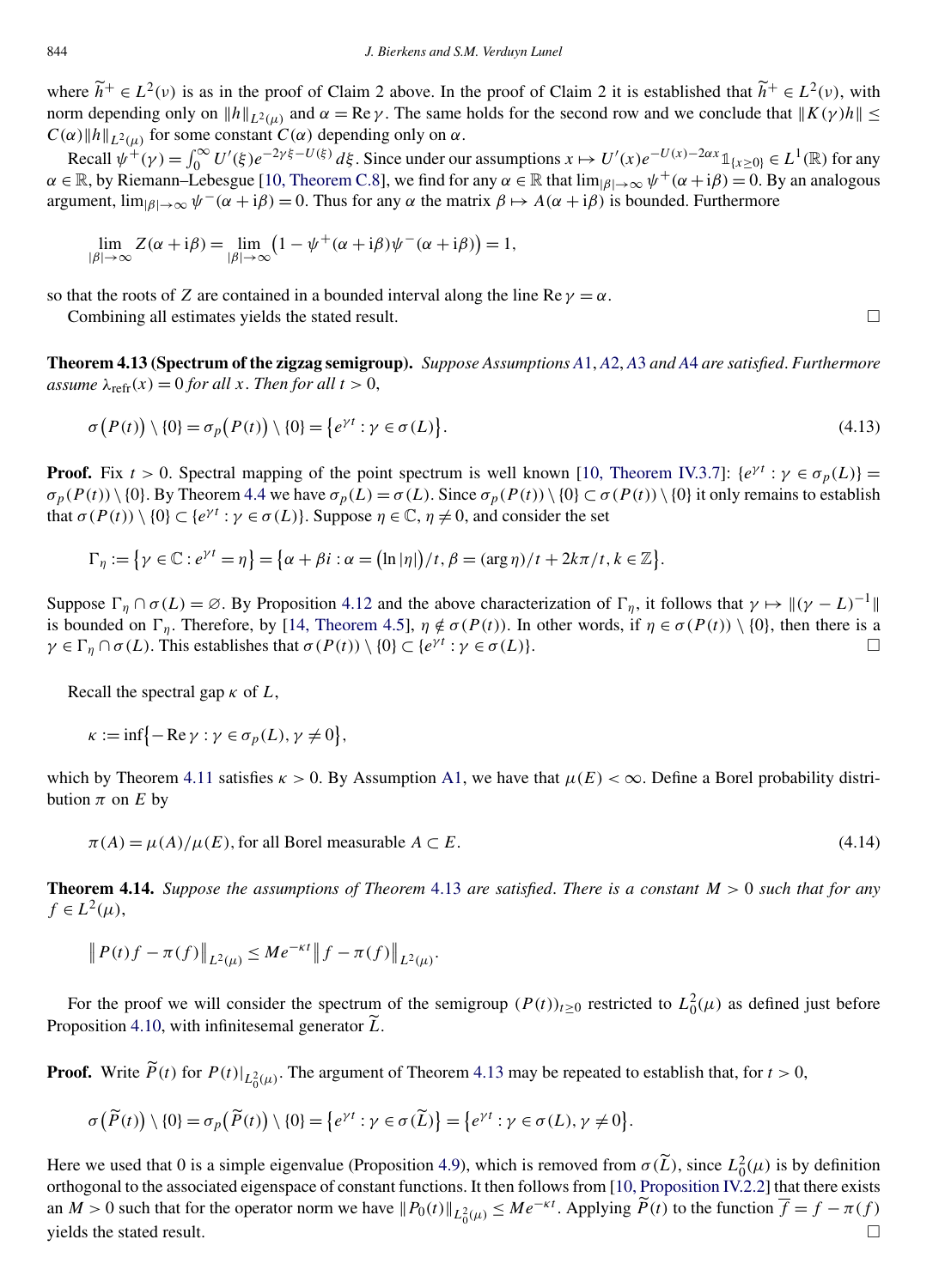#### <span id="page-18-0"></span>**5. The symmetric case**

Let us now consider Assumption [A5](#page-3-0) (Symmetry):  $U(x) = U(-x)$  for all x. In this case the zigzag semigroup decouples into two separate semigroups:

(i) a 'climb-fall' semigroup acting on functions  $f(x, \theta)$  which satisfy  $f(x, \theta) = f(-x, -\theta)$ , and

(ii) a second semigroup acting on functions  $f(x, \theta)$  which satisfy  $f(x, \theta) = -f(-x, -\theta)$ .

The climb-fall semigroup (i) can be interpreted as the semigroup corresponding to the process  $Y(t)$ , where  $Y(t)$  =  $\Theta(t)X(t)$  with  $(X(t), \Theta(t))$  denoting the Zig-Zag process, as described in the introduction. This process  $Y(t)$  can (under Assumption [A5\)](#page-3-0) be seen to be a (piecewise deterministic) Markov process itself, with generator [\(5.1\)](#page-19-0) below. The other semigroup (ii) is not a Markov semigroup.

We will now discuss this decomposition in more detail. Define an operator  $T \in L(L^2(\mu))$  by

$$
Tf(x, \theta) = \frac{1}{\sqrt{2}} (f^+(x) + \theta f^-(-x)).
$$

Then *T* is unitary: Indeed, if  $f, g \in L^2(\mu)$ , then

$$
\langle Tf, Tg \rangle = \int_{\mathbb{R}} (Tf)^{+}(x)(Tg)^{+}(x)e^{-U(x)} dx + \int_{\mathbb{R}} (Tf)^{-}(x)(Tg)^{-}(x)e^{-U(x)} dx
$$
  

$$
= \frac{1}{2} \int_{\mathbb{R}} (f^{+}(x) + f^{-}(-x))(g^{+}(x) + g^{-}(-x))e^{-U(x)} dx
$$
  

$$
+ \frac{1}{2} \int_{\mathbb{R}} (f^{+}(x) - f^{-}(-x))(g^{+}(x) - g^{-}(-x))e^{-U(x)} dx
$$
  

$$
= \int_{\mathbb{R}} [f^{+}(x)g^{+}(x) + f^{-}(-x)g^{-}(-x)]e^{-U(x)} dx = \langle f, g \rangle,
$$

where the last equality holds due to Assumption [A5.](#page-3-0) It may be checked that

$$
T^* f(x, \theta) = T^{-1} f(x, \theta) = \frac{1}{\sqrt{2}} (f(\theta x, +1) + \theta f(\theta x, -1)).
$$

**Remark 5.1.** Define subspaces of  $L^2(\mu)$  as follows:

$$
\mathcal{H}_S := \left\{ f \in L^2(\mu) : f^+(x) = f^-(-x) \text{ for } x \in \mathbb{R} \right\}, \qquad \mathcal{H}^+ := \left\{ f \in L^2(\mu) : f^-(x) = 0 \text{ for } x \in \mathbb{R} \right\}
$$
\n
$$
\mathcal{H}_A := \left\{ f \in L^2(\mu) : f^+(x) = -f^-(-x) \text{ for } x \in \mathbb{R} \right\}, \qquad \mathcal{H}^- := \left\{ f \in L^2(\mu) : f^+(x) = 0 \text{ for } x \in \mathbb{R} \right\}.
$$

We can write  $f \in L^2(\mu)$  as

$$
\begin{pmatrix} f^+(x) \\ f^-(x) \end{pmatrix} = \frac{1}{2} \begin{pmatrix} f^+(x) + f^-(-x) \\ f^-(x) + f^+( -x) \end{pmatrix} + \frac{1}{2} \begin{pmatrix} f^+(x) - f^-(-x) \\ f^-(x) - f^+(-x) \end{pmatrix},
$$

coressponding with the decomposition  $L^2(\mu) \cong H_S \oplus H_A$ . We thus have that  $L^2(\mu) \cong H^+ \oplus H^-$ ,  $L^2(\mu) \cong H_S \oplus H_A$ ,  $\mathcal{H}^+ \perp \mathcal{H}^-$  and moreover, using Assumption [A5,](#page-3-0)  $\mathcal{H}_S \perp \mathcal{H}_A$ . Furthermore

$$
T\mathcal{H}_S = \mathcal{H}^+, \qquad T\mathcal{H}_A = \mathcal{H}^-, \qquad T^{\star}\mathcal{H}^+ = \mathcal{H}_S, \qquad T^{\star}\mathcal{H}^- = \mathcal{H}_A.
$$

In other words  $T : \mathcal{H}_S \oplus \mathcal{H}_A \to \mathcal{H}^+ \oplus \mathcal{H}^-$  with the mapping *T* respecting the direct sum.

The motivation for this transformation and these subspaces stems from the following proposition.

**Proposition 5.2.** *Suppose [A](#page-3-0)ssumptions A*1 *and A5 are satisfied, and*  $\lambda_{refr}(x) = \lambda_{refr}(-x)$  *for all x. The transformation of*  $(L, \mathcal{D}(L))$  *by T*, *i.e.*,  $(\tilde{L}, \mathcal{D}(L))$  *with*  $\tilde{L} = T L T^{\star}$ , *is given by*  $\mathcal{D}(\tilde{L}) = W^{1,2}(\mu)$  *and* 

$$
(\widetilde{L}f)^{\pm}(x) = \partial_x f^{\pm}(x) + \lambda^{+}(x) \left( \pm f^{\pm}(-x) - f^{\pm}(x) \right), \quad f \in \mathcal{D}(\widetilde{L}).
$$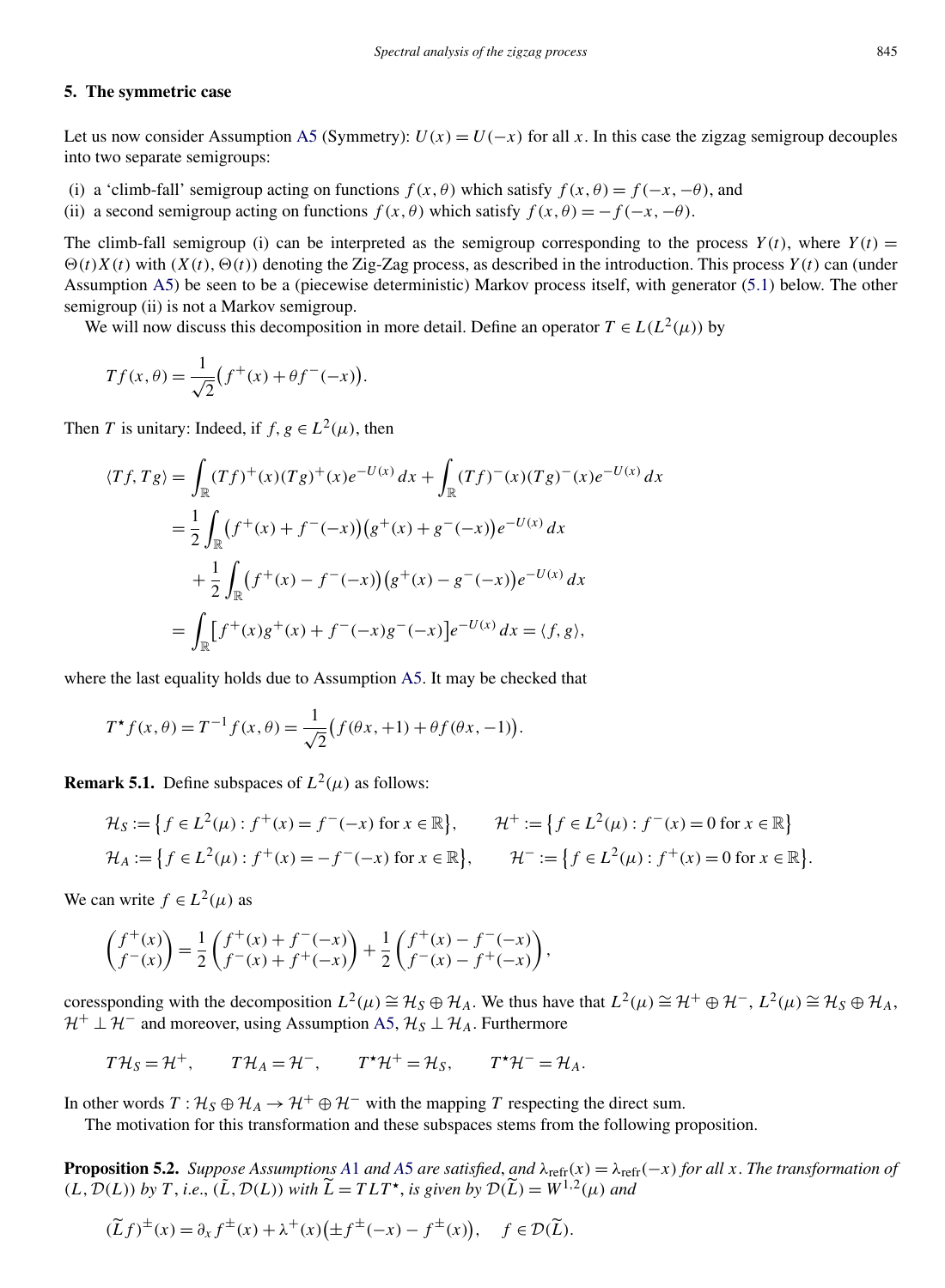<span id="page-19-0"></span>This proposition states that the subspaces  $\mathcal{H}^{\pm}$  are invariant for  $\tilde{L}$ . In terms of the original generator *L*, this implies that the decomposition  $L^2(\mu) = H_S \oplus H_A$  is invariant under *L*. That is, *L* maps  $f \in H_S \cap D(L)$  into  $H_S$  and  $f \in H_A \cap D(L)$ into  $\mathcal{H}_A$  respectively.

**Proof.** By Theorem [3.9](#page-7-0) we have  $\mathcal{D}(L) = W^{1,2}(\mu)$  which is invariant under *T* and its inverse. Write  $g(\cdot,\theta) = T^*f(\cdot,\theta)$ √ 1  $\frac{1}{2}(f^+(\theta \cdot) + \theta f^-(\theta \cdot))$ . Then

$$
\theta \partial_x g(\cdot, \theta) = \frac{1}{\sqrt{2}} \big[ \big( \partial_x f^+ \big) (\theta \cdot) + \theta \big( \partial_x f^- \big) (\theta \cdot) \big].
$$

Using the above expression, and  $\lambda^+(x) = \lambda^-(-x)$ ,

$$
(TLT^*f)^+(x)
$$
  
=  $\frac{1}{\sqrt{2}}(LT^*f^+(x) + LT^*f^-(-x))$   
=  $\frac{1}{\sqrt{2}}(\partial_x g^+(x) - \partial_x g^-(-x))$   
+  $\frac{1}{\sqrt{2}}(\lambda^+(x)(g^-(x) - g^+(x)) + \lambda^-(-x)(g^+(-x) - g^-(-x)))$   
=  $\frac{1}{2}(\partial_x f^+(x) + \partial_x f^-(x) + \partial_x f^+(x) - \partial_x f^-(x))$   
+  $\frac{1}{2}\lambda^+(x)(f^+(-x) - f^-(-x) - f^+(x) - f^-(x) + f^+(-x) + f^-(-x) - f^+(x) + f^-(x))$   
=  $\partial_x f^+(x) + \lambda^+(x)(f^+(-x) - f^+(x)).$ 

An analogous computation yields

$$
(TLT^{\star}f)^{-(x)} = \partial_x f^-(x) - \lambda^+(x) (f^-(-x) + f^-(x)).
$$

Recall that *v* denotes the measure on R with density  $e^{-U}$  with respect to Lebesgue measure. We see that under the transformation *T*, the generator decouples, and we may thus consider the two generators  $L^{\pm}$  on the decoupled spaces given by

$$
L^{+} f(x) = f'(x) + \lambda^{+}(x)(f(-x) - f(x)), \quad f \in W^{1,2}(\nu),
$$
\n(5.1)

and

$$
L^{-} f(x) = f'(x) + \lambda^{+}(x) \bigl( -f(-x) - f(x) \bigr), \quad f \in W^{1,2}(\nu)
$$

independently.

## 5.1. *Spectral theory of the reduced semigroups*

Here we consider the two semigroups with generator

$$
L^{\pm} f(x) = f'(x) + \lambda^{+}(x) \big( \pm f(-x) - f(x) \big), \quad f \in W^{1,2}(\nu),
$$

in  $L^2(v)$ . Because from an analytic point of view the two semigroups  $L^+$  and  $L^-$  are very similar, we carry out the analysis for the semigroups at once, at least as much as possible. We carefully keep track of the effect of the sign  $\pm$  in the expressions that follow. We assume throughout Assumption [A5,](#page-3-0) i.e.,  $U(x) = U(-x)$ ,  $x \in \mathbb{R}$ .

Define functions  $Z^{\pm} : \mathbb{C} \to \mathbb{C}$  by

$$
Z^{\pm}(\gamma) = 1 \mp \int_0^{\infty} U'(\eta) e^{-2\gamma \eta - U(\eta)} d\eta = 1 \mp \psi^+(\gamma)
$$
\n(5.2)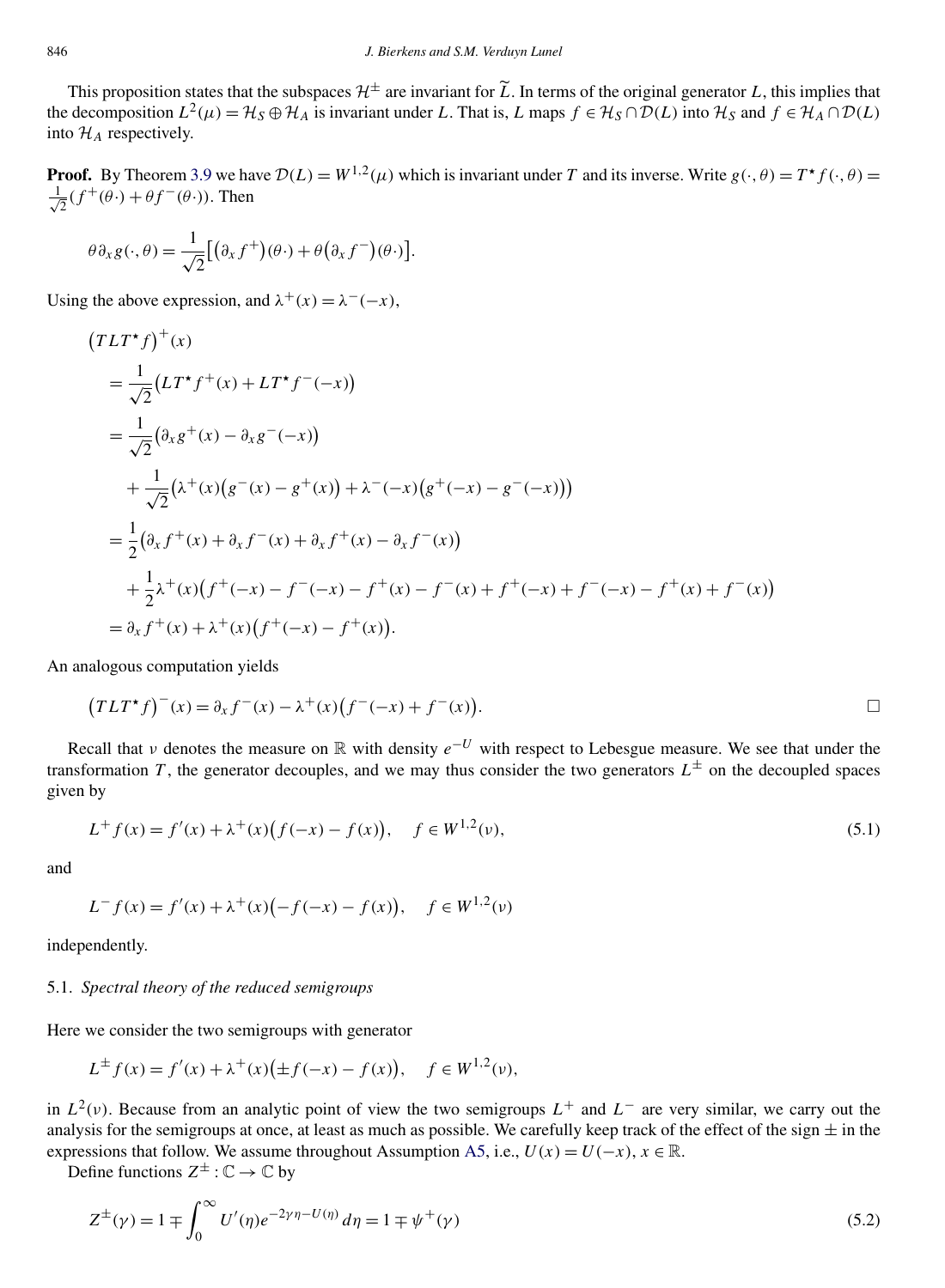<span id="page-20-0"></span>and sets  $\Sigma^+ \subset \mathbb{C}$  and  $\Sigma^- \subset \mathbb{C}$  by

$$
\Sigma^{\pm} = \{ \gamma \in \mathbb{C} : Z^{\pm}(\gamma) = 0 \}. \tag{5.3}
$$

**Theorem 5.3.** *Suppose [A](#page-3-0)ssumptions A*1, *A*[2,](#page-2-0) *A*3 *and A5 are satisfied. Furthermore assume*  $\lambda_{refr}(x) = 0$  *for all x*. *Then*  $\sigma_p(L^{\pm}) = \sigma(L^{\pm}) = \Sigma^{\pm}$ . If  $\gamma \in \rho(L^{\pm})$  then, for  $h \in L^2(\nu)$ ,  $f^{\pm} = (\gamma - L^{\pm})^{-1}h \in W^{1,2}(\nu)$  admits the expression

$$
f^{\pm}(x) = \begin{cases} e^{\gamma x} \left(\frac{m_{\gamma}^{\pm}(h)}{Z^{\pm}(\gamma)} + \int_{x}^{0} e^{-\gamma \xi} h(\xi) d\xi\right), & x \le 0, \\ e^{\gamma x + U(x)} \int_{x}^{\infty} e^{-\gamma \xi - U(\xi)} [h(\xi) \pm U'(\xi) e^{-\gamma \xi} \left(\frac{m_{\gamma}^{\pm}(h)}{Z^{\pm}(\gamma)} + \int_{-\xi}^{0} e^{-\gamma \eta} h(\eta) d\eta\right)] d\xi, & x > 0, \end{cases}
$$
(5.4)

*where*  $m_{\gamma}^{\pm}(h)$  *is given by* 

$$
m_{\gamma}^{\pm}(h) = \int_0^{\infty} e^{-\gamma \xi - U(\xi)} \left[ h(\xi) \pm U'(\xi) e^{-\gamma \xi} \int_0^{\xi} e^{\gamma \eta} h(-\eta) d\eta \right] d\xi.
$$
 (5.5)

*For every*  $\gamma \in \sigma(L^{\pm})$  *the associated space of eigenfunctions is one-dimensional and spanned by*  $f^{\pm}_{\gamma} \in W^{1,2}(\nu)$  given by

$$
f_{\gamma}^{\pm}(x) = \begin{cases} e^{\gamma x}, & x \le 0, \\ \pm e^{\gamma x + U(x)} \int_{x}^{\infty} U'(\xi) e^{-2\gamma \xi - U(\xi)} d\xi, & x \ge 0. \end{cases}
$$
(5.6)

In this proposition, and in the remainder of this manuscript, statements involving  $\pm$  hold for the + and – cases, respectively. For example,  $\sigma_p(L^+) = \sigma(L^+) = \Sigma^+$ , and  $f_\gamma^+$  is an eigenfunction corresponding to the eigenvalue  $\gamma \in \Sigma^+$ for the operator  $L^+$ .

**Proof.** The details of this proof (e.g., bounds on integrals) are analogous to those given in the proof of Theorem [4.4](#page-11-0) and will be omitted. We only carry out the computations yielding the stated expressions. First suppose  $\gamma \in \rho(L^{\pm})$ . The resolvent equation is  $\gamma f^{\pm} - L^{\pm} f^{\pm} = h$  where  $h \in L^2(\nu)$ . For  $x \le 0$ , since  $\lambda^+(x) = 0$ , this becomes  $\gamma f^{\pm}(x) - (f^{\pm})'(x) =$  $h(x)$ , leading to the expression

$$
f^{\pm}(x) = e^{\gamma x} \left( k^{\pm}(\gamma; h) + \int_{x}^{0} e^{-\gamma \xi} h(\xi) d\xi \right), \quad x \le 0,
$$
\n(5.7)

where  $k^{\pm}(\gamma; h) \in \mathbb{C}$  are integration constants depending on  $\gamma$  and *h*, which will be specified below. For  $x \ge 0$  the resolvent equation may be written as

$$
\gamma f^{\pm}(x) - \left(f^{\pm}\right)'(x) + U'(x)f^{\pm}(x) = \tilde{h}^{\pm}(x), \quad x \ge 0,
$$
\n(5.8)

where, for  $x \geq 0$ ,

$$
\widetilde{h}^{\pm}(x) := h(x) \pm U'(x) f^{\pm}(-x) = h(x) \pm U'(x) e^{-\gamma x} \bigg[ k^{\pm}(\gamma; h) + \int_{-x}^{0} e^{-\gamma \xi} h(\xi) d\xi \bigg].
$$

This first order ordinary differential equation admits the solution

$$
f^{\pm}(x) = e^{\gamma x + U(x)} \left( k^{\pm}(\gamma; h) - \int_0^x e^{-\gamma \xi - U(\xi)} \tilde{h}^{\pm}(\xi) d\xi \right), \quad x \ge 0,
$$
\n(5.9)

where the integration constant is chosen so that  $f^{\pm}$  is continuous in *x*. In case  $\gamma \notin \Sigma^{\pm}$ , let  $k^{\pm}(\gamma; h) = m^{\pm}_{\gamma}(h)/Z^{\pm}(\gamma)$ with  $m_{\gamma}^{\pm}(h)$  as in (5.5). Analogously to the proof of Theorem [4.4,](#page-11-0) it may then be verified that  $f^{\pm}(x)$  admits the expression

$$
f^{\pm}(x) = e^{\gamma x + U(x)} \int_{x}^{\infty} e^{-\gamma \xi - U(\xi)} \widetilde{h}^{\pm}(\xi) d\xi, \quad x \ge 0.
$$
 (5.10)

Indeed, expression  $(5.10)$  is equal to  $(5.9)$  if and only if

$$
k^{\pm}(\gamma;h) = \int_0^{\infty} e^{-\gamma\xi - U(\xi)} \widetilde{h}^{\pm}(\xi) d\xi = \pm k^{\pm}(\gamma;h) \int_0^{\infty} U'(\xi) e^{-2\gamma\xi - U(\xi)} d\xi + m_{\gamma}^{\pm}(h). \tag{5.11}
$$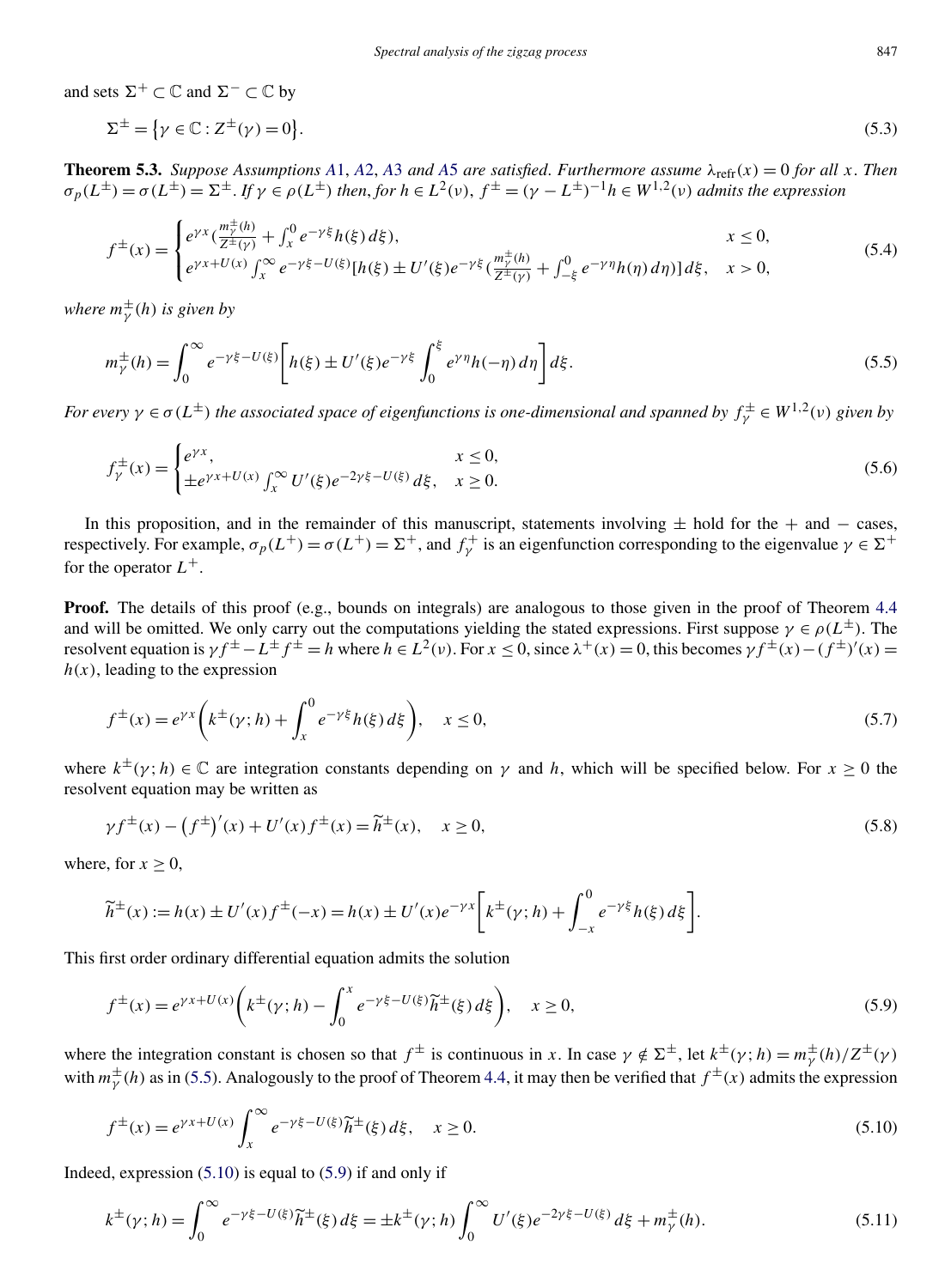Solving for  $k^{\pm}$ ( $\gamma$ ; *h*) and using [\(4.1\)](#page-10-0) yields the stated expression for  $k^{\pm}$ ( $\gamma$ ; *h*). We have, using [\(5.7\)](#page-20-0) and Lemma [A.7](#page-32-0) for  $x \le 0$ , and [\(5.10\)](#page-20-0) and Lemma [A.4](#page-30-0) for  $x \ge 0$ , that  $f^{\pm} \in L^2(\nu)$ . This fully determines the solution  $f^{\pm}$  of the resolvent equation. If  $\gamma \in \Sigma^{\pm}$  then [\(5.11\)](#page-20-0) implies that  $m_{\gamma}^{\pm}(h)$  which is defined by [\(5.5\)](#page-20-0) is identically equal to 0; a contradiction.

Now suppose *γ* ∈ *σ*(*L*<sup>±</sup>). Since *σ*(*L*<sup>±</sup>) ⊂ *σ*(*L*), it follows by Corollary [4.1](#page-9-0) that *γ* is in the point spectrum of *L*<sup>±</sup>. A solution to the equation  $(\gamma - L^{\pm}) f^{\pm}$  is given by

$$
f_{\gamma}^{\pm}(x) = \begin{cases} e^{\gamma x}, & x \le 0, \\ e^{\gamma x + U(x)} (1 \mp \int_0^x U'(\xi) e^{-2\gamma \xi - U(\xi)} d\xi), & x \ge 0, \end{cases}
$$

insisting upon continuity in  $x = 0$ . Since we require  $f^{\pm}_{\gamma} \in L^2(\nu)$ , its growth as  $x \to \infty$  should be controlled, requiring that

$$
1 \mp \int_0^\infty U'(\xi) e^{-2\gamma \xi - U(\xi)} d\xi = 0,
$$

with the respective limits being well defined by an application of Lemma [A.4.](#page-30-0) But this is equivalent to  $\gamma \in \Sigma^{\pm}$ , and yields the alternative expression [\(5.6\)](#page-20-0).  $\Box$ 

**Remark 5.4 (Adjoint generator).** Introduce the operator  $J: L^2(\nu) \to L^2(\nu)$  by  $Jg(x) = g(-x)$ . It may be verified that  $(L^{\pm})^{\star} = JL^{\pm}J$ , a very similar situation as in the previous case where  $L^{\star} = FLF$ . Indeed by partial integration (taking for simplicity  $f, g \in C_c^{\infty}(E)$  to be real valued),

$$
\int_{\mathbb{R}} f L^{\pm} g \, dv = \int_{\mathbb{R}} f(x) [g'(x) + \lambda^{+}(x) (\pm g(-x) - g(x))] e^{-U(x)} \, dx
$$
\n
$$
= \int_{\mathbb{R}} \left[ -f'(x)g(x) + U'(x)f(x)g(x) \pm \lambda^{+}(x)f(x)g(-x) - \lambda^{+}(x)f(x)g(x) \right] e^{-U(x)} \, dx
$$
\n
$$
= \int_{\mathbb{R}} \left[ -f'(x)g(x) \pm \lambda^{+}(-x)f(-x)g(x) - \lambda^{-}(x)f(x)g(x) \right] e^{-U(x)} \, dx
$$
\n
$$
= \int_{\mathbb{R}} \left[ J \partial_{x} J f(x) \pm \lambda^{+}(-x)f(-x) - \lambda^{+}(-x)f(x) \right] g(x) e^{-U(x)} \, dx
$$
\n
$$
= \int_{\mathbb{R}} \left( J L^{\pm} J f \right) g \, dv,
$$

where we used partial integration in the second inequality, performed a change of variables  $x \rightarrow -x$  for the integral over  $\lambda^+(x) f(x) g(-x)$ , and used  $U'(x) - \lambda^+(x) = -\lambda^-(x) = -\lambda^+(-x)$  in the third and fourth inequality.

The observation that  $(L^{\pm})^* = JL^{\pm}J$  implies that the results of Lemma [4.2](#page-9-0) concerning the spectrum of  $L^{\pm}$  apply.

**Corollary 5.5 (Spectral projection).** *Under the assumptions of Theorem* [5.3](#page-20-0) *the spectral projection corresponding to*  $\gamma \in \sigma(L^{\pm})$  *is given by* 

$$
P_{\gamma}^{\pm}h = \frac{1}{2\pi i} \int_{\Gamma} k^{\pm}(\zeta, h) f_{\zeta}^{\pm} d\zeta,
$$

*where is a Jordan contour in* C *enclosing the eigenvalue γ and no other eigenvalues*, *where k*<sup>±</sup> *and f* <sup>±</sup> *<sup>ζ</sup> are as defined in Theorem* [5.3.](#page-20-0)

*In particular if*  $\gamma$  *is a simple root of*  $Z^{\pm}$ *, then*  $P^{\pm}_{\gamma}$  *has rank one and is given by* 

$$
P_{\gamma}^{\pm}h = \frac{m_{\gamma}^{\pm}(h)}{\frac{d}{d\gamma}Z^{\pm}(\gamma)}f_{\gamma}^{\pm} = \frac{\langle h, J\overline{f}_{\gamma}^{\pm}\rangle_{L^{2}(v)}}{\langle f_{\gamma}^{\pm}, J\overline{f}_{\gamma}^{\pm}\rangle_{L^{2}(v)}}f_{\gamma}^{\pm},
$$

*with m*<sup>±</sup> *<sup>γ</sup> given in Theorem* [5.3.](#page-20-0)

**Proof.** As in the proof of Proposition [4.5](#page-13-0) the non-vanishing terms after integrating the resolvent along a simple closed contour Γ enclosing the eigenvalue *γ* are only those depending on  $k^{\pm}$ (*γ*; *h*) since these have  $Z^{\pm}$ (*γ*) in the denominator and are thus non-holomorphic on the interior of  $\Gamma$ . This yields the stated expression. The expressions for the case of a simple root of  $Z^{\pm}$  follow analogously to the proof of Corollary [4.6](#page-13-0)  $\Box$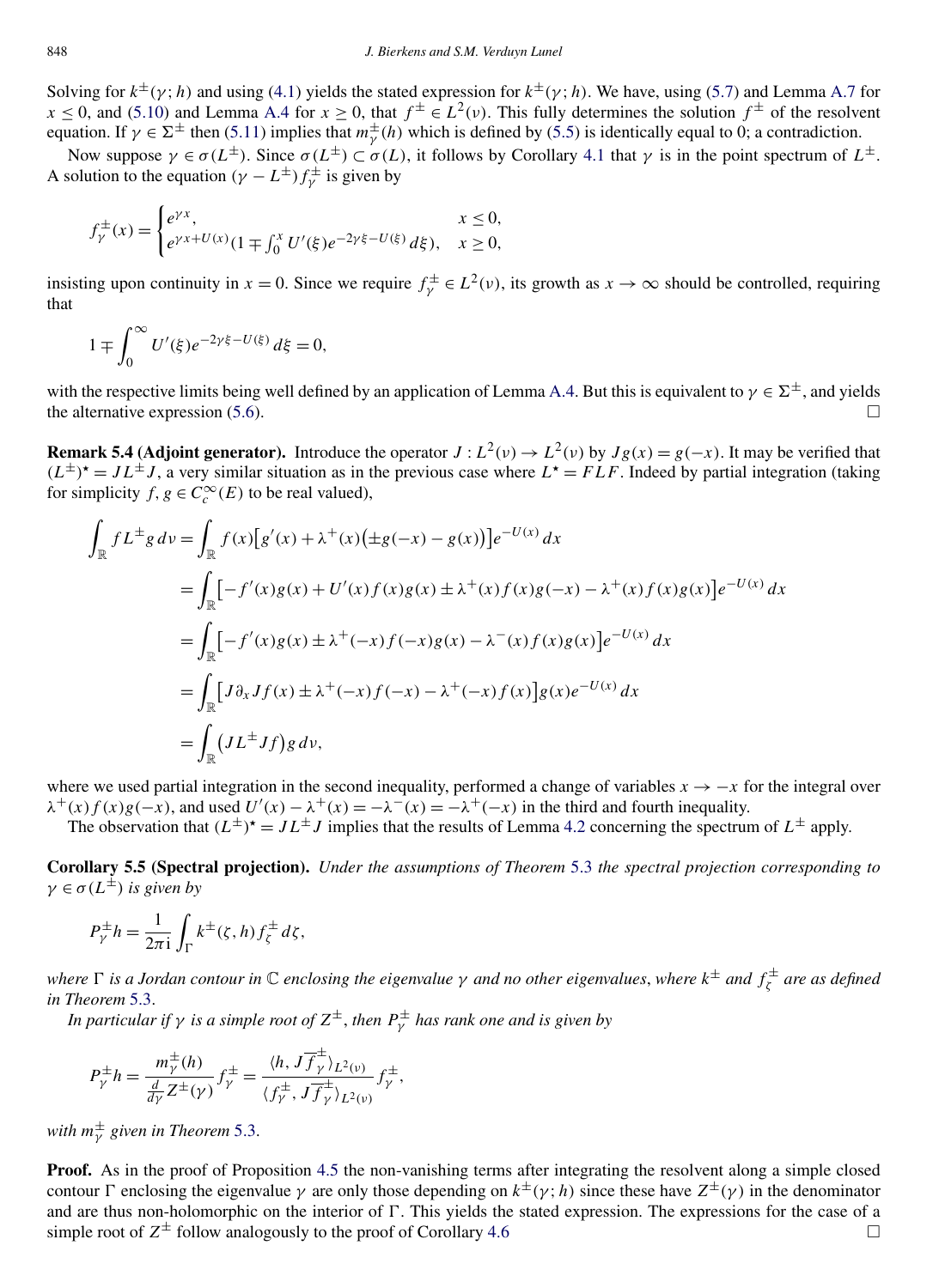<span id="page-22-0"></span>**Remark 5.6.** As was the case with Remark [4.7,](#page-14-0) it may be verified by direct computation that, if  $\gamma \in \sigma_p(L^{\pm})$ , we have

$$
m_{\gamma}^{\pm}(h) = \langle h, J \overline{f}_{\gamma}^{\pm} \rangle
$$
 and  $\frac{d}{d\gamma} Z^{\pm}(\gamma) = \langle f_{\gamma}^{\pm}, J \overline{f}_{\gamma}^{\pm} \rangle$ ,

also when  $\frac{d}{d\gamma}Z^{\pm}(\gamma) = 0$ .

## **6. Bounded perturbations**

So far the characterization of the spectrum relies upon the assumption that  $\lambda_{refr}(x) = 0$  for all x, in which case relatively explicit solutions to resolvent and eigenvalue equations can be obtained. In order to extend our analysis to the case  $\lambda_{\text{refr}} \neq 0$ , we investigate the effect of small perturbations of the zigzag generator on its spectrum.

**Proposition 6.1.** *Let*  $(L, \mathcal{D}(L))$  *denote the generator of the zigzag semigroup in*  $L^2(\mu)$  *and let B be a bounded operator on*  $L^2(\mu)$ . *Suppose the assumptions of Theorem* [4.4](#page-11-0) *are satisfied. Suppose*  $\gamma$  *is a root of*  $Z$ *, so that*  $\gamma \in \sigma_p(L)$ .

(i) *For*  $\epsilon > 0$  *sufficiently small there is a set of (repeated) eigenvalues*  $\gamma_i(\epsilon) \in \sigma_p(L + \epsilon B) = \sigma(L + \epsilon B)$ ,  $j = 1, \ldots, m$ , *with total algebraic multiplicity equal to the algebraic multiplicity*  $m$  *<i>of*  $\gamma$ , *such that*  $\gamma_i(\epsilon) \to \gamma$  *as*  $\epsilon \downarrow 0$ . Furthermore *the eigenvalues*  $\gamma_i(\epsilon)$  *admit the asymptotic expansions* 

$$
\gamma_j(\epsilon) = \gamma + \epsilon \mu_j^{(1)} + o(\epsilon), \quad j = 1, ..., m,
$$

*where*  $(\mu_j^{(1)})$  are the repeated eigenvalues of the operator  $P_\gamma$  *BP<sub>γ</sub>* considered in the *m*-dimensional space  $P_\gamma L^2(\mu)$ , *where*  $P_\gamma$  *denotes the spectral projection corresponding to*  $\gamma$ .

(ii) If moreover  $\gamma$  is a simple root of Z, so that it is a simple eigenvalue of L, then for  $\epsilon > 0$  sufficiently small the operator  $L + \epsilon B$  *has a simple eigenvalue*  $\gamma(\epsilon)$  *such that*  $\gamma(\epsilon) \to \gamma$  *as*  $\epsilon \downarrow 0$ *, and*  $\gamma(\epsilon)$  *admits the asymptotic expansion* 

$$
\gamma(\epsilon) = \gamma + \epsilon \langle Bf_{\gamma}, F\overline{f}_{\gamma} \rangle_{L^2(\mu)} / \langle f_{\gamma}, F\overline{f}_{\gamma} \rangle_{L^2(\mu)} + o(\epsilon), \tag{6.1}
$$

*where*  $f<sub>y</sub>$  *is the eigenfunction associated to*  $\gamma$  *as given by Theorem* [4.4.](#page-11-0)

**Proof.** Since *L* has compact resolvent, also  $L + \epsilon B$  has compact resolvent by [\[10, Proposition III.1.12\]](#page-33-0), so that  $\sigma(L +$  $\epsilon B$ ) =  $\sigma_p(L + \epsilon B)$ . Using that the dependence of  $L + \epsilon B$  on  $\epsilon$  is holomorphic, by [\[17, Theorem VII.1.3\]](#page-33-0) the resolvent  $(\zeta - L - \epsilon B)^{-1}$  is jointly holomorphic in  $(\zeta, \epsilon)$  for sufficiently small  $\epsilon$ . Then [\[17, Theorem VII.1.7\]](#page-33-0) establishes that spectral projections depend holomorphically on  $\varepsilon$ , in the sense of [\[17, Equation \(VII.1.4\)\]](#page-33-0). It then follows that  $\gamma$  is a stable eigenvalue in the terminology of [\[17, Section VIII.1.4\]](#page-33-0)): condition (i) of the definition of stable eigenvalue is satisfied by the mentioned joint analyticity of  $(\zeta - L - \epsilon B)^{-1}$  around  $\gamma$  and condition (ii) is satisfied by the mentioned analyticity of the spectral projections. We may therefore apply [\[17, Theorem VIII.2.6\]](#page-33-0) to conclude (i). Finally (ii) follows from (i) and the expression for  $P_\gamma$  obtained in Corollary [4.6.](#page-13-0)

**Remark 6.2 (Perturbations in the symmetric case).** If Assumption [A5](#page-3-0) is satisfied, and if additionally the bounded perturbation  $B: L^2(\mu)$  respects the direct sum  $B: H_S \oplus H_A \to H_S \oplus H_A$ , then the perturbed operator  $L + \epsilon B$  decomposes through the transformation *T* , i.e.,

$$
T(L+\epsilon B)T^* = \begin{pmatrix} L^+ + \epsilon B^+ & 0 \\ 0 & L^- + \epsilon B^- \end{pmatrix}
$$

with  $L^{\pm}$  as before and  $B^{\pm}$ :  $L^2(\nu) \rightarrow L^2(\nu)$  bounded linear mappingss. If moreover the conditions of Theorem [4.4](#page-11-0) are satisfied and *γ* is a simple eigenvalue of  $L^{\pm}$ , then we obtain analogously to Proposition 6.1 an asymptotic expansion for the eigenvalues  $\gamma(\epsilon)$  of the generators  $L^{\pm} + \epsilon B^{\pm}$  given by

$$
\gamma(\epsilon) = \gamma + \epsilon \left\langle B^{\pm} f_{\gamma}, J \overline{f}_{\gamma}^{\pm} \right\rangle_{L^{2}(v)} / \left\langle f_{\gamma}^{\pm}, J \overline{f}_{\gamma}^{\pm} \right\rangle_{L^{2}(v)} + o(\epsilon), \tag{6.2}
$$

where  $\gamma$  is a simple eigenvalue of  $L^{\pm}$  and  $f^{\pm}_{\gamma}$  is the associated eigenfunction as given by Theorem [5.3](#page-20-0) and we recall that  $Jf(x) = f(-x)$ .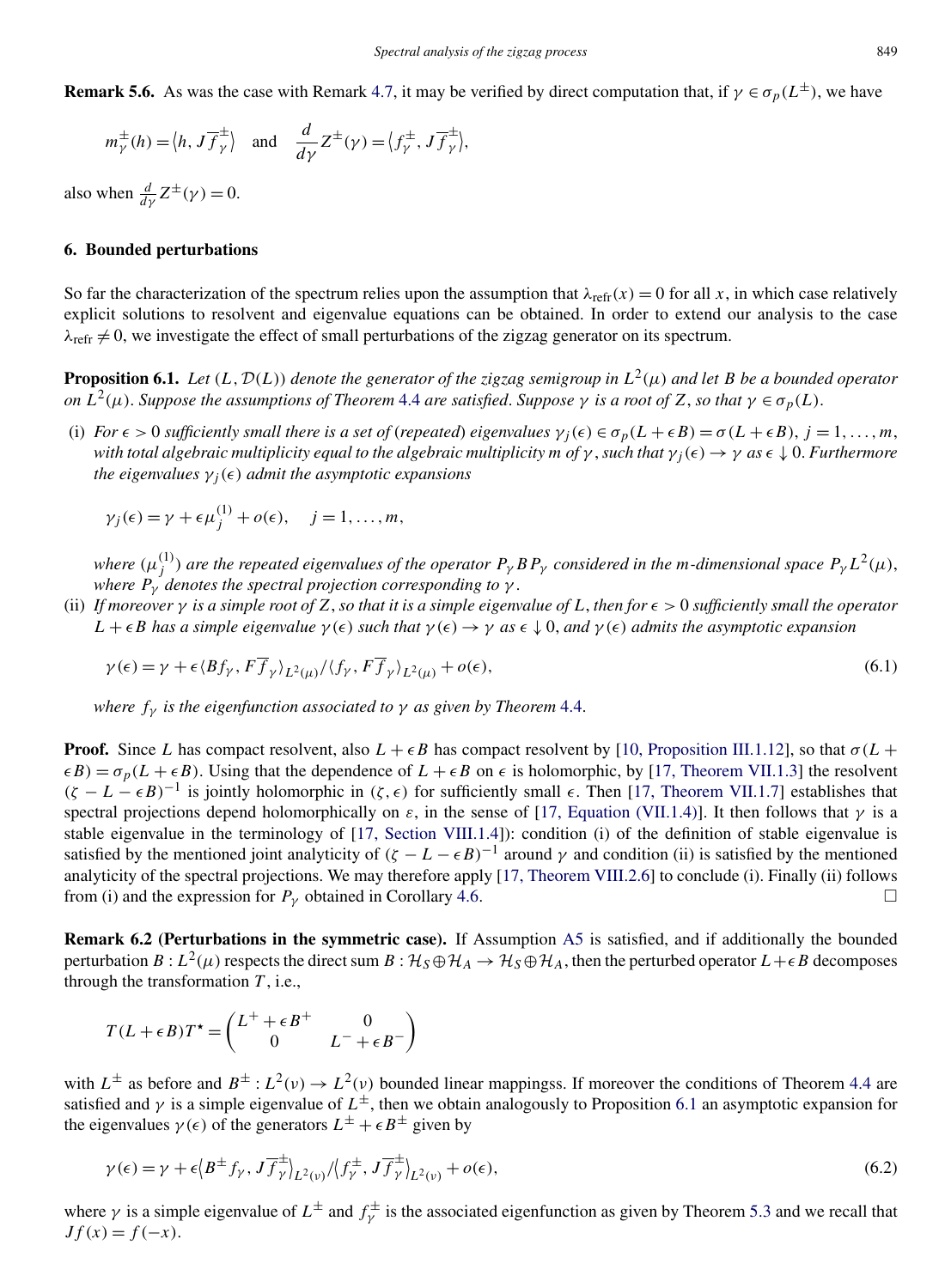## <span id="page-23-0"></span>6.1. *Example* (*additive perturbation of the switching intensity*)

Consider the bounded perturbation operator  $Bf = Ff - f$ , so that  $L + \epsilon B$  admits the expression

$$
(L+\epsilon B)f(x,\theta) = \theta \partial_x f(x,\theta) + \left(\max(\theta U'(x),0) + \epsilon\right) \left(f(x,-\theta) - f(x,\theta)\right).
$$

We see that the perturbation  $\epsilon B$  effectively adds a constant  $\epsilon$  to the switching intensity. In case the potential function *U* is such that the assumptions of Theorem [4.4](#page-11-0) are satisfied and furthermore all eigenvalues of *L* are simple, then by Proposition [6.1\(](#page-22-0)ii) the perturbed eigenvalues  $\gamma(\epsilon)$  allow the asymptotic expansion

$$
\gamma(\epsilon) = \gamma + \epsilon \langle Bf_{\gamma}, F\overline{f}_{\gamma} \rangle_{L^2(\mu)} / \langle f_{\gamma}, F\overline{f}_{\gamma} \rangle_{L^2(\mu)} + o(\epsilon)
$$
  
=  $\gamma + \epsilon \Big( \langle Ff_{\gamma}, F\overline{f}_{\gamma} \rangle_{L^2(\mu)} / \langle f_{\gamma}, F\overline{f}_{\gamma} \rangle_{L^2(\mu)} - 1 \Big) + o(\epsilon)$   
=  $\gamma + \epsilon \Big( \langle f_{\gamma}, \overline{f}_{\gamma} \rangle_{L^2(\mu)} / \langle f_{\gamma}, F\overline{f}_{\gamma} \rangle_{L^2(\mu)} - 1 \Big) + o(\epsilon),$ 

where we subsequently used [\(6.1\)](#page-22-0), the expression for *B*, and finally the fact that  $\langle Ff, Fg \rangle_{L^2(\mu)} = \langle f, g \rangle_{L^2(\mu)}$  for any *f, g*  $\in L^2(\mu)$ .

Furthermore the operator *B* satisfies the condition stated in Remark [6.2](#page-22-0) of preserving the decomposition  $\mathcal{H}_S \oplus \mathcal{H}_A$ . We compute

$$
TBT^{\star}f(x,+1) = f(-x,+1) - f(x,+1), \text{ and } TBT^{\star}f(x,-1) = -f(-x,-1) - f(x,-1),
$$

so that in the notation of Remark [6.2,](#page-22-0) we have

$$
B^{\pm}f = \pm Jf - f.
$$

This means that if the additional assumption of symmetry (Assumption [A5,](#page-3-0)  $U(x) = U(-x)$ ) is satisfied, then we may determine from [\(6.2\)](#page-22-0) the perturbed eigenvalues as

$$
\gamma(\epsilon) = \gamma + \epsilon \langle B^{\pm} f_{\gamma}, J \overline{f}_{\gamma}^{\pm} \rangle_{L^{2}(v)} / \langle f_{\gamma}^{\pm}, J \overline{f}_{\gamma}^{\pm} \rangle_{L^{2}(v)} + o(\epsilon)
$$
  
\n
$$
= \gamma + \epsilon \langle (\pm J f_{\gamma}^{\pm}, J \overline{f}_{\gamma}^{\pm})_{L^{2}(v)} / \langle f_{\gamma}^{\pm}, J \overline{f}_{\gamma}^{\pm} \rangle_{L^{2}(v)} - 1 \rangle + o(\epsilon)
$$
  
\n
$$
= \gamma + \epsilon \langle (\pm f_{\gamma}^{\pm}, \overline{f}_{\gamma}^{\pm})_{L^{2}(v)} / \langle f_{\gamma}^{\pm}, J \overline{f}_{\gamma}^{\pm} \rangle_{L^{2}(v)} - 1 \rangle + o(\epsilon),
$$

where we should read '+' or '−' in the above expression depending on whether  $\gamma \in \sigma(L^+) = \Sigma^+$  or  $\gamma \in \sigma(L^-) = \Sigma^-$ .

Unfortunately the expression does not seem to simplify further and in order to compute the above expansion in particular situations we will have to resort to numerical computation of the integrals involved.

## **7. Examples**

#### 7.1. *A family of medium-heavy to light-tailed symmetric distributions*

Consider

$$
U(x) = \frac{1}{\beta} \left[ \left( 1 + x^2 \right)^{\beta/2} - 1 \right] \quad \text{where } \beta > 1.
$$

We compute

$$
U'(x) = x(1+x^2)^{\beta/2-1},
$$
  
\n
$$
U''(x) = (1+x^2)^{\beta/2-2}(1+(\beta-1)x^2).
$$

The case  $\beta = 2$  corresponds to the standard normal distribution. Note that for  $\beta \le 1$  already the most basic assumptions of our theory (e.g., Assumption [A2\)](#page-2-0) are not satisfied.

**Lemma 7.1.** *Suppose U is given by* (7.1). *Then Assumptions A*[1,](#page-2-0) *[A](#page-2-0)*2, *[A](#page-2-0)*3, *[A](#page-2-0)*4 *and [A](#page-3-0)*5 *are satisfied*.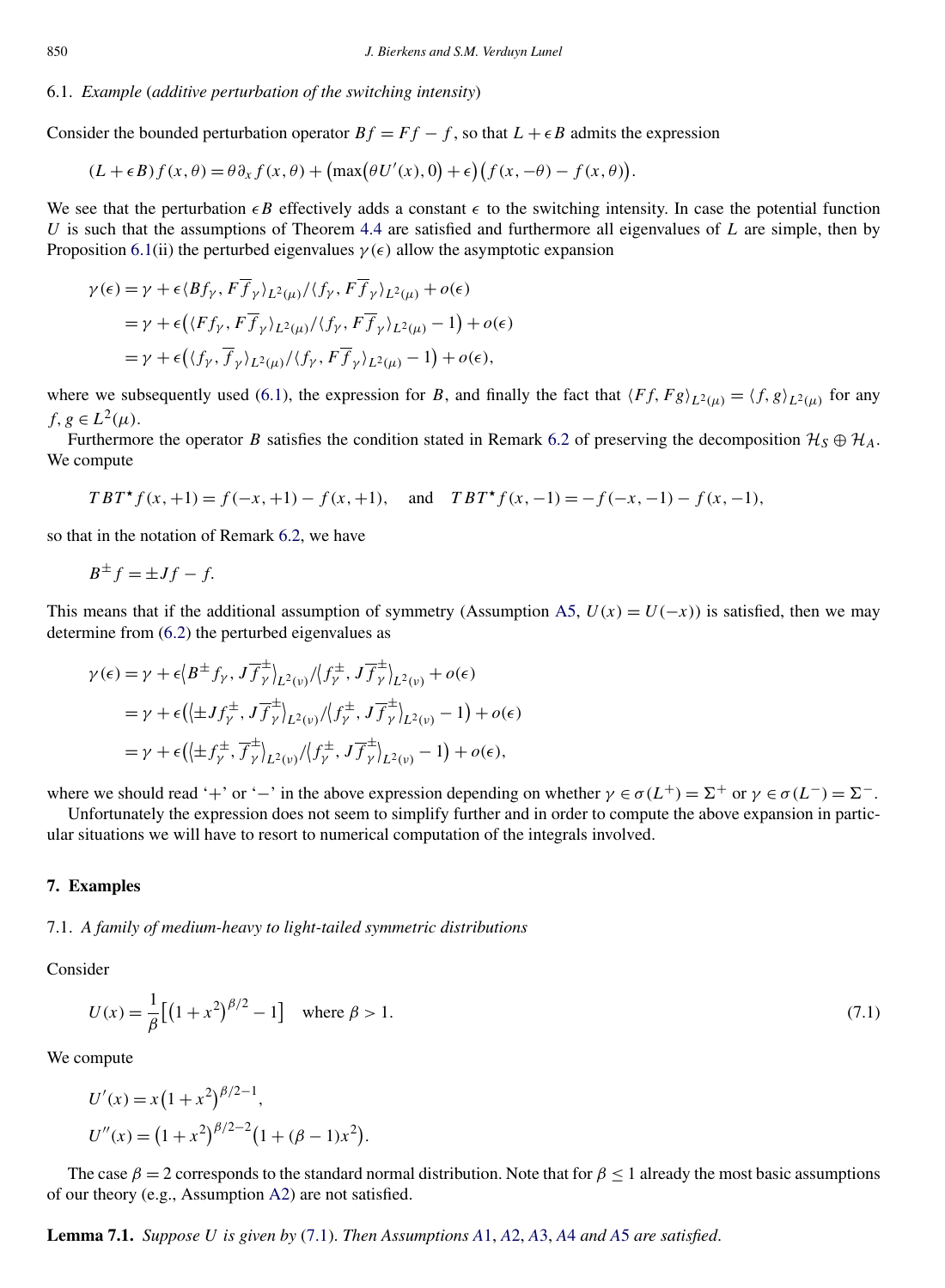<span id="page-24-0"></span>**Proof.** Assumptions [A3](#page-2-0) and [A5](#page-3-0) are immediate. From the expression for  $U''(x)$  it follows that  $U''(x) > 0$  for all  $x \in \mathbb{R}$ and  $\beta > 1$ . We have

$$
\frac{U''(x)}{(U'(x))^2} = (1+x^2)^{-\beta/2} (1+(\beta-1)x^2) x^{-2} \sim (\beta-1)|x|^{-\beta},
$$

establishing that Assumption [A1](#page-2-0) is satisfied. Furthermore  $|U'(x)| \sim |x|^{\beta-1} \to \infty$  as  $|x| \to \infty$ , establishing Assumption [A2.](#page-2-0)

Asymptotically,  $U''(x) \sim (\beta - 1)|x|^{\beta - 2}$  as  $|x| \to \infty$ , which establishes Assumption [A4](#page-2-0) for  $\beta \ge 2$ , using Lemma [2.3.](#page-3-0) Finally we establish Assumption [A4](#page-2-0) for  $1 < \beta < 2$ . Let  $M > 1$ . By symmetry it suffices to consider  $y \ge x \ge M$  in Assumption [A4.](#page-2-0) For all  $x \ge M$ ,  $(1 + x^2) \le (1 + \frac{1}{M^2})x^2$ . It follows that

$$
U'(x) = x\left(1 + x^2\right)^{\beta/2 - 1} \ge \left(1 + \frac{1}{M^2}\right)^{\beta/2 - 1} x^{\beta - 1}, \quad x \ge M. \tag{7.2}
$$

Define  $h(\xi) = U(x + \xi) - U(x) - m\xi^{\beta}$  for  $\xi \ge 0$  and fixed  $x \ge M$ . Then, using (7.2)

$$
h'(\xi) = U'(x + \xi) - m\beta \xi^{\beta - 1} \ge \left(1 + \frac{1}{M^2}\right)^{\beta/2 - 1} (x + \xi)^{\beta - 1} - m\beta \xi^{\beta - 1}
$$

$$
\ge \left[ \left(1 + \frac{1}{M^2}\right)^{\beta/2 - 1} - m\beta \right] \xi^{\beta - 1} = 0,
$$

by taking  $m = \frac{1}{\beta} (1 + \frac{1}{M^2})^{\beta/2 - 1}$ . We see that  $h(\xi)$  is strictly non-decreasing as a function of  $\xi$  for any  $x \ge M$ . Thus  $h(y - x) \ge h(0) = 0$  for all *y*, establishing that

$$
U(y) \ge U(x) + m|y - x|^{\beta}, \quad y \ge x \ge M,
$$

as required.  $\Box$ 

#### 7.2. *Gaussian distribution*

Suppose  $U(x) = x^2/(2\sigma^2)$ . Without loss of generality we assume that  $\sigma = 1$  and consider  $U(x) = x^2/2$ . This is an instance of the family discussed above, with  $\beta = 2$ . In particular Assumptions [A1](#page-2-0) until [A5](#page-3-0) are satisfied. Let erfc $(z)$  = 1 − erf*(z)* denote the complimentary error function, with the error function erf*(z)* given by

$$
\operatorname{erf}(z) = \frac{2}{\sqrt{\pi}} \int_0^z e^{-t^2} dt, \quad z \in \mathbb{C}.
$$

**Proposition 7.2.** *Suppose*  $U(x) = x^2/2$  *and*  $\lambda_{refr}(x) = 0$  *for all x*. *Then the spectrum of the zigzag semigroup is given by* 

$$
\sigma(L) = \sigma_p(L) = \Sigma^+ \cup \Sigma^-,
$$

*where*

$$
\Sigma^+ = \{0\} \cup \{ \gamma \in \mathbb{C} : \text{erfc}(\sqrt{2}\gamma) = 0 \} \quad \text{and} \quad \Sigma^- = \{ \gamma \in \mathbb{C} : \sqrt{\pi} \gamma e^{2\gamma^2} \text{erfc}(\sqrt{2}\gamma) = \sqrt{2} \}.
$$

*All eigenvalues*  $\gamma \in \sigma(L)$  *are algebraically simple.* 

**Proof.** As established in Theorem [5.3,](#page-20-0) the spectrum consists of eigenvalues only, and is given by  $\sigma(L) = \Sigma^+ \cup \Sigma^-$ , where

$$
\Sigma^{\pm} = \sigma(L^{\pm}) = {\gamma \in \mathbb{C} : \psi^{+}(\gamma) = \pm 1}.
$$

By partial integration (Lemma [4.8\)](#page-14-0)

$$
\psi^+(\gamma) = 1 - \sqrt{2\pi} \gamma e^{2\gamma^2} \operatorname{erfc}(\sqrt{2}\gamma), \quad \gamma \in \mathbb{C}, \tag{7.3}
$$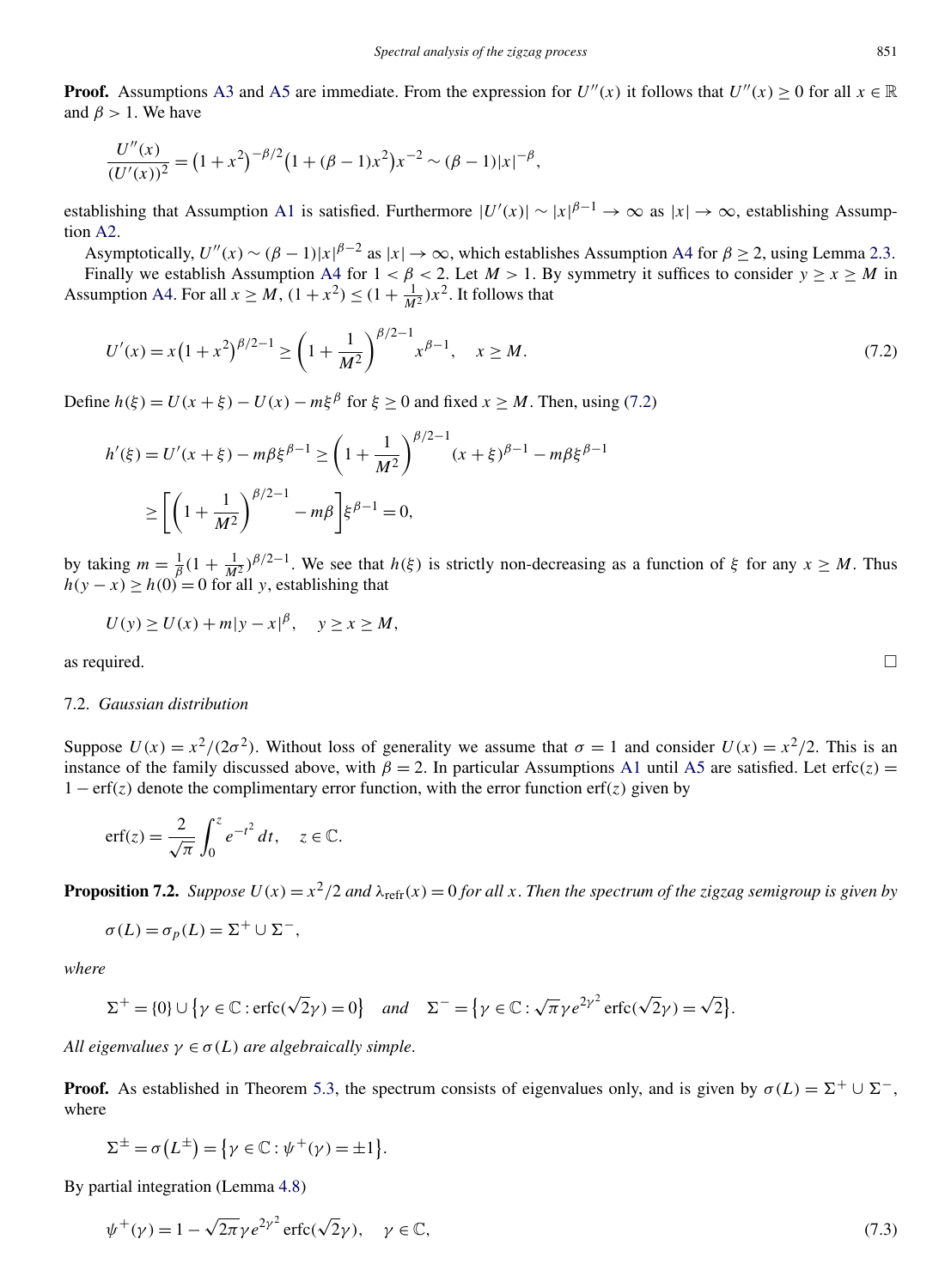resulting in the characterization of  $\sigma^{\pm}$ . From [\(4.11\)](#page-14-0) and [\(4.12\)](#page-14-0) we have

$$
\psi^+(\gamma) = 1 + \gamma \frac{d}{d\gamma} \psi^+(\gamma) - 4\gamma^2 \psi^+(\gamma). \tag{7.4}
$$

Note that  $\psi^{-}(\gamma) = \psi^{+}(\gamma)$  by symmetry of *U*. Since  $Z(\gamma) = 1 - (\psi^{+}(\gamma))^{2}$ , it follows that  $\frac{d}{d\gamma}Z(\gamma) =$  $-2\psi^+(\gamma)\frac{d}{d\gamma}\psi^+(\gamma)$ . Thus if  $\gamma$  is an eigenvalue with algebraic multiplicity larger than one, then  $\psi^+(\gamma) = \pm 1$  and  $\frac{d\psi^+}{d\gamma} = 0$ . Assume  $\frac{d}{d\gamma}\psi^+(\gamma) = 0$ . Using (7.4), in case  $\psi^+(\gamma) = 1$ , then necessarily  $\gamma = 0$ ; however it was established in the proof of Proposition [4.9](#page-14-0) that  $\frac{d}{dy}Z(0) \neq 0$ . In case  $\psi^+(\gamma) = -1$ , using again (7.4), we find that  $\gamma = \pm \frac{1}{2}\sqrt{2}i$ , which is however not a root of  $\psi^+$  as defined in [\(7.3\)](#page-24-0).

Asymptotic expansions for the elements of  $\Sigma^+$  can be found in [\[11\]](#page-33-0). However for a complete computation of the spectrum we have to rely on numerical computation.

#### 7.3. *Numerical results*

By Theorems [4.4](#page-11-0) and [5.3,](#page-20-0) the spectrum of *L* and  $L^{\pm}$  may be computed as the roots of *Z* (see [\(4.2\)](#page-10-0)) and  $Z^{\pm}$  (see [\(5.2\)](#page-19-0)), respectively. For ease of notation we only consider roots of *Z* but the exposition applies equally to roots of  $Z^{\pm}$ .

A suitable numerical routine for determining roots of *Z* is provided by [\[8\]](#page-33-0), to which we refer for details. For our purposes it is important to remark that the method of [\[8\]](#page-33-0) relies on the ability to integrate *Z (ζ)/Z(ζ)* efficiently along line segments in the complex plane. We have

$$
\frac{Z'(\zeta)}{Z(\zeta)} = -\frac{\psi^-(\zeta)\frac{d}{d\zeta}\psi^+(\zeta) + \psi^+(\zeta)\frac{d}{d\zeta}\psi^-(\zeta)}{1 - \psi^+(\zeta)\psi^-(\zeta)}.
$$

In the case of a Gaussian target distribution (Section [7.2\)](#page-24-0), these functions may be expressed in terms of the error function. However for the general family considered in Section [7.1](#page-23-0) we have to rely on numerical integration to determine the value of  $Z'(\zeta)/Z(\zeta)$ .

Computer code (in Julia) for visualization of the spectrum and perturbations may be found at [\[2\]](#page-33-0). Graphical depictions of the spectrum, including the effect of perturbations by a positive switching rate, for the Gaussian case ( $\beta = 2$ ) and two other cases are provided in Figure [1.](#page-26-0) In the Gaussian case the rightmost (pairs of) eigenvalues are given (up to 6 significant digits) by 0, −0*.*425665 ± 1*.*02295i, −0*.*957995 ± 1*.*40818i, −1*.*26616 ± 1*.*66757i*,*−1*.*53940 ± −1*.*90293i and we find that the spectral gap is given by 0*.*425665. An interesting observation is that a positive refreshment rate increases the spectral gap (since the spectrum moves towards the left). This phenomenon is also observed in [\[20\]](#page-33-0). Furthermore it seems that making the tail more heavy (i.e. decreasing  $\beta$ ) results in an increase of the spectral gap.

## **8. Discussion**

In this section we will explore the relation between the results obtained in this paper, and other results concerning exponential convergence to equilibrium. Assume  $\mu(E) < \infty$  and recall the notation  $\pi$  for the normalization of  $\mu$ , defined by [\(4.14\)](#page-17-0).

## 8.1. *Connection between spectral gap and geometric ergodicity*

Suppose we have a spectral gap for the zigzag semigroup; e.g., assume the conditions of Theorem [4.14](#page-17-0) are satisfied. We consider a time discretization of the zigzag semigroup  $(P(t))_{t>0}$  by defining, for a fixed  $t_0 > 0$ , the Markov kernel

$$
Q(\eta, A) := \int P(t_0) \mathbb{1}_A(x, \theta) \eta(dx, d\theta),
$$

where  $\eta$  is any probability measure on  $E = \mathbb{R} \times \{-1, +1\}.$ 

For any signed measure  $\eta \ll \pi$  we define  $\|\eta\|_{L^2(\pi)}^2 = \int (\frac{d\eta}{d\pi})^2 d\pi$ . We say that a Markov chain with transition kernel *Q* on a general state space  $(X, X)$  is  $L^2(\pi)$ *-geometrically ergodic* if there is a function  $c(\eta) < \infty$  and a constant  $\rho < 1$ such that

$$
\left\|Q^n(\eta,\cdot)-\pi\right\|_{L^2(\pi)} \le c(\eta)\rho^n,
$$

for all Borel probability distributions  $\eta$  on *E* satisfying  $\|\eta\|_{L^2(\pi)} < \infty$ .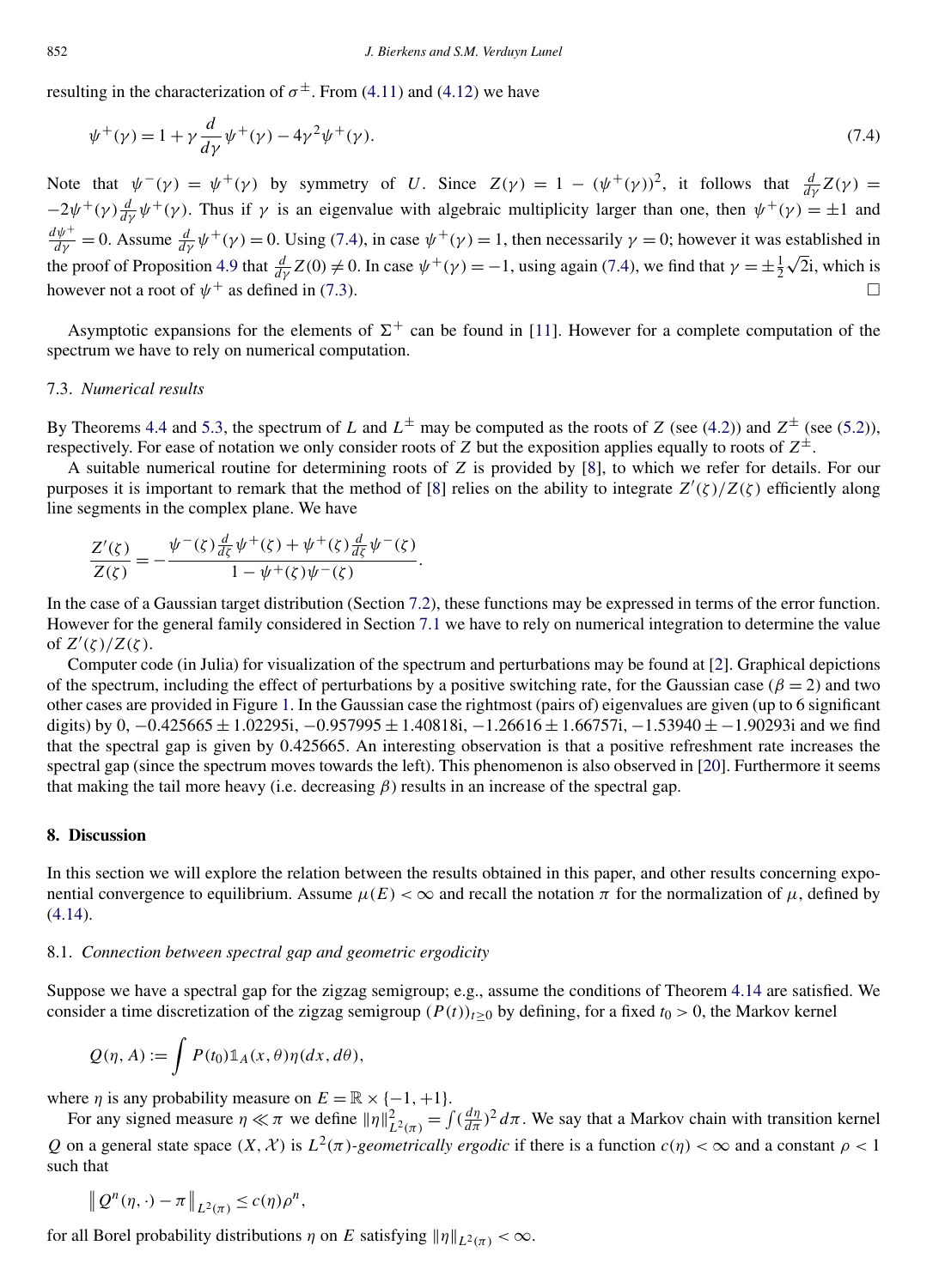<span id="page-26-0"></span>

Fig. 1. The spectra of *L*<sup>+</sup> and *L*<sup>−</sup> for the distributions described in Section [7.1,](#page-23-0) along with the directions in which the spectrum is perturbed under a small refreshment rate  $\lambda_{\text{refr}} = \epsilon > 0$ .

By considering the adjoint semigroup of the zigzag semigroup we then have the following result.

**Corollary 8.1.** *Under the assumptions of Theorem* [4.14,](#page-17-0) *the Markov kernel Q is*  $L^2(\pi)$ *-geometrically ergodic.* 

**Proof.** We have that  $Q^n(\eta, A) = \int_A P^*(nt_0) \frac{d\eta}{d\pi} d\pi$  where  $P^*(t)$  is the adjoint semigroup of  $P(t)$ . Since the result of Theorem [4.14](#page-17-0) for  $(P(t))_{t\geq0}$  carries over to  $(P^{\star}(t))_{t\geq0}$  (using Theorem [3.6\)](#page-6-0), the stated claim follows.

An alternative notion of geometric ergodicity is the following. We say that a chain is *π-almost everywhere geometrically ergodic* if there is a function  $W : E \to \infty$  and  $\rho < 1$  such that for  $\pi$ -almost all *z*,

$$
\left\|Q^n(z,\cdot)-\pi\right\|_{\text{TV}} \leq W(z)\rho^n.
$$

Importantly the latter notion is phrased in terms of  $\pi$ -almost all initial positions. However, as a result of [\[23, Theo](#page-33-0)[rem 1\]](#page-33-0) we have indeed that  $Q$  is also  $\pi$ -almost everywhere geometrically ergodic.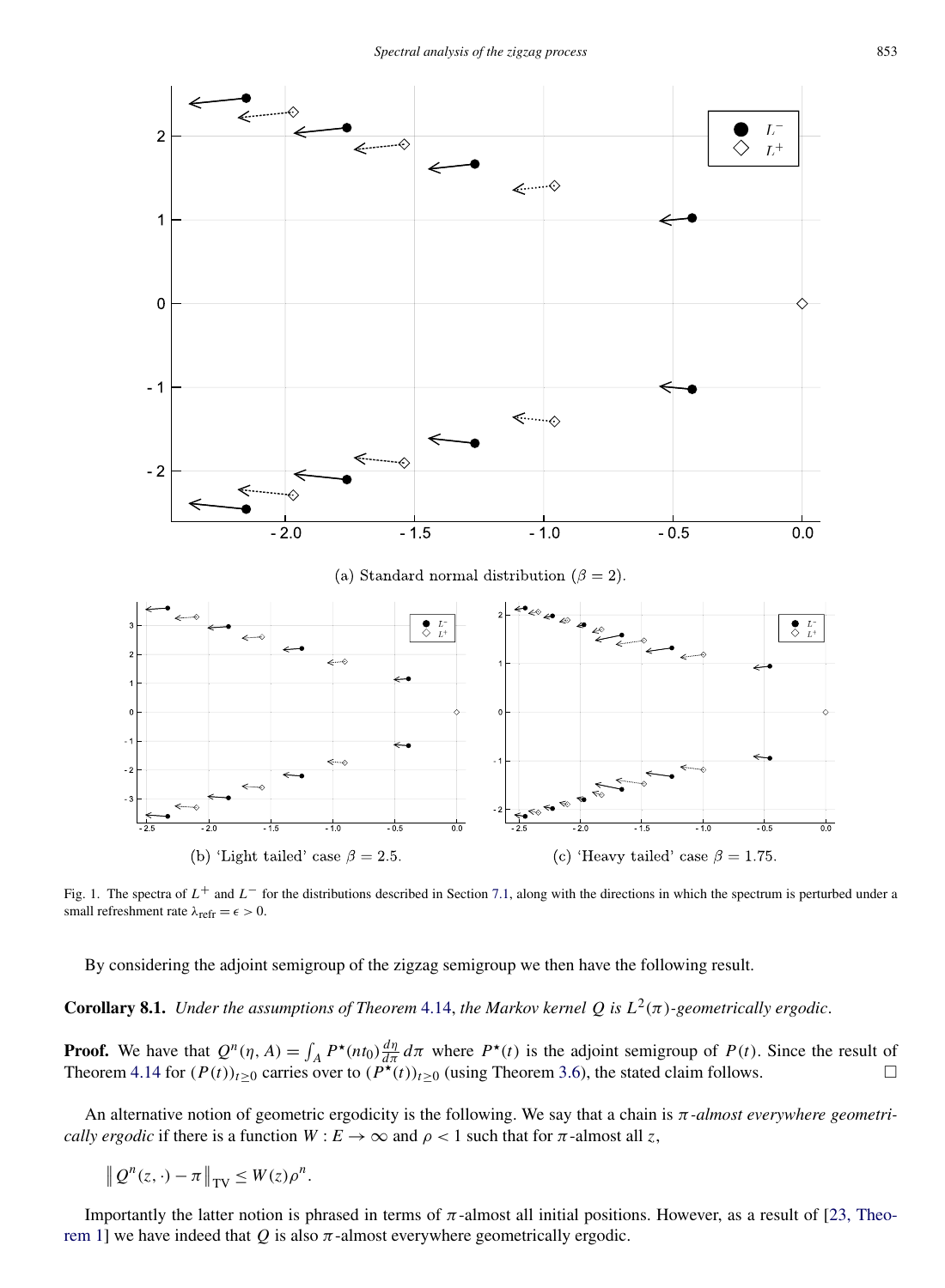#### 8.2. *Comparison to hypocoercivity analysis*

In [\[1\]](#page-33-0) conditions for hypocoercivity of piecewise deterministic process such as the zigzag process are established. We will rephrase the result of [\[1\]](#page-33-0) to fit in the present context.

**Theorem 8.2 ([\[1, Theorem 1\]](#page-33-0)).** *Suppose the following assumptions hold*:

- (i)  $U \in C^3(\mathbb{R})$ ,  $\lambda_{refr}$  *is continuous and*  $e^{-U} \in L^1(\mathbb{R})$ .
- (ii) *There is a*  $p \ge 0$  *such that*  $\sup_{x \in \mathbb{R}} |U^{(3)}(x)|/(1+|x|^p) < \infty$ .
- (iii) *There is a constant*  $c_1 \geq 0$  *such that*  $U''(x) \geq -c_1$  *for all*  $x \in \mathbb{R}$ *.*
- (iv)  $\liminf_{|x| \to \infty} \{|U'(x)|^2/2 U''(x)\} > 0.$
- (v) *The refreshment rate*  $\lambda_{refr}$ :  $\mathbb{R} \to (0,\infty)$  *is bounded from below and from above as follows. There exists*  $\lambda > 0$  *and*  $c_{\lambda} \geq 0$  *such that for all*  $x \in \mathbb{R}$ ,

$$
0 < \underline{\lambda} \leq \lambda_{\text{refr}}(x) \leq \underline{\lambda} \big( 1 + c_{\lambda} \big| U'(x) \big| \big).
$$

*Then there exist constants*  $C > 0$  *and*  $\alpha > 0$  *such that, for any*  $f \in L_0^2(\mu)$  *and*  $t \ge 0$ ,

$$
||P(t)f||_{L_0^2(\mu)} \le Ce^{-\alpha t}||f||_{L_0^2(\mu)}.
$$

**Proof.** We may write the generator of the zigzag semigroup in the notation of  $[1, Equation (1)],$  $[1, Equation (1)],$ 

$$
Lf(x,\theta) = \theta \partial_x f(x,\theta) + \lambda_1(x,\theta)(\mathcal{B}_1 - I) f(x,\theta) + m_2^{1/2} \lambda_{\text{ref}}(x) \mathcal{R}_v f(x,\theta),
$$

where

$$
\lambda_1 f(x, \theta) = (\theta F_1(x))_+, \text{ for } F_1(x) = U'(x),
$$
  

$$
\mathcal{B}_1 f(x, \theta) = f(x, -\theta), m_2 = 1, \qquad \lambda_{\text{ref}}(x) = 2\lambda_{\text{refr}}(x), \qquad \mathcal{R}_v f(x, \theta) = \frac{1}{2} (f(x, -\theta) - f(x, \theta)).
$$

(The factor 2 had to be redistributed between the refreshment rate and the refreshment kernel to be consistent with the definition of  $\mathcal{R}_v$  in [\[1\]](#page-33-0).)

We verify that the stated assumptions imply the assumptions A1 and H1-H6 of [\[1\]](#page-33-0). Some notations below are from [\[1\]](#page-33-0), and may override notation from this paper; in particular *ν* for the uniform marginal stationary distribution on the velocities  $\{-1, +1\}$ .

By Lemma [3.2](#page-4-0) and Theorem [3.6,](#page-6-0) Assumption A1 of [\[1\]](#page-33-0) is satisfied.

By (ii),  $U \in C_{poly}^{(3)}(\mathbb{R})$ . Together with assumptions (iii) and (iv) this implies H1.

We have  $F_1(x) = U'(x)$ , which by (i) is in  $C^2(\mathbb{R})$ . It is then clear that H2 is satisfied.

H3 is satisfied by taking  $\varphi(s) = \max(0, s)$ .

H4 is satisfied by taking  $V = \{-1, +1\}$  and  $v = \frac{1}{2}(\delta_{-1} + \delta_{+1})$ .

H5 is satisfied for  $\mathcal{R}_v := \Pi_v - I$  where  $\Pi_v f = v(f)$ . In particular if  $g \in L_0^2(v)$  we have, writing  $g = (g_1, g_2)$ *(g*1*,*−*g*1*)*,

$$
\langle -\mathcal{R}_v g, g \rangle_{L^2(v)} = -\frac{1}{2}g_1^2 - \frac{1}{2}g_2^2 + \frac{1}{4}(g_1 + g_2)^2 = -\frac{1}{4}(g_1 - g_2)^2 = ||g||_{L^2(v)}.
$$

Finally H6 is identical to (v).  $\Box$ 

Bounds for the constants *C* and  $\alpha$  can, in principle, be obtained in explicit form although this requires a tedious effort. The result above may be compared to the same result of Theorem [4.14,](#page-17-0) which depends on Assumptions [A1,](#page-2-0) [A2,](#page-2-0) [A3](#page-2-0) and [A4.](#page-2-0) The above conditions are different from our conditions in several respects. Condition (iv) in the above theorem is stronger than our Assumption [A1,](#page-2-0) for example. Furthermore a strictly positive refreshment rate is required. On the other hand we require that  $|U'(x)| \to \infty$  (Assumption [A2\)](#page-2-0), a zero refreshment rate and unimodal target distribution to obtain the explicit characterization of the eigenvalues.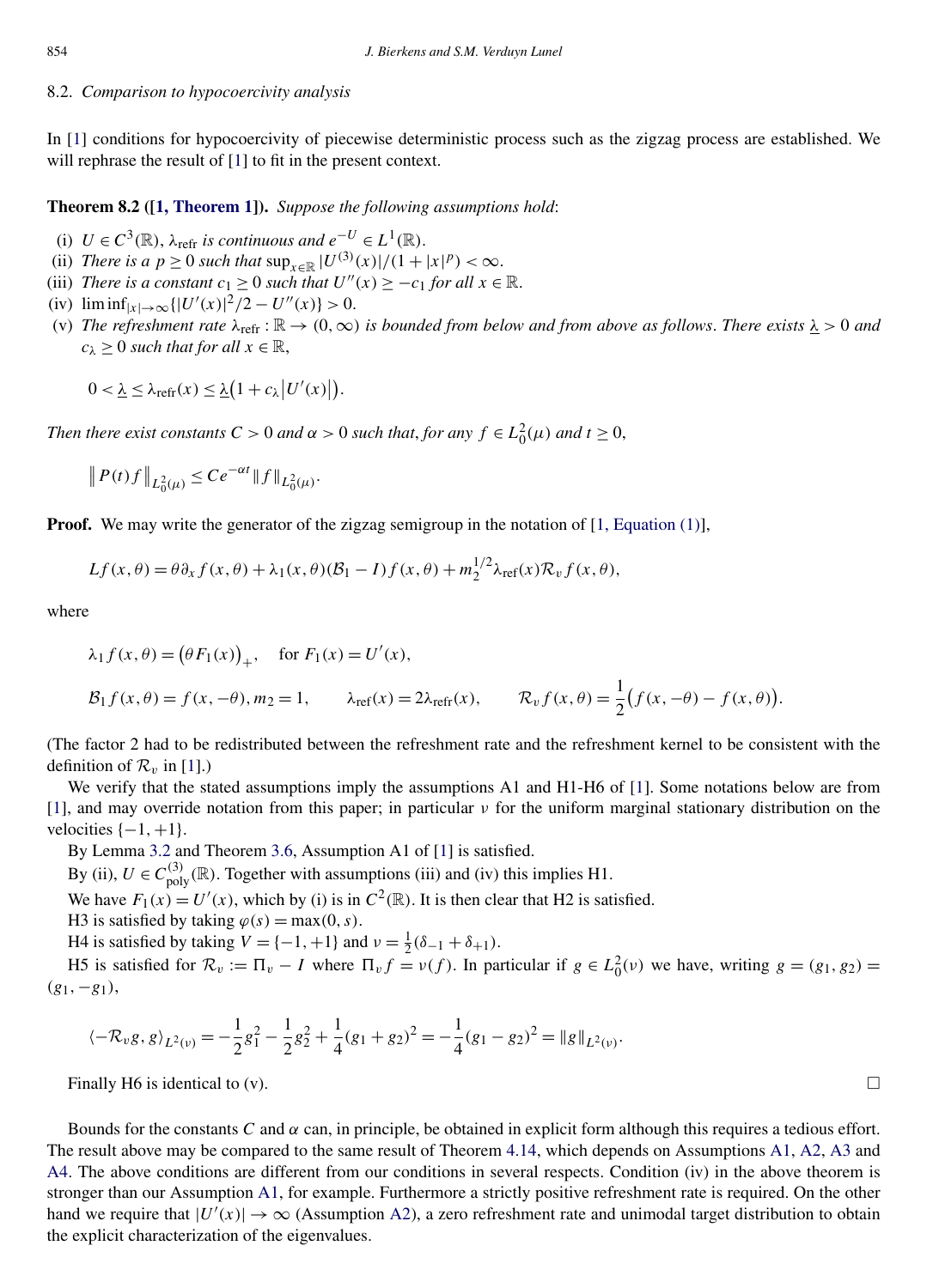#### <span id="page-28-0"></span>8.3. *Comparison to exponential ergodicity*

In [\[5\]](#page-33-0) the following result on exponential ergodicity of the zigzag process is established. A function  $V : E \to \mathbb{R}$  is called *norm-like* if  $V(x, \theta) > 0$  for all  $(x, \theta) \in E$  and  $\lim_{|x| \to \infty} V(x, \theta) = \infty$  for  $\theta = \pm 1$ .

**Theorem 8.3 ([\[5, Theorem 5\]](#page-33-0)).** Suppose U is continuously differentiable,  $\lambda_{refr}$  is continuous, and for  $\lambda^{\pm}(x) = (\pm U'(x) \vee$  $0) + \lambda_{refr}(x)$ , we have that

 $\liminf_{x \to \infty} \lambda^+(x) > \limsup_{x \to \infty} \lambda^-(x)$  *and*  $\liminf_{x \to -\infty} \lambda^-(x) > \limsup_{x \to -\infty} \lambda^+(x)$ .

*Then there are constants*  $c > 0$ ,  $\alpha > 0$  *and a continuous norm-like function*  $V \in L^2(\mu)$ ,  $V > 0$  *on*  $E$ , *such that for all*  $(x, \theta) \in E$ ,

$$
\left|P(t)f(x,\theta)-\pi(f)\right|\leq c\big(1+V(x,\theta)\big)e^{-\alpha t},\quad t\geq 0,
$$

*for all measurable*  $f: E \to \mathbb{R}$  *satisfying*  $|f(x, \theta)| < 1 + V(x, \theta)$  *on E*.

Note that here the family of operators  $P(t)$  represents the extension of the Markov semigroup to a suitable space of measurable functions. In the case with constant refreshment rate the condition of Theorem 8.3 reduces to the requirement that  $\liminf_{x\to\infty}$  *U'*(*x*) > 0 and  $\limsup_{x\to\infty}$  *U'*(*x*) < 0. We see that the above result implies, under only mild conditions, exponentially fast convergence in  $L^2(\pi)$  for functions *f* satisfying  $|f(x, \theta)| \leq 1 + V(x, \theta)$ . However, this class of functions does not contain the full space  $L^2(\pi)$ . Indeed, by the proof of [\[5, Theorem 5\]](#page-33-0), the function *V* is growing at an exponential rate as  $|x| \to \infty$ , putting a restriction on the growth of the functions  $f(x, \theta)$ .

## **Appendix: Technical lemmas**

#### *A*.1. *Weak derivatives*

In this section we recall some basic results on weak derivatives as used in Section [3.](#page-3-0) A function  $f : \mathbb{R} \to \mathbb{R}$  is said to have a weak derivative  $f'$  if, for all  $\varphi \in C_c^{\infty}(\mathbb{R})$ , we have

$$
\int_{\mathbb{R}} f \varphi' dx = - \int_{\mathbb{R}} f' \varphi dx.
$$

If furthermore, for  $p \ge 1$ ,  $f|_U$  and  $f'|_U \in L^p(U)$  for any open  $U \subset \mathbb{R}$  with compact closure, then we write  $f \in W^{1,p}_{loc}(\mathbb{R})$ .

**Lemma A.1.** Suppose  $f \in W^{1,p}_{loc}(\mathbb{R})$  and  $g \in C^1(\mathbb{R})$ . Then  $fg \in W^{1,p}_{loc}(\mathbb{R})$ , and  $(fg)' = f'g + fg'$ .

**Proof.** Let  $\varphi \in C_c^{\infty}(\mathbb{R})$  and write  $K = \text{supp }\varphi$ . By standard approximation arguments we may find  $\tilde{g} \in C_c^{\infty}(R)$  such that  $\sup_{x \in K} |\tilde{g}(x) - g(x)| + |\tilde{g}'(x) - g'(x)| < \varepsilon$ . We then have by the definition of the weak derivative that

$$
\int_{\mathbb{R}} f \tilde{g} \varphi' dx = \int_{\mathbb{R}} f(\tilde{g} \varphi)' dx - \int_{\mathbb{R}} f \tilde{g}' \varphi dx = - \int_{\mathbb{R}} f' \tilde{g} \varphi dx - \int_{\mathbb{R}} f \tilde{g}' \varphi dx.
$$

Since  $\varepsilon > 0$  is arbitrary, and  $\varphi$  has compact support, this yields

$$
\int_{\mathbb{R}} f g \varphi' dx = - \int_{\mathbb{R}} (f' g + f g') \varphi dx
$$

so that *fg* has weak derivative  $f'g + fg'$ . Now since *g* and  $g'$  are bounded on any bounded set, and  $f \in W^{1,p}_{loc}(\mathbb{R})$ , it follows that  $fg \in W^{1,p}_{loc}(\mathbb{R})$ .  $\frac{1}{\log n}(\mathbb{R})$ .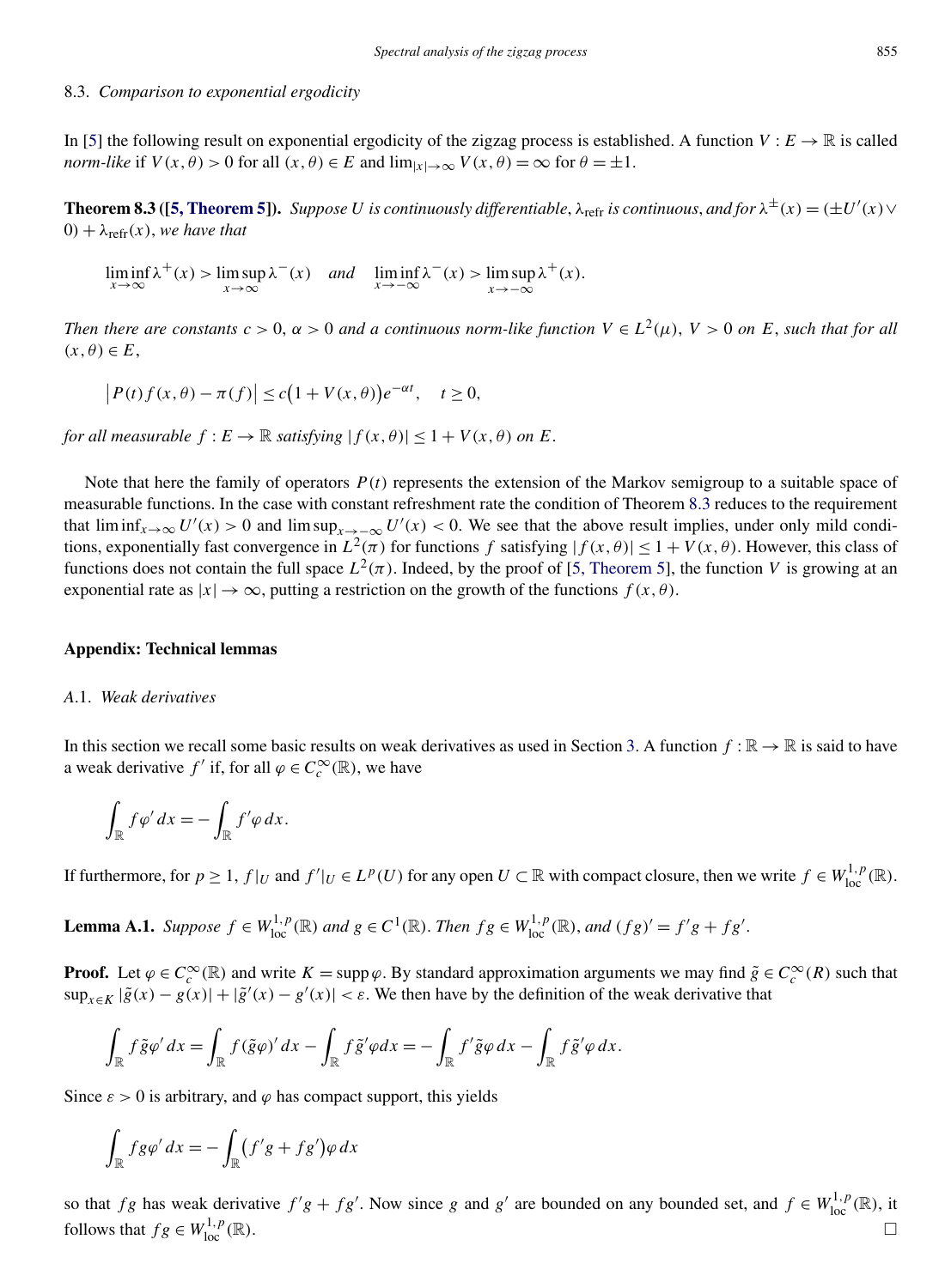#### <span id="page-29-0"></span>*A*.2. *Assumption [A](#page-2-0)*4 *revisited*

The following lemma establishes that the constant *M* in Assumption [A4](#page-2-0) can, without loss of generality, be assumed to be equal to zero.

**Lemma [A](#page-2-0).2.** Suppose Assumption A4 is satisfied for certain values  $C \le 0$ ,  $M > 0$ ,  $m > 0$  and  $p > 1$ . Then it is also *satisfied for*  $M = 0$ . *That is, for*  $\widetilde{m} := 2^{1-p}m$  *and some*  $\widetilde{C} \leq C$  *we have that* 

$$
U(y) \ge U(x) + \widetilde{C} + \widetilde{m}|x - y|^p \quad \text{for all } x, \, y \text{ for which } y \ge x \ge 0 \text{ or } y \le x \le 0. \tag{A.1}
$$

**Proof.** Suppose Assumption [A4](#page-2-0) holds. We prove (A.1) for  $y \ge x \ge 0$ ; the proof for  $y \le x \le 0$  is analogous. First suppose  $0 \le x \le y \le M$ . Write  $C_1 := \max_{0 \le \xi \le M} U(\xi)$  and  $C_2 := \min_{0 \le \xi \le M} U(\xi)$ . Define  $\widetilde{C}_1 = C_2 - C_1 - mM^p \le 0$ . Then

$$
U(y) \ge U(x) + \widetilde{C}_1 + m|x - y|^p.
$$

Next consider the situation  $0 \le x \le M \le y$ . We have by Assumption [A4](#page-2-0) that

$$
U(y) \ge U(M) + C + m|M - y|^p.
$$

Next

$$
U(M) \ge U(x) + \widetilde{C}_1 + m|M - x|^p
$$

by the first part of this proof. Finally we have by Jensen's inequality that

$$
|y - M|^p + |M - x|^p \ge 2^{1-p}|y - x|^p.
$$

It follows that

$$
U(y) \ge U(x) + \widetilde{C}_1 + m|M - x|^p + C + m|M - y|^p \ge U(x) + \widetilde{C}_1 + C + 2^{1-p}m|y - x|^p.
$$

By assumption the required inequality also holds for  $M \le x \le y$ . The statement of the lemma follows by taking  $\tilde{C} :=$  $\min(C, \overline{C}_1, C + \overline{C}_1) = C + \overline{C}$  $C_1$ .

*A*.3. *The operator C and its core*

As in Section [3.2,](#page-6-0) for  $f \in W_{loc}^{1,2}(\mathbb{R})$  let  $Cf = f' - Uf'$ , and (with slight abuse of notation) restrict *C* to the domain  $\mathcal{D}(C) = \{f \in L^2(\nu) \cap W_{\text{loc}}^{1,2}(\mathbb{R}) : Cf \in L^2(\nu)\}.$ 

**Lemma A.3.** *(C, D(C)) is closed and*  $C_c^{\infty}(\mathbb{R})$  *is a core for (C, D(C))*.

**Proof.** First we show that  $(C, \mathcal{D}(C))$  is closed. Let  $(f_n) \subset \mathcal{D}(C)$ ,  $g_n = C f_n$ , and assume  $f_n \to f$  and  $g_n \to g$  in  $L^2(\nu)$ . Then  $f_{n_k} \to f$  and  $g_{n_k} \to g$  *v*-almost everywhere for a suitable subsequence. Therefore

 $f'_{n_k}(x) = g_{n_k}(x) + U'(x) f_{n_k}(x) \rightarrow g(x) + U'(x) f(x), \quad \nu$ -almost everywhere.

Now fix an open set  $F \subset \mathbb{R}$  with compact closure. Since *U'* is bounded on *F*, it follows that the subsequence  $(f'_{n_k}) =$  $(g_{n_k} + U' f_{n_k})$  is Cauchy in  $L^2(F)$ . Thus  $f \in W^{1,2}_{loc}(\mathbb{R})$ . Next

$$
\int_{\mathbb{R}} |Cf - g|^2 \, dv = \int_{\mathbb{R}} \lim_{k \to \infty} |Cf_{n_k} - g_{n_k}|^2 \, dv \stackrel{\text{Fatou}}{\leq} \lim_{k \to \infty} \int_{\mathbb{R}} |Cf_{n_k} - g_{n_k}|^2 \, dv = 0.
$$

Therefore  $||Cf||_{L^2(v)} \leq ||Cf - g||_{L^2(v)} + ||g||_{L^2(v)} < \infty$  and  $Cf = g$ .

Next we will show that  $C_c^{\infty}(\mathbb{R})$  is a core for  $(C, \mathcal{D}(C))$ , in complete analogy to Lemma [3.2.](#page-4-0) Let  $f \in \mathcal{D}(C)$ . First take functions  $\xi_n$  as in the proof of Lemma [3.2](#page-4-0) and define  $f_n(x) := f(x)\xi_n(x)$ . Then  $f_n \in \mathcal{D}(C)$ ,  $f_n$  has compact support and  $f_n \to f$  in  $L^2(\nu)$  by dominated convergence, and

$$
||Cf_n - Cf||_{L^2(\nu)} \le ||(Cf)(\xi_n - 1)||_{L^2(\nu)} + ||f\xi'_n||_{L^2(\nu)} \to 0 \quad \text{as } n \to \infty,
$$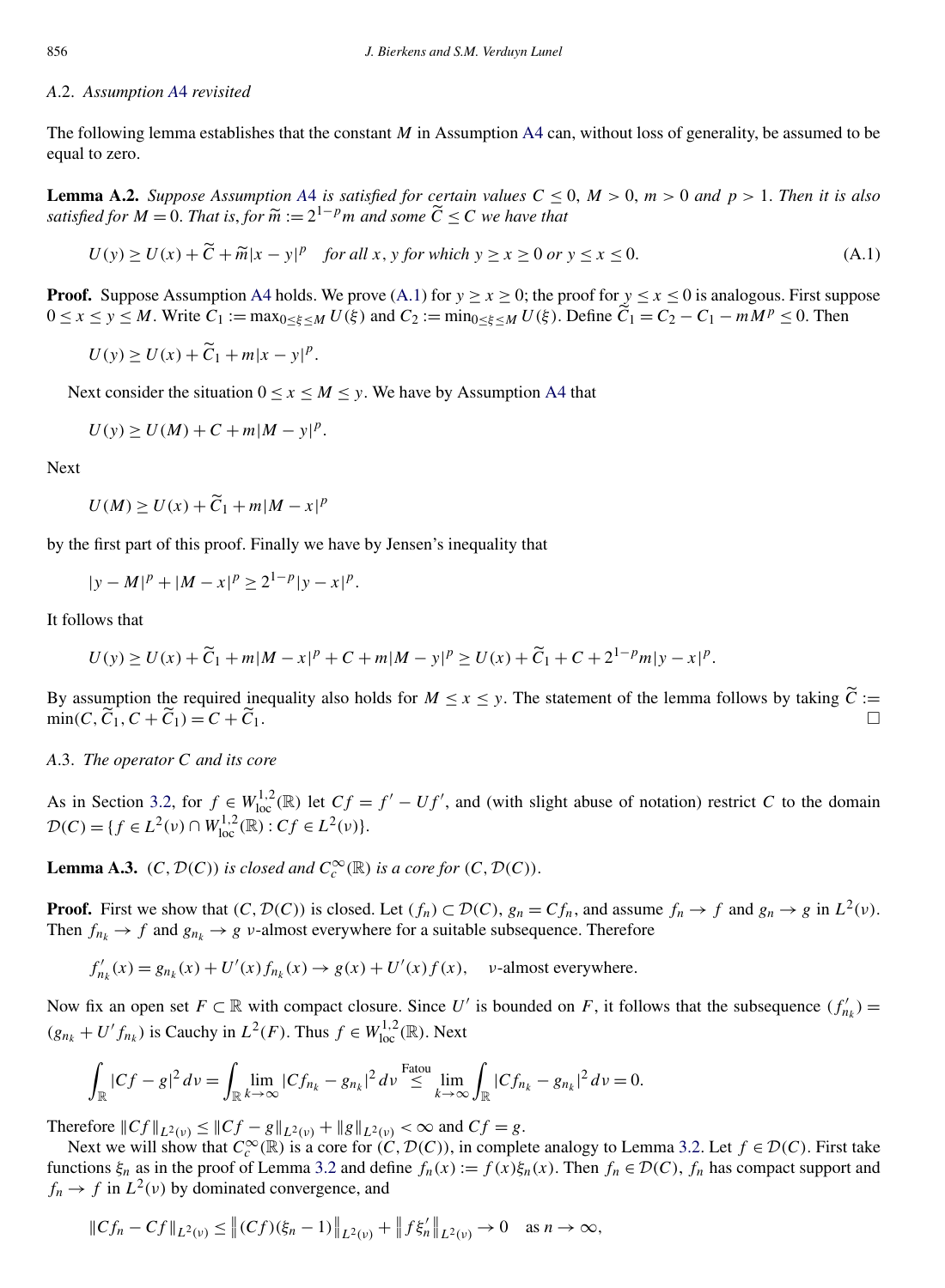<span id="page-30-0"></span>Next take  $\varphi_n \in C_c^{\infty}(\mathbb{R})$ , again as in the proof of Lemma [3.2.](#page-4-0) Let  $f \in \mathcal{D}(C)$  with compact support, and define  $f_n(x) =$  $(f \star \varphi_n)(x)$ . Then every  $f_n \in C_c^{\infty}(\mathbb{R})$  is supported in supp $(f) + B(1)$  and  $f_n \to f$  in  $L^2(\nu)$ . Since  $\partial_x f_n = (\partial_x f) \star \varphi_n$ and *U'* is bounded uniformly in *n* on the support of  $(f_n)$ , it follows that  $||Cf - Cf_n||_{L^2(\nu)} \to 0$ .

## *A*.4. *Estimates in the proof of Theorem* [4.4](#page-11-0)

In the following lemma we verify that the constants that appear as integrals in the proof of Theorem [4.4](#page-11-0) are well defined.

**Lemma [A](#page-2-0).4.** *Suppose Assumption* A2 *holds*. Let  $h \in L^2(\nu)$ . For any  $\gamma \in \mathbb{C}$ , we have that the following mappings are in  $L^1(\mathbb{R})$ .

$$
\xi \mapsto U'(\xi)e^{-2\gamma\xi - U(\xi)},\tag{A.2}
$$

$$
\xi \mapsto e^{-2\gamma \xi - U(\xi)},\tag{A.3}
$$

$$
\xi \mapsto e^{-\gamma \xi - U(\xi)} h(\xi), \tag{A.4}
$$

$$
\xi \mapsto U'(\xi)e^{-\gamma\xi} \int_0^{\xi} e^{\gamma\eta} h(\eta) d\eta. \tag{A.5}
$$

**Proof.** Write  $\alpha = \text{Re }\gamma$ . It suffices to check integrability over  $[0, \infty)$ , as integrability over  $(-\infty, 0]$  is analogous. Next, by continuity and where necessary local integrability of *h* it suffices to check integrability over  $[x_0, \infty)$  for some  $x_0 > 0$ . Let  $x_0$  be sufficiently large, such that, for some constant  $c > 0$  such that  $c + 2\alpha > 0$ , we have that  $U'(x) \ge c$  for  $x \ge x_0$ . We find

$$
\int_{x_0}^{\infty} |U'(\xi)e^{-2\gamma\xi - U(\xi)}| d\xi = \int_{x_0}^{\infty} U'(\xi)e^{-2\alpha\xi - U(\xi)} d\xi
$$
  
=  $e^{-U(x_0)} - 2\alpha \int_0^{\infty} e^{-U(\xi) - 2\alpha\xi} d\xi.$ 

If  $\alpha$  > 0, we have already succeeded in establishing (A.2). Moreover, for any value of  $\alpha \in \mathbb{R}$ ,

$$
\int_{x_0}^{\infty} e^{-U(\xi)-2\alpha\xi} d\xi \leq \int_{x_0}^{\infty} e^{-U(x_0)-c(\xi-x_0)-2\alpha\xi} d\xi < \infty,
$$

establishing (A.2), (A.3). This yields, for (A.4), that

$$
\int_0^\infty e^{-\alpha\xi - U(\xi)} \left| h(\xi) \right| d\xi \leq \|h\|_{L^2(\nu)} \int_0^\infty e^{-2\alpha\xi - U(\xi)} d\xi < \infty.
$$

Finally, for (A.5),

$$
\int_0^\infty |U'(\xi)| e^{-2\alpha\xi - U(\xi)} \int_0^\xi e^{\alpha\eta} |h(\eta)| d\eta d\xi
$$
  
= 
$$
\int_0^\infty \int_\eta^\infty |U'(\xi)| e^{-2\alpha\xi - U(\xi)} d\xi e^{\alpha\eta + U(\eta)} |h(\eta)| e^{-U(\eta)} d\eta,
$$

so it suffices (for this term) to check that

$$
\eta \mapsto \int_{\eta}^{\infty} |U'(\xi)| e^{-2\alpha \xi - U(\xi)} d\xi e^{\alpha \eta + U(\eta)} \in L^2(\nu).
$$

We have for  $\eta \geq x_0$ , by partial integration,

$$
\int_{\eta}^{\infty} |U'(\xi)| e^{-2\alpha\xi - U(\xi)} d\xi e^{\alpha \eta + U(\eta)} = e^{-\alpha \eta} - 2\alpha \int_{\eta}^{\infty} e^{-2\alpha\xi - U(\xi)} d\xi e^{\alpha \eta + U(\eta)}.
$$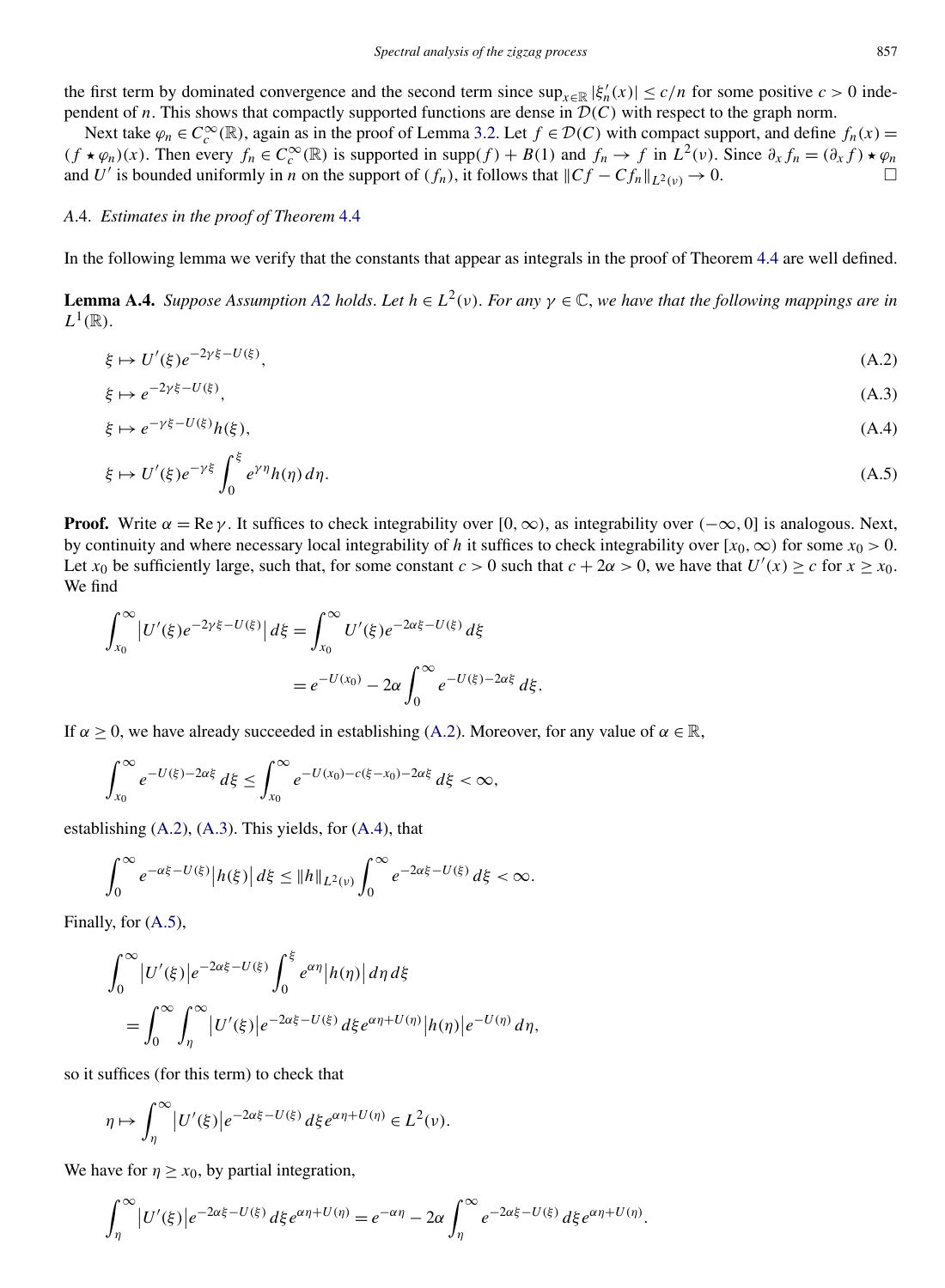<span id="page-31-0"></span>The first term has already been establised above to belong to  $L^2(v)$ , the second term can be estimated using  $U(\xi)$  –  $U(\eta) \geq c(\xi - \eta)$  as

$$
\int_{\eta}^{\infty} e^{-2\alpha \xi - U(\xi)} d\xi e^{\alpha \eta + U(\eta)} \leq \int_{\eta}^{\infty} e^{-2\alpha \xi - c(\xi - \eta)} d\xi e^{\alpha \eta} = \frac{e^{-\alpha \eta}}{2\alpha + c} < \infty.
$$

## *A*.5. *Lemmas for the proof of Theorem* [4.11](#page-15-0)

The following two lemmas are instrumental in establishing a spectral gap, i.e., Theorem [4.11.](#page-15-0)

**Lemma A.5.** *Suppose the assumptions of Theorem* [4.4](#page-11-0) *are satisfied. Then*  $i\beta \in \sigma(L)$  *for*  $\beta \in \mathbb{R}$  *if and only if*  $\beta = 0$ . *In particular*  $\sigma(L)$  *does not have an accumulation point at* i*β for*  $\beta \in \mathbb{R}$ .

**Proof.** First note that by Assumption [A3,](#page-2-0)  $U'(0) = 0$  and  $x \mapsto U'(x)e^{-U(x)}$  is a probability density function on [0, ∞). We have

$$
\psi^+(i\beta) = \int_0^\infty U'(\xi)e^{-2i\beta\xi - U(\xi)}\,d\xi = \int_0^\infty U'(\xi)\big[\cos(2\beta\xi) - i\sin(2\beta\xi)\big]e^{-U(\xi)}\,d\xi,
$$

so that, by Jensen's inequality,

$$
\left|\psi^{+}(i\beta)\right|^{2} = \left(\int_{0}^{\infty} U'(\xi)\cos(2\beta\xi)e^{-U(\xi)}d\xi\right)^{2} + \left(\int_{0}^{\infty} U'(\xi)\sin(2\beta\xi)e^{-U(\xi)}d\xi\right)^{2}
$$
  

$$
\leq \int_{0}^{\infty} U'(\xi)\left[\cos^{2}(2\beta\xi) + \sin^{2}(2\beta\xi)\right]e^{-U(\xi)}d\xi = \int_{0}^{\infty} U'(\xi)e^{-U(\xi)}d\xi = 1,
$$

with equality if and only if the integrands are constant, i.e., if and only if  $\beta = 0$ . Similarly  $|\psi^-(i\beta)| < 1$  with equality if and only if  $\beta = 0$ . It follows that  $Z(i\beta) = 1 - \psi^+(i\beta)\psi^-(i\beta) = 0$  if and only if  $\beta = 0$ .

Now suppose there is  $\beta \neq 0$  and a sequence  $\gamma_n \in \sigma(L)$  such that  $\lim_{n \to \infty} \gamma_n = i\beta$ . By continuity of *Z* (Lemma [4.8\)](#page-14-0), it follows that  $Z(i\beta) = 0$ , a contradiction. Furthermore, since 0 an eigenvalue, and the spectrum consists of isolated eigenvalues only, 0 cannot be an accumulation point either.  $\Box$ 

**Lemma A.6.** *Suppose the assumptions of Theorem* [4.4](#page-11-0) *are satisfied*. *For every closed and bounded interval* [*a,b*] ⊂ R *there is a constant C >* 0 *such that*

$$
\left|\psi^{\pm}(\alpha+i\beta)\right| \leq \frac{C}{|\beta|} \quad \text{for all } \alpha \in [a, b] \text{ and } \beta \neq 0.
$$

*In particular,*  $\alpha + i\beta \in \rho(L)$  *for*  $\alpha \in [a, b], |\beta| > C$ .

**Proof.** By partial integration, and using that by Assumption [A1,](#page-2-0)  $|U''(\xi)| \le c_1 + c_2 |U'(\xi)|^2$ , for some constants  $c_1, c_2 > 0$ ,

$$
\begin{split} \left| \psi^{+}(\alpha + i\beta) \right| &= \left| \int_{0}^{\infty} U'(\xi) e^{-2\alpha\xi - 2i\beta\xi - U(\xi)} \, d\xi \right| \\ &= \left| \frac{1}{2i\beta} \int_{0}^{\infty} \left[ U''(\xi) - 2\alpha U'(\xi) - \left( U'(\xi) \right)^{2} \right] e^{-2\alpha\xi - 2i\beta\xi - U(\xi)} \, d\xi \right| \\ &\le \frac{1}{2|\beta|} \int_{0}^{\infty} \left| U''(\xi) - 2\alpha U'(\xi) - \left( U'(\xi) \right)^{2} \right| e^{-2\alpha\xi - U(\xi)} \, d\xi \\ &\le \frac{1}{2|\beta|} \int_{0}^{\infty} \left[ c_{1} + 2\alpha^{2} + (c_{2} + 3/2) \left( U'(\xi) \right)^{2} \right] e^{-2\alpha\xi - U(\xi)} \, d\xi, \end{split}
$$

and the integral converges by an application of Lemma [3.7.](#page-7-0) It follows that, for  $\alpha \in [a, b]$ ,

$$
\left|\psi^{+}(\alpha+i\beta)\right| \leq \frac{1}{2|\beta|} \int_0^{\infty} \left[c_1 + 2\max(|a|,|b|)^2 + (c_2+3/2)\left(U'(\xi)\right)^2\right] e^{-2a\xi - U(\xi)} d\xi =: C^+ / |\beta|.
$$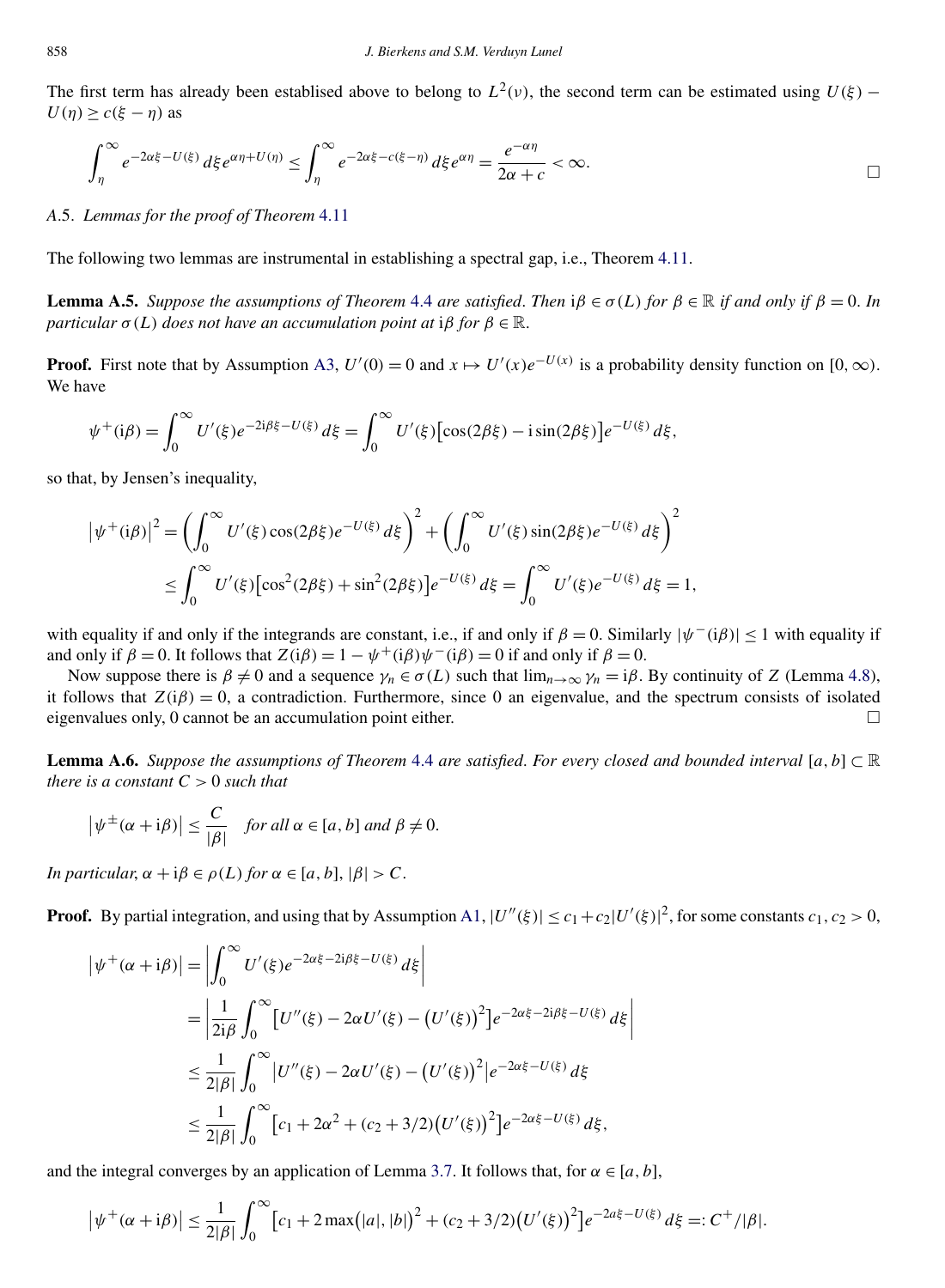<span id="page-32-0"></span>The result for *ψ*<sup>−</sup> follows analogously, yielding a constant *C*−, and we may take *C* as the maximum of the two constants obtained. Thus for  $|\beta| > C$ , we have that

$$
\left|\psi^{+}(\alpha+i\beta)\psi^{-}(\alpha+i\beta)\right| \leq C^2/\beta^2 < 1,
$$

so that  $Z(\alpha + i\beta) \neq 0$  and therefore  $\alpha + i\beta \in \rho(L)$ .

## *A*.6. *A convolution estimate*

In the proof of Proposition [4.12](#page-15-0) we will make repeated use of the following lemma.

**Lemma [A](#page-2-0).7.** Suppose Assumption A4 is satisfied. Let  $\phi : \mathbb{R} \to \mathbb{C}$  be Lebesgue measurable and  $\psi \in L^2(\nu)$ . Furthermore *assume that*  $\phi(x) = \psi(x) = 0$  *for almost every*  $x < 0$ . Let

$$
(\phi \star \psi)(x) := \int_0^x \phi(x - y)\psi(y) dy, \quad \text{and} \quad \zeta(x) := e^{U(x)} \int_x^\infty \phi(y - x)\psi(y)e^{-U(y)} dy, \quad x \ge 0.
$$

*Then*

$$
\|\phi \star \psi\|_{L^2(\nu)} \le \left(\int_0^\infty |\phi(x)| e^{-C/2 - (m/2)|x|^p} dx\right) \|\psi\|_{L^2(\nu)},
$$

*and*

$$
\|\zeta\|_{L^2(\nu)} \le \left(\int_0^\infty |\phi(x)| e^{-C/2 - (m/2)|x|^p} dx\right) \|\psi\|_{L^2(\nu)}.
$$

**Proof.** By Lemma [A.2](#page-29-0) we may assume without loss of generality that Assumption [A4](#page-2-0) holds with  $M = 0$ , i.e., there are constants  $C \leq 0$ ,  $m > 0$  and  $p > 1$  such that

$$
U(y) \ge U(x) + C + m|x - y|^p \quad \text{for all } x, y \text{ for which } 0 \le x \le y \text{ or } y \le x \le 0.
$$

Write  $\hat{\psi}(x) = e^{-U(x)/2} \psi(x)$ , so that  $\|\hat{\psi}\|_{L^2(\mathbb{R})} = \|\psi\|_{L^2(\nu)}$ . By Assumption [A4,](#page-2-0)

$$
e^{-U(x)/2} \int_0^x \phi(x - y) \psi(y) \, dy = e^{-U(x)/2} \int_0^x \phi(x - y) \hat{\psi}(y) e^{U(y)/2} \, dy
$$
  

$$
\leq \int_0^x |\phi(x - y)| e^{-C/2 - (m/2)|y - x|^p} |\hat{\psi}(y)| \, dy
$$
  

$$
= (|\hat{\phi}| \star |\hat{\psi}|)(x),
$$

where

$$
\hat{\phi}(x) = \phi(x)e^{-C/2 - (m/2)|x|^p}
$$

The first result of the lemma follows now from the convolutional inequality  $|| f \star g ||_{L^2(\mathbb{R})} \le || f ||_{L^1(\mathbb{R})} || g ||_{L^2(\mathbb{R})}$ . Next

$$
e^{-U(x)/2}\zeta(x) = e^{U(x)/2} \int_x^{\infty} \phi(y-x)\hat{\psi}(y)e^{-U(y)/2} dy
$$
  
\n
$$
\leq \int_x^{\infty} |\phi(y-x)|e^{-C/2-(m/2)|x-y|^p/2} |\hat{\psi}(y)| dy
$$
  
\n
$$
= (|\tilde{\phi}| \star |\hat{\psi}|)(x),
$$

*.*

where

$$
\tilde{\phi}(x) = \phi(-x)e^{-C/2 - (m/2)|x|^p},
$$

which yields the second statement after applying the convolutional inequality again.  $\Box$ 

 $\Box$